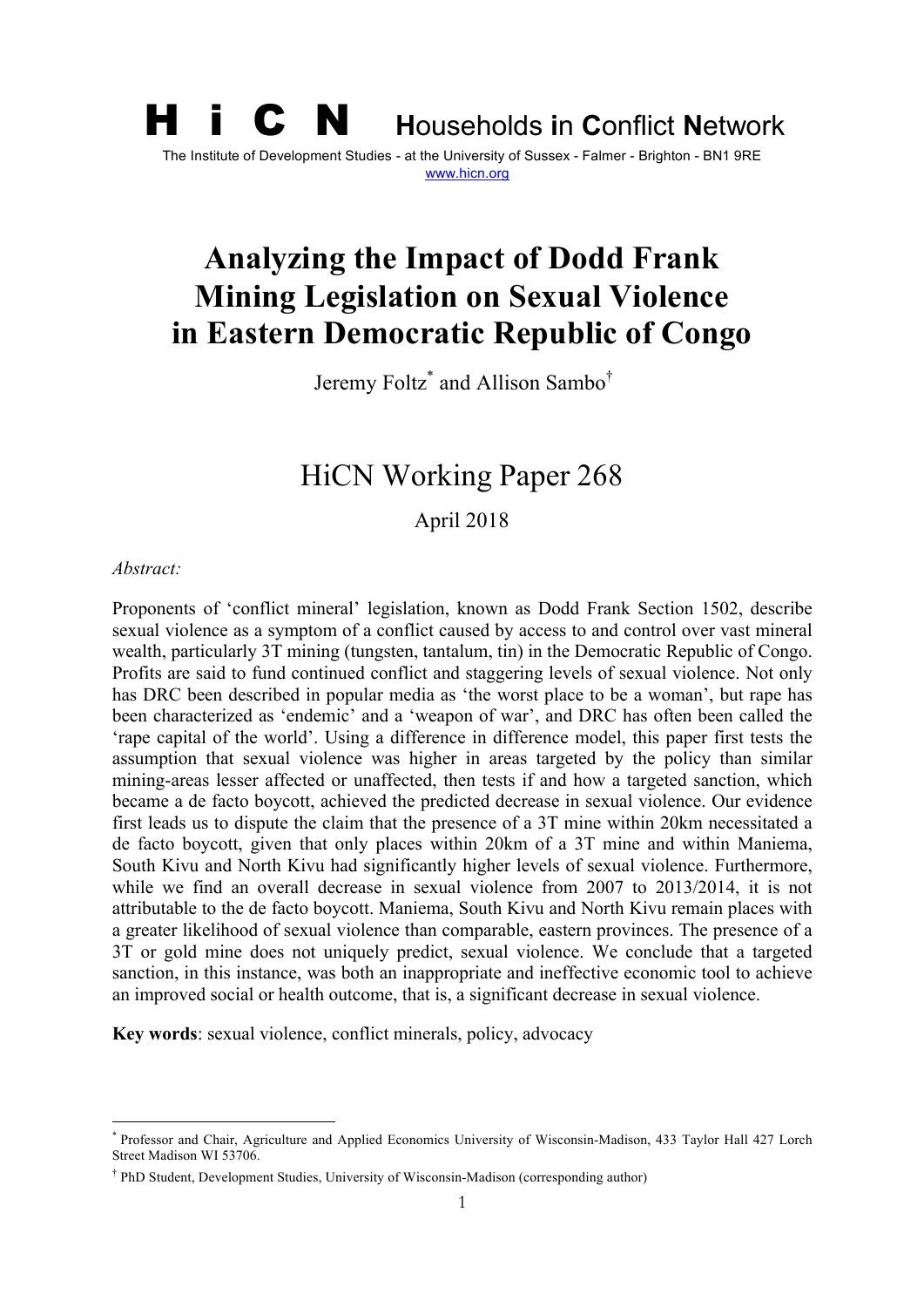#### **Table of Contents**

| I. |                                                                                   |  |
|----|-----------------------------------------------------------------------------------|--|
|    |                                                                                   |  |
|    |                                                                                   |  |
|    |                                                                                   |  |
|    |                                                                                   |  |
|    |                                                                                   |  |
|    |                                                                                   |  |
|    |                                                                                   |  |
|    |                                                                                   |  |
|    |                                                                                   |  |
|    |                                                                                   |  |
|    | А.                                                                                |  |
|    | В.                                                                                |  |
|    | $\mathsf{C}$ .                                                                    |  |
|    |                                                                                   |  |
|    |                                                                                   |  |
|    |                                                                                   |  |
|    |                                                                                   |  |
|    |                                                                                   |  |
|    |                                                                                   |  |
|    |                                                                                   |  |
|    |                                                                                   |  |
|    |                                                                                   |  |
|    |                                                                                   |  |
|    |                                                                                   |  |
|    |                                                                                   |  |
|    | Table 2: 2007 Means Testing of Outcome Variables Outside and Within Policy Zones1 |  |
|    |                                                                                   |  |
|    |                                                                                   |  |
|    |                                                                                   |  |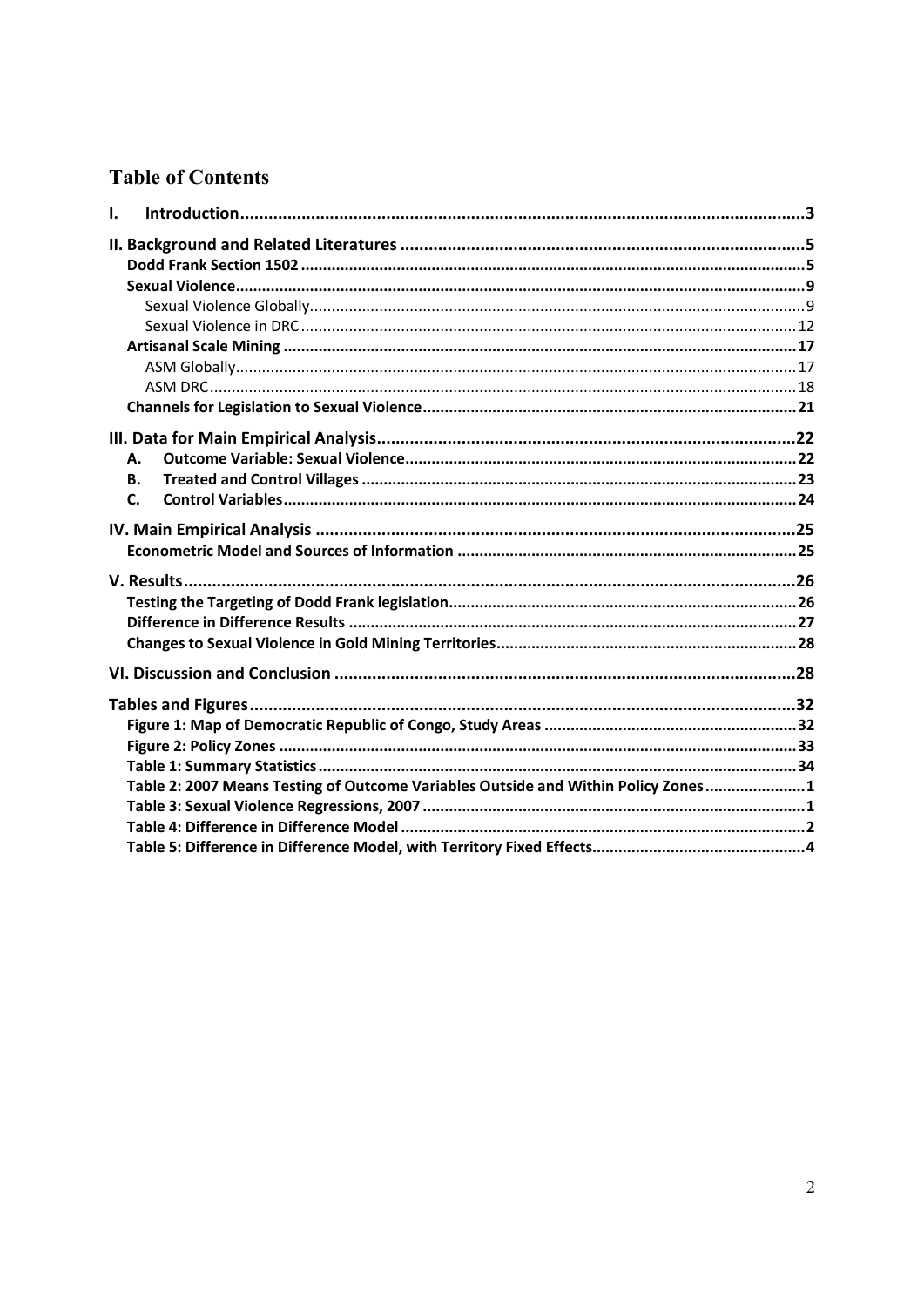## I. Introduction

On July 21, 2010 the United States enacted a set of policies known as the Dodd-Frank Legislation in which Section 1502 established traceability parameters for conflict minerals that immediately and intimately affected mining communities in the Democratic Republic of Congo. This policy gained support in the United States through various advocacy and research groups who claimed that national and rebel militaries access to valuable minerals financed the ongoing conflict, including widespread sexual and domestic violence against women. DRC had then gained the title as the "worst place to be a woman" and "rape capital of the world"<sup>1</sup> through advocacy and awareness efforts that seamlessly tied together sexual violence, conflict, and minerals. The policy was structured to address, specifically, the types of minerals and specific locations presumed to be most notorious for this conflict. By targeting sanctions on areas with the highest artisanal mining concentrations of 3T minerals (tungsten, tantalum, tin), the policy intended to stifle the profitability of mining, reducing the ability of rebel groups to finance conflict activities, which would, in turn diminish the rampant sexual violence which has been labeled a symptom of mineral exploitation by armed groups. This story gained traction with the general public, who were sold on the story of a conflict that, fueled by the minerals used in "our" technology was causing the widespread rape of women and girls.

The paper focuses on the intended outcome of this policy to decrease sexual violence against women in the Democratic Republic of Congo. We used the Demographic Health Survey (DHS) from the Democratic Republic of Congo, evaluating two time periods, 2007 and 2013/2014, to

 <sup>1</sup> See https://www.hrw.org/reports/2002/drc/Congo0602.pdf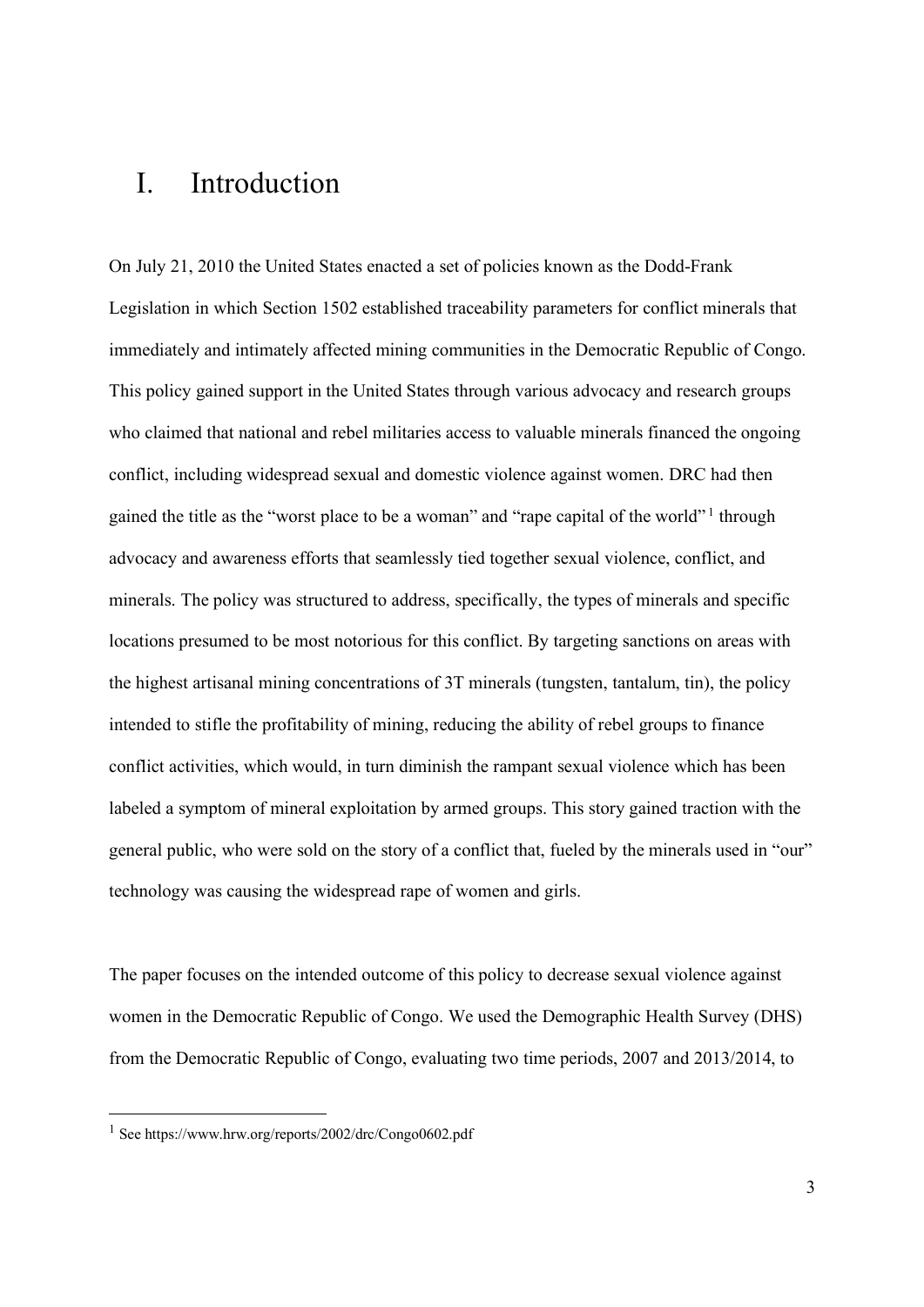first determine whether or not (in 2007) areas targeted by the policy had significantly higher levels of sexual violence; second, ascertain the impacts of Dodd-Frank mining legislation on intimate partner sexual violence and non-partner sexual violence; and third, explore changes in comparable gold mining areas. Matching the DHS data points to the spatially explicit mining closure information used by Parker and Vadheim (2013), we specifically compared regions with known mining activity, which were impacted by the changes posed by Dodd-Frank legislation and the subsequent *de facto* boycott. This allowed us to use a difference-in-difference methodology in which we observed households in proximity to affected and unaffected mining zones before and following the Dodd Frank induced *de facto* boycott. The difference-indifference method provides a consistent unbiased measure of the treatment effect on sexual violence outcomes.

We find that areas most affected by the *de facto* boycott did not, prior to the *de facto* boycott, have higher rates of sexual violence than those lesser affected or unaffected by the *de facto* boycott. We also find that rates of sexual violence are relatively less in 2013, but this change is not attributable to the policy. We find that rates of sexual violence, in eastern Congo, remain statistically higher in the provinces of North Kivu, South Kivu, and Maniema. Yet, the presence of a 3T mine, within or outside those provinces, does not uniquely predict higher levels of sexual violence. Our results refute that an economic sanction can be an effective tool to address a social problem. While sexual violence has decreased from 2007-2013/2014, we theorize that this could either be attributable to measurement challenges (i.e., migration, death) or broader social change, not an economic policy.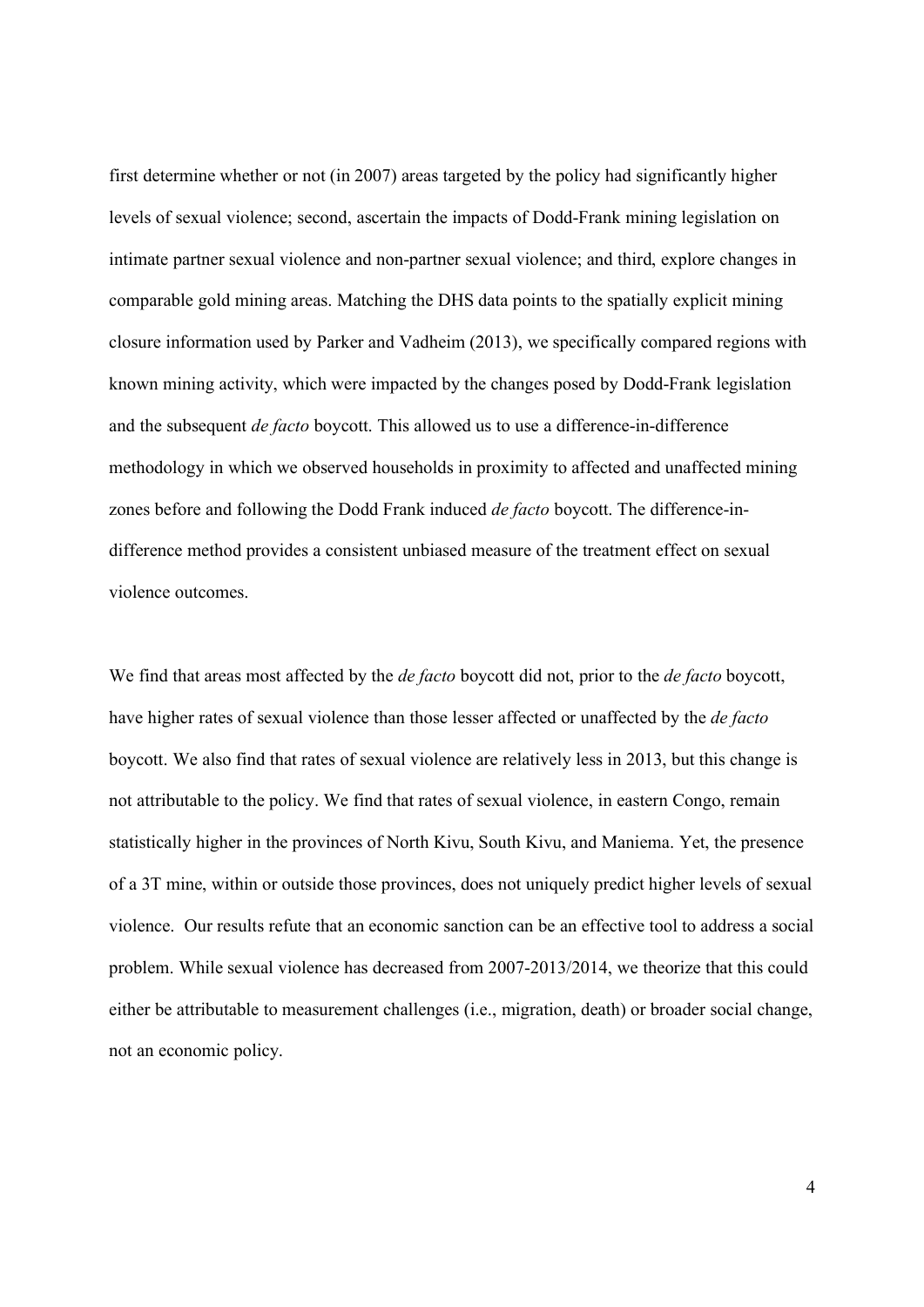We first begin by describing Dodd-Frank Section 1502, its' antecedents, supporters, critics and timeline for implementation. Next, we summarize related literatures on sexual violence globally and in DRC, and artisanal scale mining globally and in the DRC. We then describe our data sources and specify the model, followed by reporting of the results and a discussion.

## II. Background and Related Literatures

#### Dodd Frank Section 1502

Proponents of Dodd-Frank Section 1502 claim that profits from mining fuels conflict, which in turn has fueled violence against women<sup>2</sup>. Advocacy groups played a critical role in designing, gaining support for, and ultimately passing Dodd Frank Section 1502 legislation, using the dominant narrative questioned by prominent researchers of the conflict in eastern Democratic Republic of Congo. In the Enough Project's strategy paper in support of Dodd-Frank Section 1502 legislation, "Can you hear Congo now? Cell phones, conflict minerals, and the worst sexual violence in the World", Prendergast reiterates the link between minerals, conflict and sexual violence:

"[…] sexual violence has become a tool of war and control for the armed groups in Congo on an immense scale. The Congo war has the highest rate of violence against women and girls in the world, and reports indicate that hundreds of thousands have been raped, making it the most dangerous place in the world to be a woman or girl" (Prendergast 2009:1).

<sup>&</sup>lt;sup>2</sup> See http://www.enoughproject.org/special-topics/progress-and-challenges-conflict-minerals-facts-dodd-frank-1502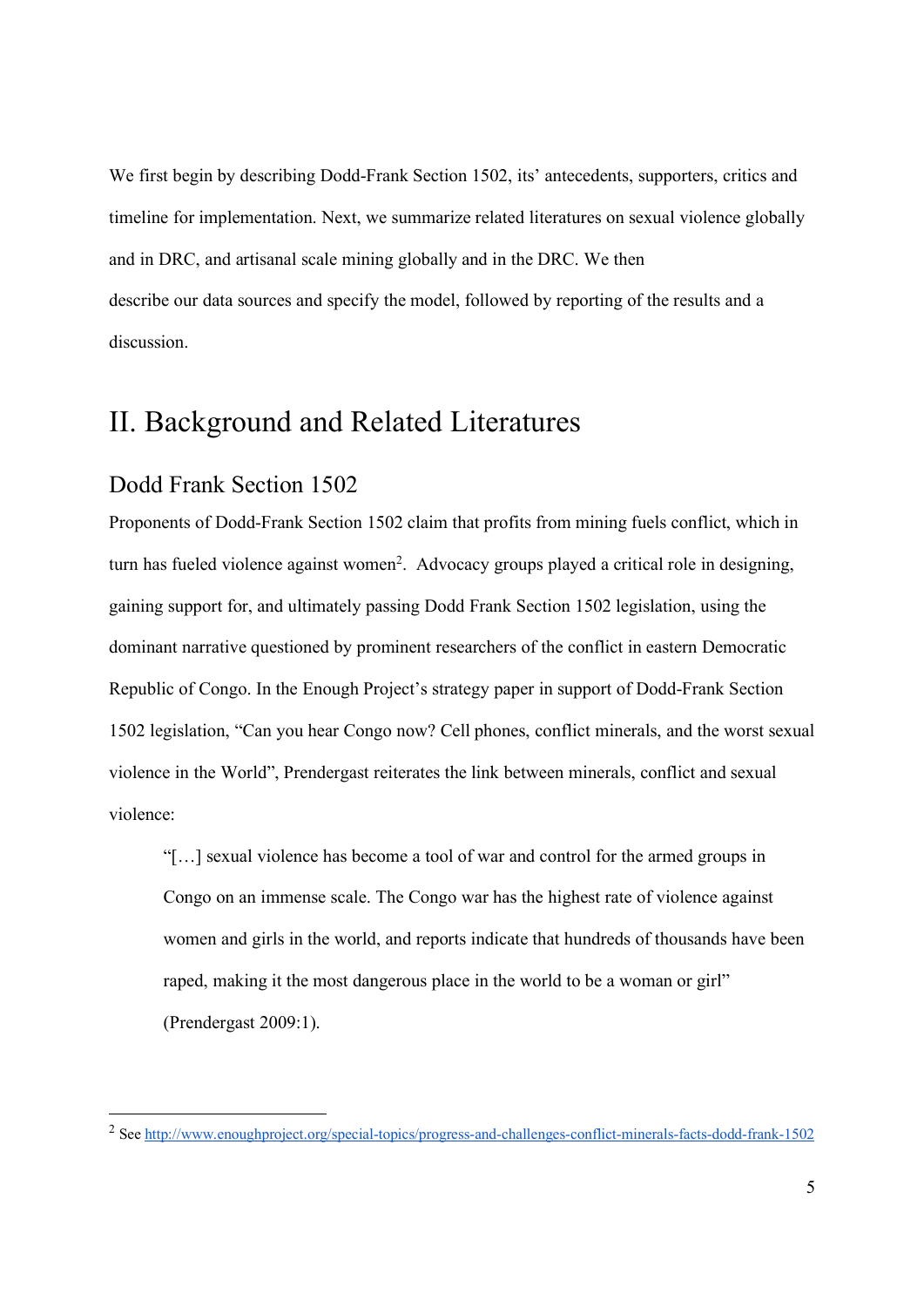The Enough Project's influential lobbying included partnerships with both public and private entities, and built on the collective horror of sexual violence against women and girls driven by conflict over minerals – all the while, scholars continued to debate what drives continued insecurity.

"Conflict minerals", in DRC, are defined as columbite-tantalite (coltan), cassiterite, gold, wolframite, or their derivatives sourced in the Democratic Republic of Congo or neighboring countries (Business for Social Responsibility (BSR) 2010). "Conflict minerals" are extracted by small scale, artisanal operations, are taxed (at various production and selling points) or pillaged by warlords and leaders of armed groups, and through which military factions fund operations against the national army and the local population. Though, Rackley writes that, "[…] there is much more to the country's crisis than subterranean treasures and trafficking: such a view ignores widespread forms of predation by the civil and military administration in many spheres of human exchange"(Rackley 2006:420). Importantly, this arbitrary taxation, fictitious fines, and invented fees has historical precedents dating back to even before the Mobutu era, and is perpetrated by both state and non-state actors alike. While no one disputes there that are, at best, undesirable groups that benefit from these practices, both state and non-state actors, the summary that follows attempts to further characterize and clarify these mechanisms as well as demonstrate how a less nuanced narrative informed a targeted sanction with unintended consequences as well as failure to achieve intended outcomes.

Formalization of the mining sector first aimed at reducing the ability of armed groups to profit from natural resource extraction. A UN Group of Experts on the Democratic Republic of Congo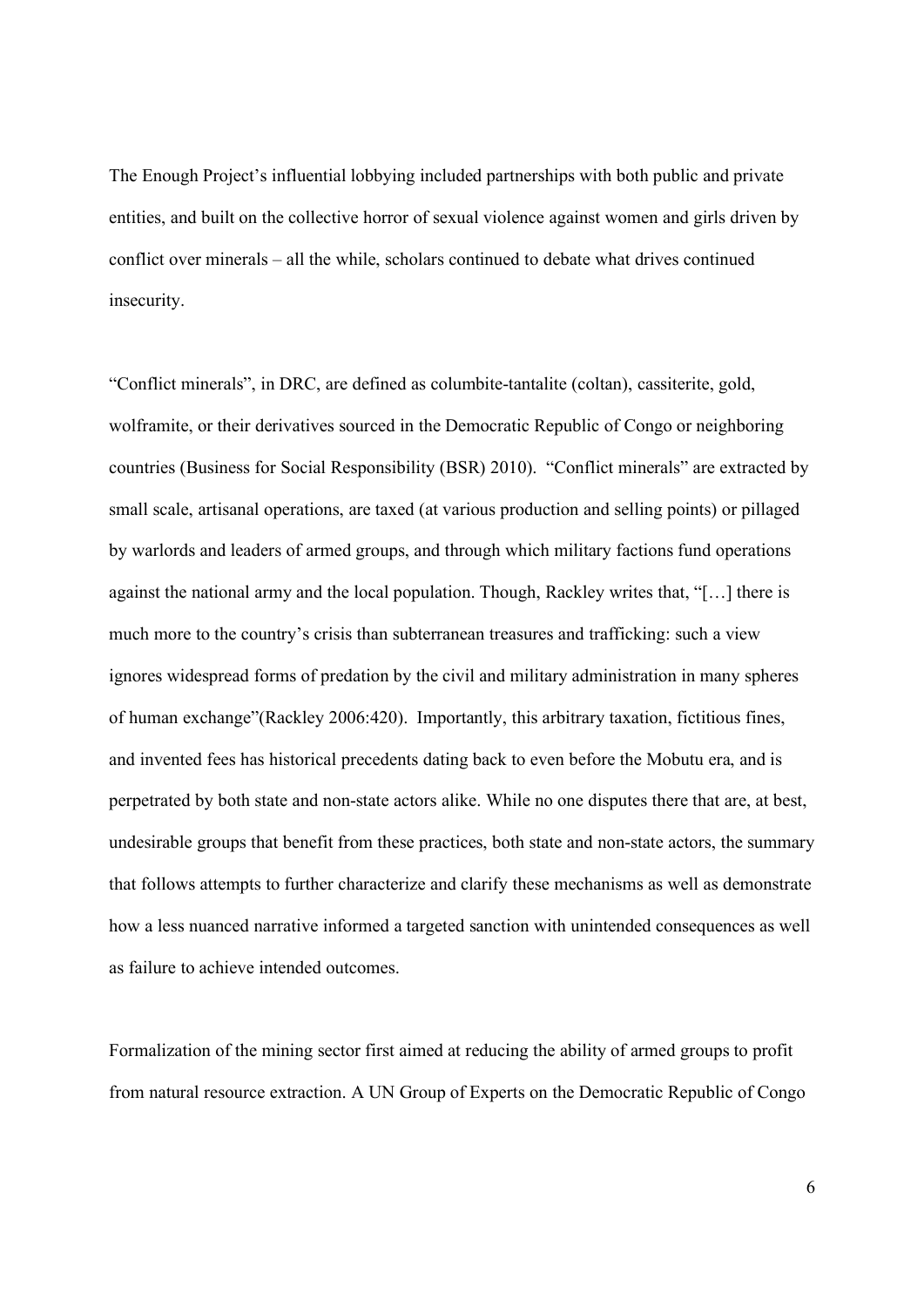introduced the concept of due diligence, which was transformed into a five-step framework formalized by the OECD to deal directly with companies that use or supply tin, tungsten and tantalum from areas suspected of human rights abuses or from conflict zones(Manhart and Schleicher 2013). In the United States, House Resolution 4128 began the Conflict Minerals Trade Act in April 2009 with the purpose to: "[…] help stop the deadly conflict over minerals in eastern Congo by regulating the importation and trade of tin, tungsten and tantalum […]"3. Furthermore, maps were produced and mines designated to show which were supporting the conflict (Parker and Vadheim 2014).

Section 1502 of Dodd-Frank Legislation built on the concept of due diligence, moving from voluntary to mandatory reporting. Section 1502 specifically created traceability and reporting standards for defined 'conflict mineral' areas for companies publicly traded on the United States stock exchanges <sup>4</sup>. Section 1502 created mandatory due diligence reporting for minerals originating in the DRC or adjoining countries. Companies must "[...] provide a report describing all measures taken "to exercise due diligence on the conflict minerals' source and chain of custody", including independent auditing results"(Manhart and Schleicher 2013).

While these policies do not ban minerals from the region, they increase the difficulty and expense of purchasing and using these minerals in products, creating an effective boycott and impacting prices of commodities (Gobrecht 2011; Parker, Foltz, and Elsea 2017). In addition, the products that specifically use coltan (coming from 3T mines), a major perceived source of rebel group funding, are processed outside the DRC and sold in mostly non-DRC markets, meaning

 <sup>3</sup> https://www.congress.gov/bill/111th-congress/house-bill/4128

<sup>4</sup> See www.opencongress.org/bill/111-s891/show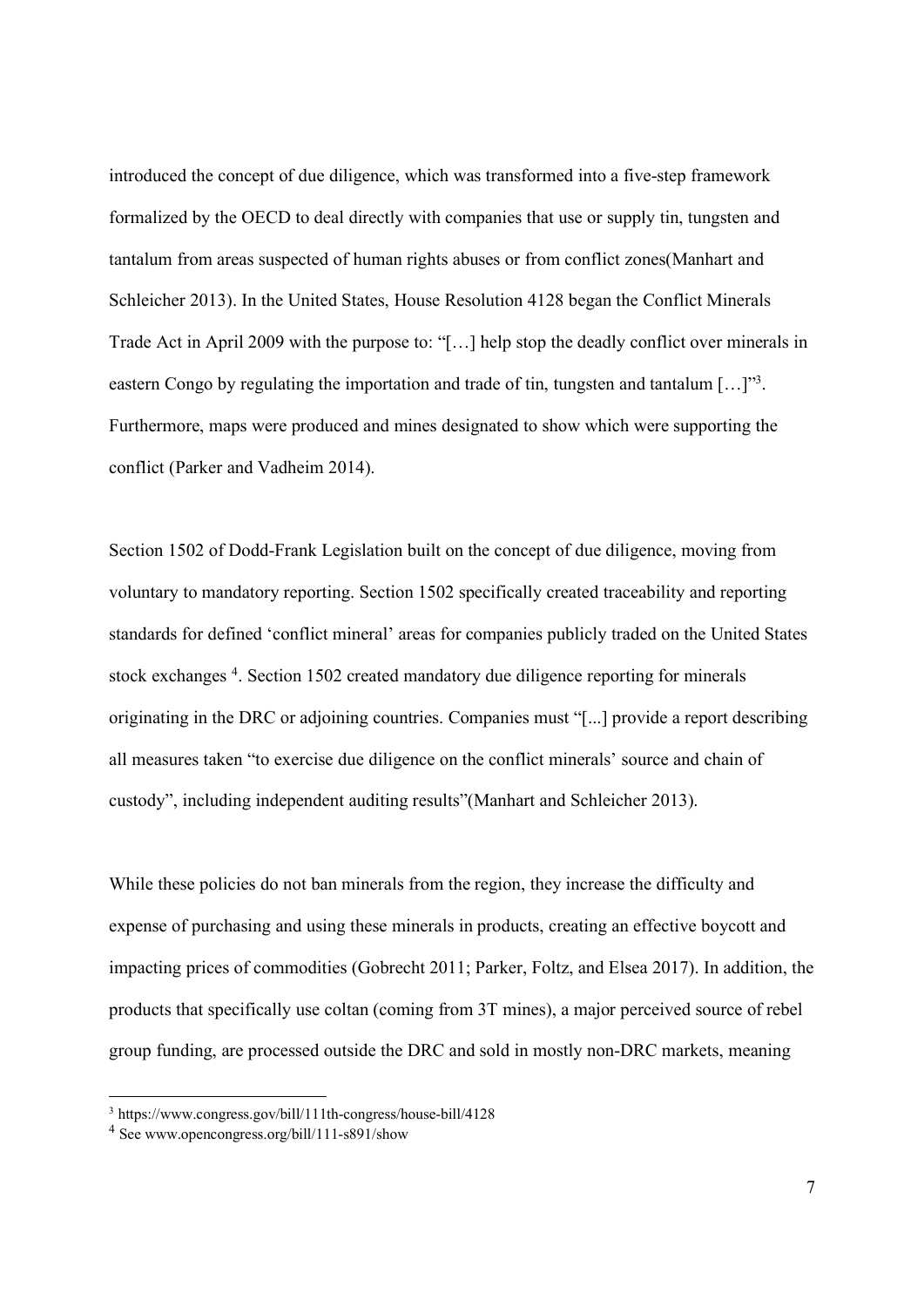demand will still exist and multiple levels of stakeholders outside the DRC have power to affect DRC mining (Mthembu-Salter 2009; Bleischwitz, Dittrich, and Pierdicca 2012). Demand is thus driven underground. In this context, miners work in worse conditions, receive lower prices, and are worse off by the inefficiency caused by the policy (Seay 2012; Mthembu-Salter 2009).

Congress passed Section 1502 of the Dodd-Frank Act on July 21, 2010. Not to be outdone, in September 2010, the Congolese government imposed a targeted ban on artisanal mining in Maniema, North Kivu and South Kivu. The ban was lifted in March 2011, and effectively replaced in April 2011, when the Electronic Industry Citizenship Coalition (EICC), a coalition of large electronics and high-technology companies, stopped buying 3Ts from smelters that could not prove source minerals did not fund conflict in DRC (Wimmer and Hilgert 2011; Parker, Foltz, and Elsea 2017). These events acted as a *de facto* boycott of 3T minerals, as companies, instead of paying the cost of reorganizing and complying, avoided purchasing from the entire zone (Seay 2012). Thus, the Dodd-Frank Section 1502 induced *de facto* boycott created a study period, beginning in July 2010, whereby we can evaluate its' effectiveness in reducing sexual violence, a stated goal of the policy advocates.

Exports significantly dropped in 3Ts in the period following, though they increased in Katanga province which was exempt from the ban (Parker, Foltz, and Elsea 2017). By 2012, reports emerged that miners lost income, faced no improvement in the threat of violence or intimidation, and smuggling minerals via Rwanda increased (Seay 2012). Contrary, or unrelated, to reports from prominent scholars on mining in the DRC, reports from the Enough Project to date signal major victories including, 166/193 mines passing an assessment for conflict and child labor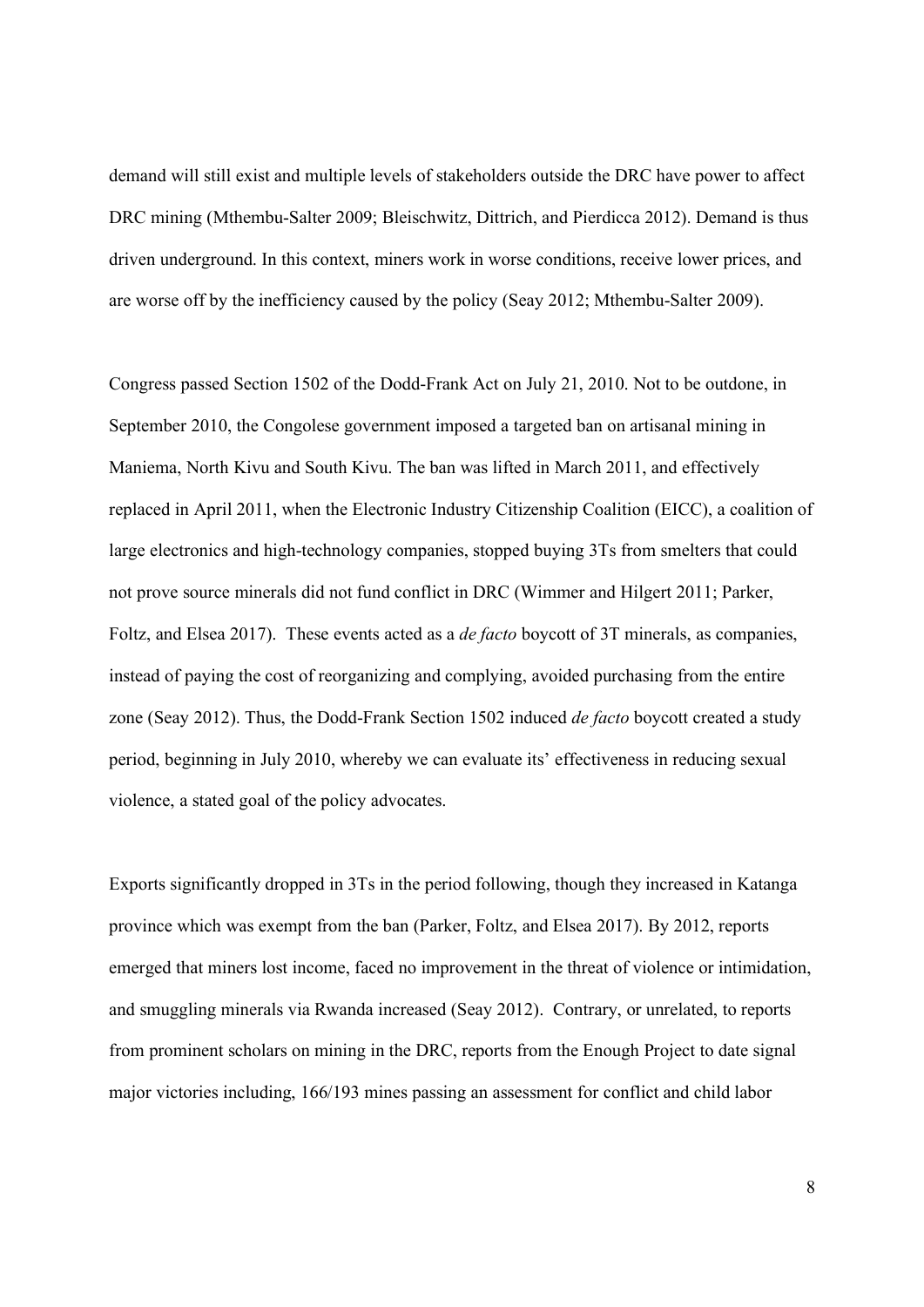issues, a record increase in North Kivu of conflict-free minerals, and 70% of tin, tantalum, and tungsten mines in 2014 being certified 'conflict free' by IPIS(Foundation et al. 2016). Though, these reports rarely capture, in a rigorous way, the indicators that drove the emotional response and support for these policies, namely sexual violence against women and girls. Parker and Vadheim found that violence increased in the short term, including looting of civilians and shifting activities towards gold mines (Parker and Vadheim 2014). Furthermore, Parker, Elsea & Foltz found infant mortality increased by at least 143% following the de-facto mining ban, by decreasing spending on health goods and services in affected areas (Parker, Foltz, and Elsea 2017). Despite changes in ASM by Section 1502, studies have shown that Congolese continue to migrate towards the mines, pushed by the need for money or employment, and that this migration includes women. Maclin et al. find that women were more likely than men to migrate to mining areas, and other studies characterize women's motivations and roles in ASM communities (Maclin et al. 2017; Bashwira et al. 2014). Finally, the effort to quantify and characterize sexual violence in eastern DRC continues, echoing the same sentiments prior to the ban, mainly that sexual violence has persisted (Rustad, Østby, and Nordås 2016; Palermo and Peterman 2011; Cohen and Nordås 2014; Laplante and Lakin 2017).

#### Sexual Violence

#### Sexual Violence Globally

Violence against women, specifically sexual violence, occurs throughout the world with 35% of women worldwide reporting have experienced either physical and/or sexual violence, and over one third of women worldwide report having experienced physical and/or sexual violence by their partner (García-moreno et al. 2005). Violence in conflict and post conflict situations has been well studied subset of sexual violence study. Advocacy groups, journalists, and scholars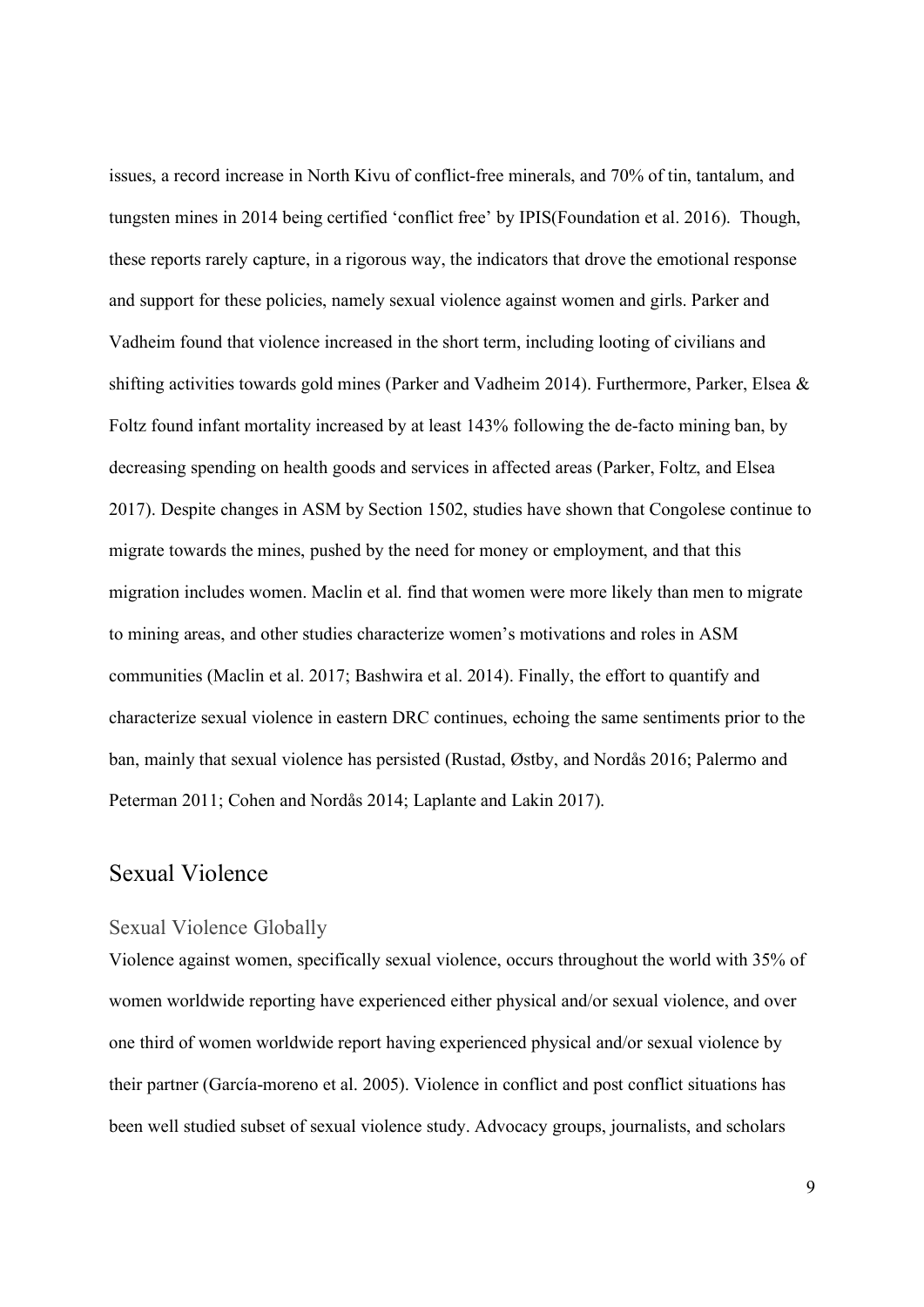alike have described rape as a "weapon of war", a simplification that many find troubling (Baaz and Stern 2009). Theories about why violence against women during war occurs describe the phenomenon as a combination of sociocultural and genetic factors, including that it has been a feature of war in different political, religious, ethnic, and economic systems and has happened in many conflicts over time that vary in intensity, geographic location, environmental context, and sociocultural and political (Gottschall 2004; Snyder et al. 2006; Skelsbaek 2001; Trenholm, Olsson, and Ahlberg 2011). Rape is also seen as, "[…] a byproduct of war, albeit a more complicated one which also is about violence, aggression, humiliation, and power intermingled with sexual need and desire"(Baaz and Stern 2009:498). Enloe describes three types of rape in conflict, each with specific motivations of perpetrators, "recreational rape", "national security rape", and "systemic mass rape" (Enloe 2000).

Indeed, though rape became more widely recognized as a feature of war following World War I and World War II tribunals, scholars argue that the prosecution of rapists following conflicts in Yugoslavia and Rwanda represented an important step towards documenting, quantifying, punishing, and quite possibly preventing rape (Gottschall 2004; Wachala 2012). Human rights advocacy groups spearheaded efforts to raise awareness on the issue of sexual violence in conflict and post conflict<sup>5</sup>, though strategies to prevent or punish sexual violence in conflict vary and suffer from lack of political will, capacity of national governments or international tribunals, cooperation, and feasibility, in contexts that are often complex, evolving and difficult to assert control or structure.

 <sup>5</sup> Enough Project, Human Rights Watch, Stop Rape Now, Free the Slaves, Global Witness, and other organizations have publications on this.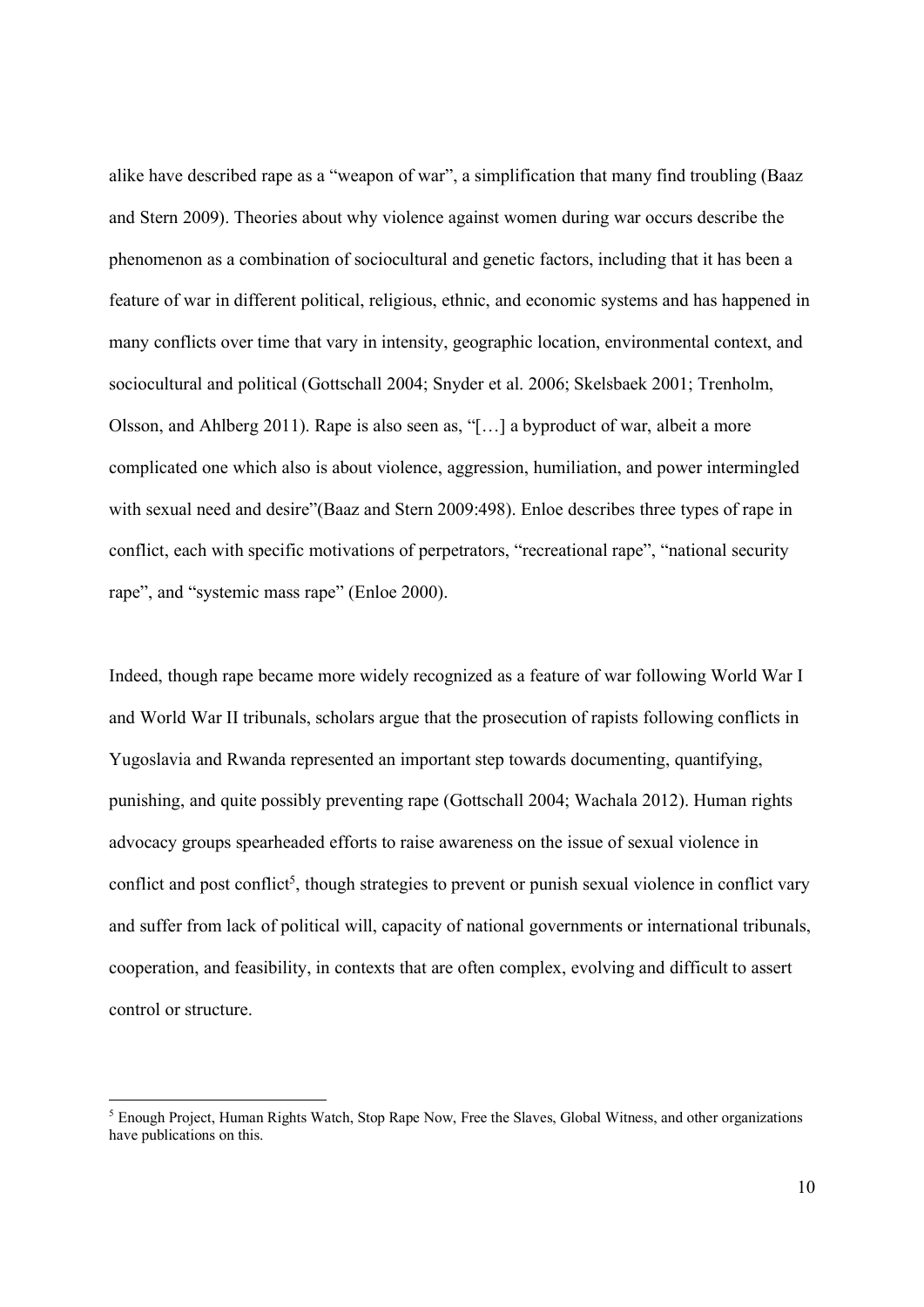Research on violence against women highlights household, partner and individual attributes that decrease the likelihood of occurrence. Studies find that socioeconomic status, economic pressure, education levels of both husband and wife, alcohol/drug consumption, and household size and composition increase likelihood of violence against women (Awang and Hariharan 2011; Hoffman, Demo, and Edwards 2011; Jones et al. 1999; Saile et al. 2013; La Mattina 2017; Hynes et al. 2004; Michael, Hossain, and Mozumder 2011) . Recent intimate partner sexual violence studies internationally highlight several covariates that increase the likelihood of sexual violence: age, education levels (both partners), alcohol use, income, and family size (Hynes et al. 2004). Studies in East Timor, similarly following a conflict event, found that illiterate women were three times more likely to face sexual coercion (Hynes et al. 2004). In Rwanda, Thomson et al (2015) found rural residence, polygymous marriage, having no other adults in the household, having children, having a husband with a secondary education, and the woman having less than a secondary education were significantly associated with intimate partner sexual violence (Thomson et al. 2015). Their study covered various types of domestic violence, and also explored significant relationships between norms and gender based violence. Policies that may unassumingly erode some of these protective features described by these studies could have adverse impacts on violence against women by intimate partners.

Non partner sexual violence, is seen largely as indiscriminate. Indeed, research has shown few individual (victim) background factors significantly predicted non-partner sexual violence, apart from age (Peterman, Palermo, and Bredenkamp 2011). Though certainly, situational factors such as living in conflict zones or insecure places will likely increase risk. In the absence of reliable data on non-partner perpetrators of violence, and in cases of conflict where rape may become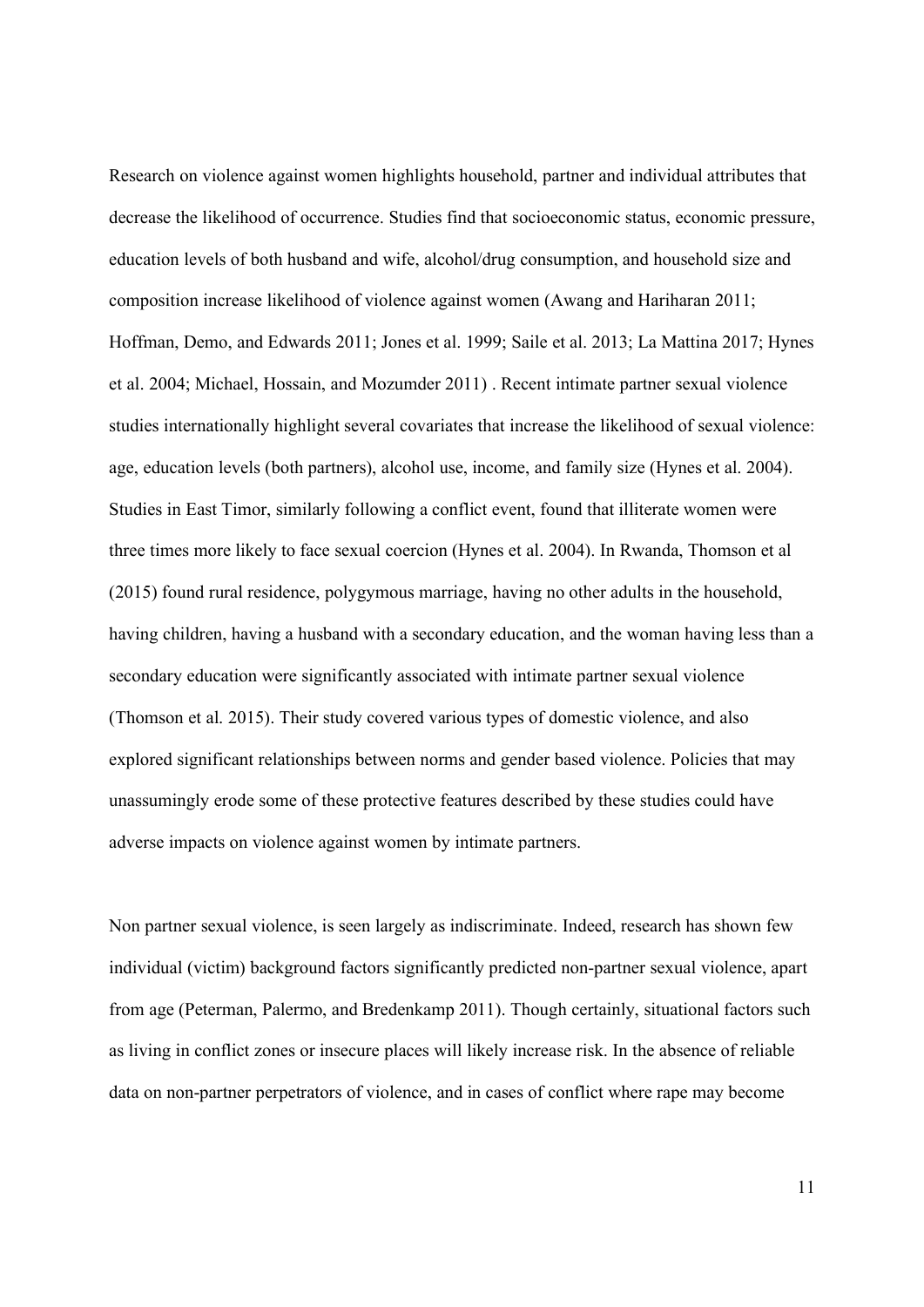less discriminate or predictable, community level attributes may be most appropriate way to incorporate perpetrator characteristics into models of sexual violence, as well as situational (environmental) characteristics.

#### Sexual Violence in DRC

Sexual violence in DRC has received considerable attention, as well as (claimed by many) not enough attention. Between 1996-2004, more than 36,000 rapes were reported in DRC (Horwood 2007, Schroeder 2005). Reports continued to climb, with MONUC reporting 14,000 new cases in 2005, 13,000 new cases in 2006, and in the first half of 2007, 4,500 rapes were reported, with 40% attributed to the national army (FARDC) (Baaz & Stern 2011) (Erturk 2008). Other studies and reports from non governmental organizations and health clinics and hospitals provide alternative estimates of the prevalence; a medicosocial support program reported treating 20,517 rape victims between January 2005-September 2007(Steiner et al. 2009), the International Rescue Committee reported having assisted over 40,000 rape survivors since 2003(Peterman, Palermo, and Bredenkamp 2011), and numerous qualitative studies and secondary analysis of hospital data provide further, and at times conflicting, estimates (Ohambe, Muhigwa, and Mamba 2005; Taback, Painter, and King 2008; Steiner et al. 2009; Longombe, Claude, and Ruminjo 2008; Harvard Humanitarian Initiative 2010; Pham, Vinck, and Weinstein 2010; Onsrud et al. 2008)

Country-wide, or even province-wide estimates have rarely been reported with the exception of Petermen, Palermo and Brekenkamp's analysis of 2007 Demographic Household Data, using the most recent census data. They find that between 1.69 million and 1.80 million women aged 15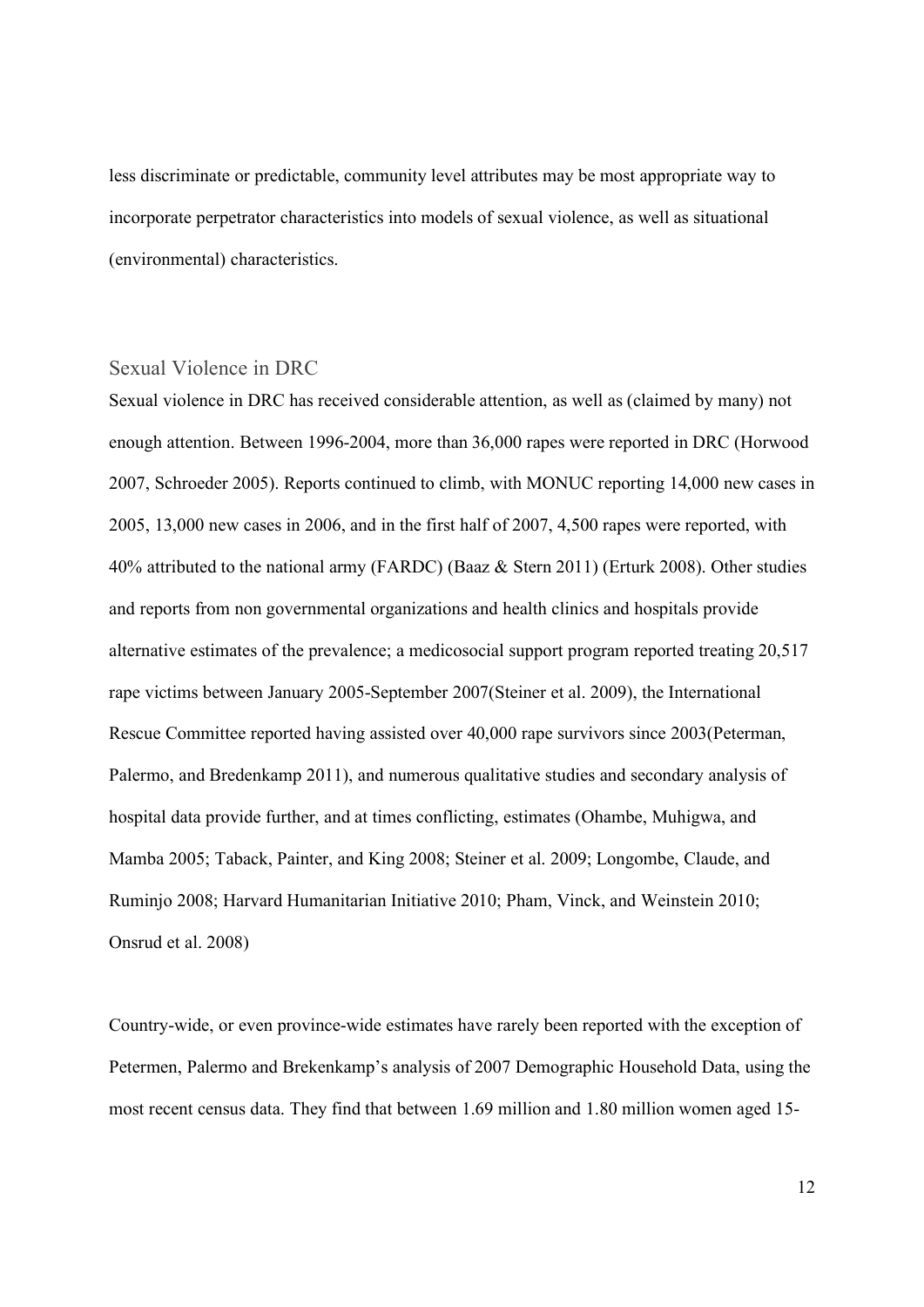49 have a history of being raped, with the highest numbers coming from Orientale province, followed by North Kivu and Kasai-Orientale (Peterman, Palermo, and Bredenkamp 2011). Additionally, they report that from 2006 to 2007, 407,397 to 433,785 women reported having been raped. They conclude that other reports on sexual violence were in fact underestimations. Further, the authors highlight the fundamental flaw in using health and social program records, the problems in estimating rates without recent census data, and the need for survey data, given that a small portion of those surviving sexual violence seek medical treatment or support. Quantifying rates of sexual violence is increasingly complex in the Democratic Republic of Congo, for several reasons. The first, sexual violence remains stigmatizing, traumatic, and difficult for those who are victimized to come forward, not to mention there exists little incentive to unless needing health care or support services. For those who do not suffer medical complications or do not have access to psychosocial support, they are unlikely to "show up" in existing studies using these records. Furthermore, some forms of sexual violence, such as "systematic mass rape" or "national security rape" can often lead to the death of victims (Palermo and Peterman 2011; Enloe 2000). Second, the proliferation of programs and resources for survivors of sexual violence has led to important considerations about how this might distort knowing 'real' levels. Allocating resources, benefits or support to survivors can create an incentive for individuals and households to report sexual violence even in its' absence<sup>6</sup>. Furthermore, some scholars have claimed that by focusing so narrowly on sexual violence it may embolden combatants to continue to use this tool to attract attention and gain power (Bashwira et al. 2014). Finally, Wood writes that, "[…] the description of sexual violence as "widespread"

<sup>&</sup>lt;sup>6</sup> Articles by researchers in DRC posing these questions are available here:

http://foreignpolicy.com/2013/03/04/what-happened-in-luvungi/ http://www.womensmediacenter.com/womenunder-siege/a-needed-controversy-over-sexualized-violence-in-democratic-republic-of-con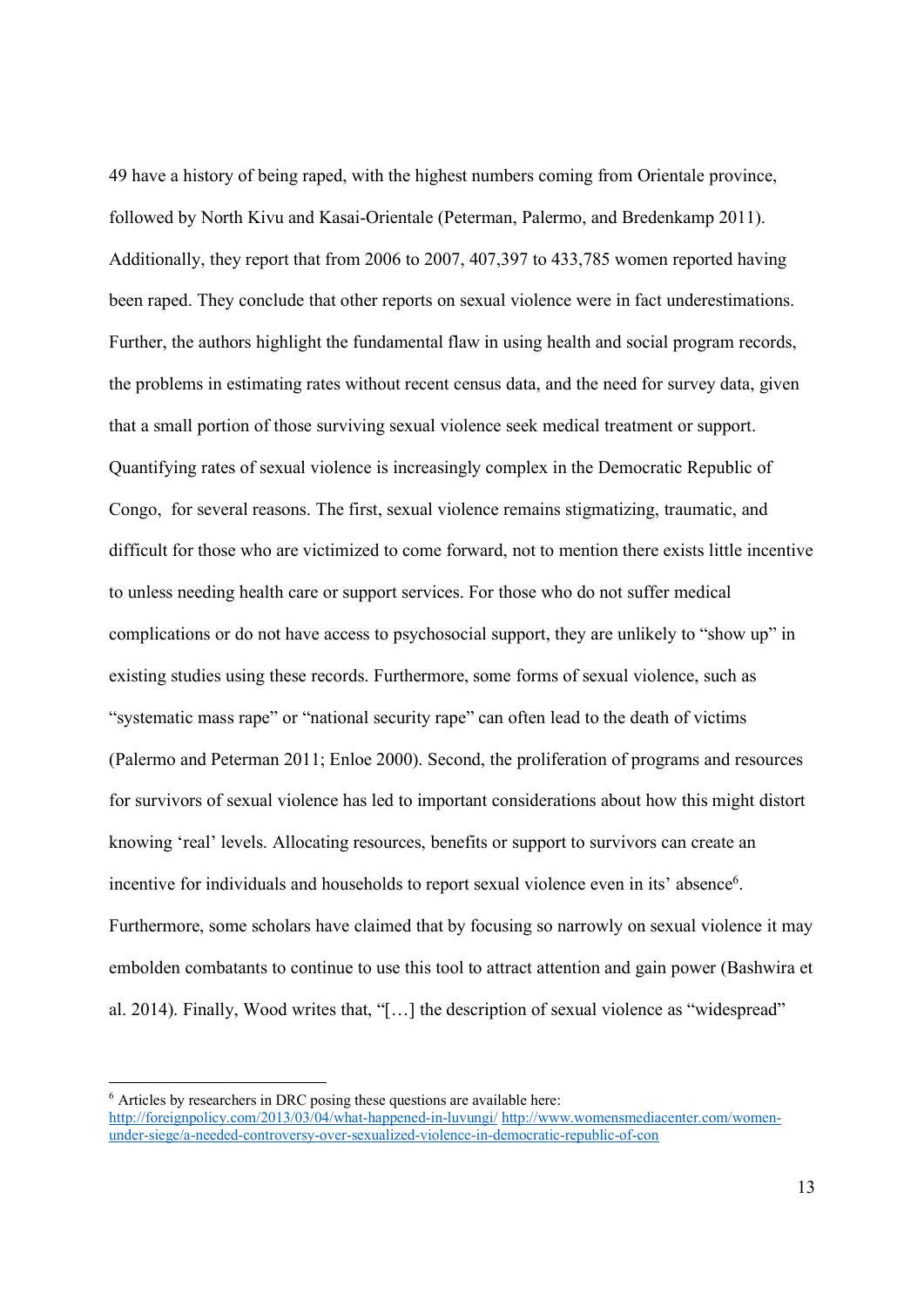and "systematic" may reflect an organization's attempt to draw resources to document sexual violence (whatever its' actual level) rather than the frequency of incidents per se, or may reflect legal rather than social science concepts" (Wood 2009:133)

While Petermen et al's paper represented the highest figures among studies over a similar period, in 2008 Wakabi wrote in the Lancet World Report that rape was on the rise yet again following unrest in the eastern territories (Wakabi 2008). In 2009, Human Rights Watch reported that since 2008, sexual violence had doubled7. Governments and international organizations, in recent years, have described rape in the DRC as "endemic" and gender violence as "deeply rooted" and DRC as "the worst place to be a woman" (Latek 2014; Davis, Fabbri, and Alphonse 2014). In the effort to characterize, quantify, and clarify rates of sexual violence in the DRC, there has also been considerable qualitative work describing survivors and perpetrators, as well as the community, national and international systems that at best sustain if not perpetuate the problem of sexual violence, both intimate partner and non-partner. Several non-academic books have been published on sexual violence in the DRC, furthering the cause of advocacy groups leveraging the emotional appeals made by horrific stories of sexual violence and first person narratives of westerners traversing difficult and dangerous terrain in search of these stories. However, these accounts remain largely controversial given and contribute to dominant narratives that ignore larger historical, social, environmental, and economic issues that perpetuate this.

 <sup>7</sup> https://www.hrw.org/report/2009/12/13/you-will-be-punished/attacks-civilians-eastern-congo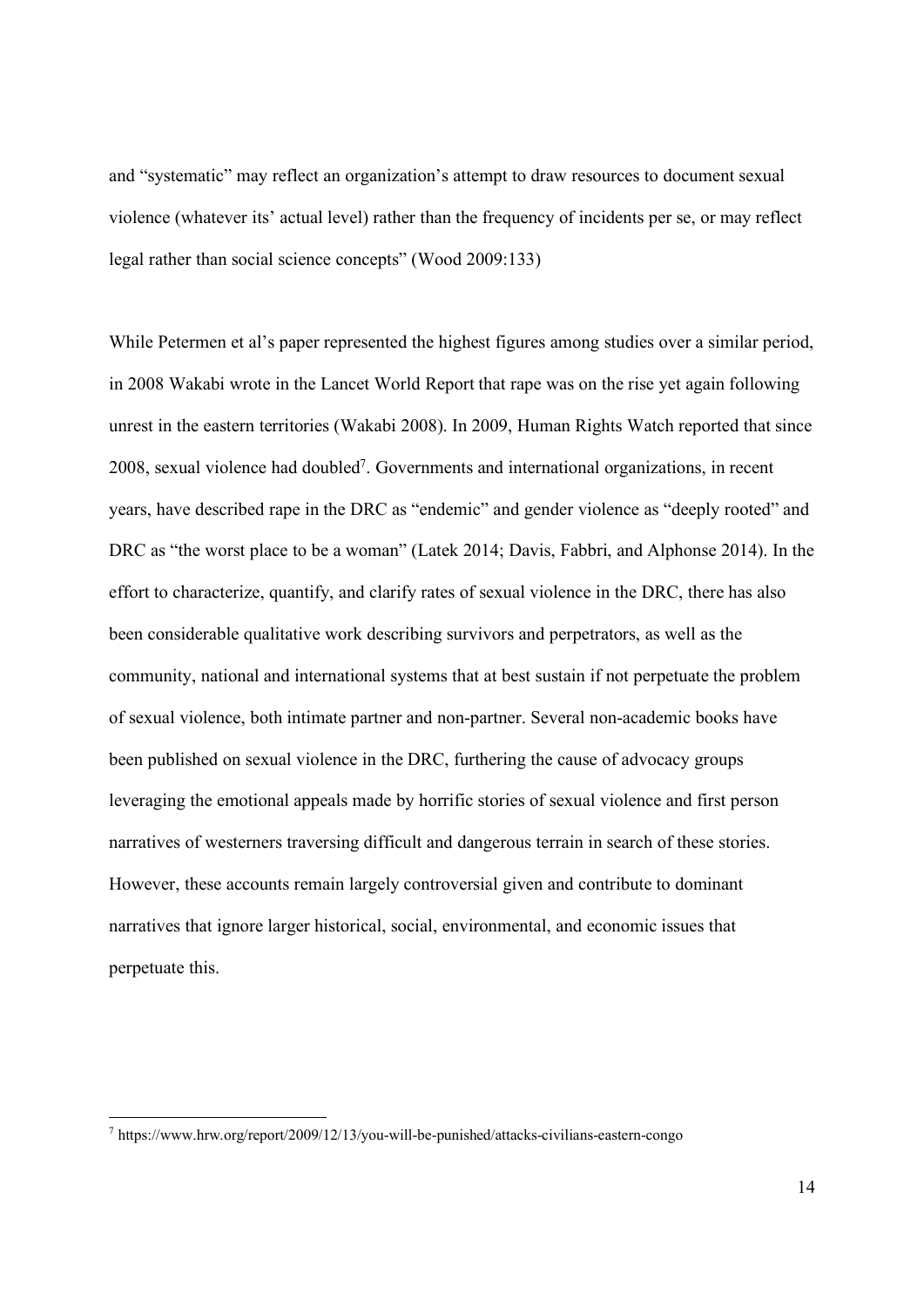The design of Dodd Frank section 1502 aims to defund armed groups responsible for perpetrating the of sexual violence, though, scholars criticize this argument as well. First, nonpartner sexual violence is being perpetrated by both militias or "rebel armies" as well as the national army. The FARDC (the army of the Congolese state) absorbed several, former rebel armies following the formal end to the war in 2003, but suffered from poor training, little discipline, and inability to both manage and regularly pay salaries. Baaz & Stern's study of members of members of the FARDC's motivations and reasoning for rape is particularly instructive (Baaz and Stern 2009). They conclude, using Enloe's framework, that two explanations of rape are prominently used by the military members they interview: 'good' rape (that which is about fulfilling sexual need or desire and being unable to pay as one might normally) and 'evil' rape (that which is about war, and congruent with Enloe's 'national security' or 'systematic rape' types) (Enloe 2000). Lack of professionalization or motivation for better behavior, including the problems with infrequent and insufficient salaries for soldiers features prominently in their analysis. Relationships soldiers form with women depend on an exchange of monetary and non-monetary gifts, and when soldiers are unable to do this, 'good' rape becomes an acceptable (within Baaz & Sterns' respondents) way of fulfilling what is considered a natural desire. A colonel interviewed, "[…] stipulated that 'rape is a problem of the organization of society' explaining that if there is no poverty and suffering, then there will be less rapes" (Baaz and Stern 2009:509). Furthermore, the historical antecedents of this predatory governance traces back to the Mobutu era and even further to the colonial era. Police and military continue to exploit the population through harassment, taxation, and violence against the civilian population, including sexual violence (Rackley 2006).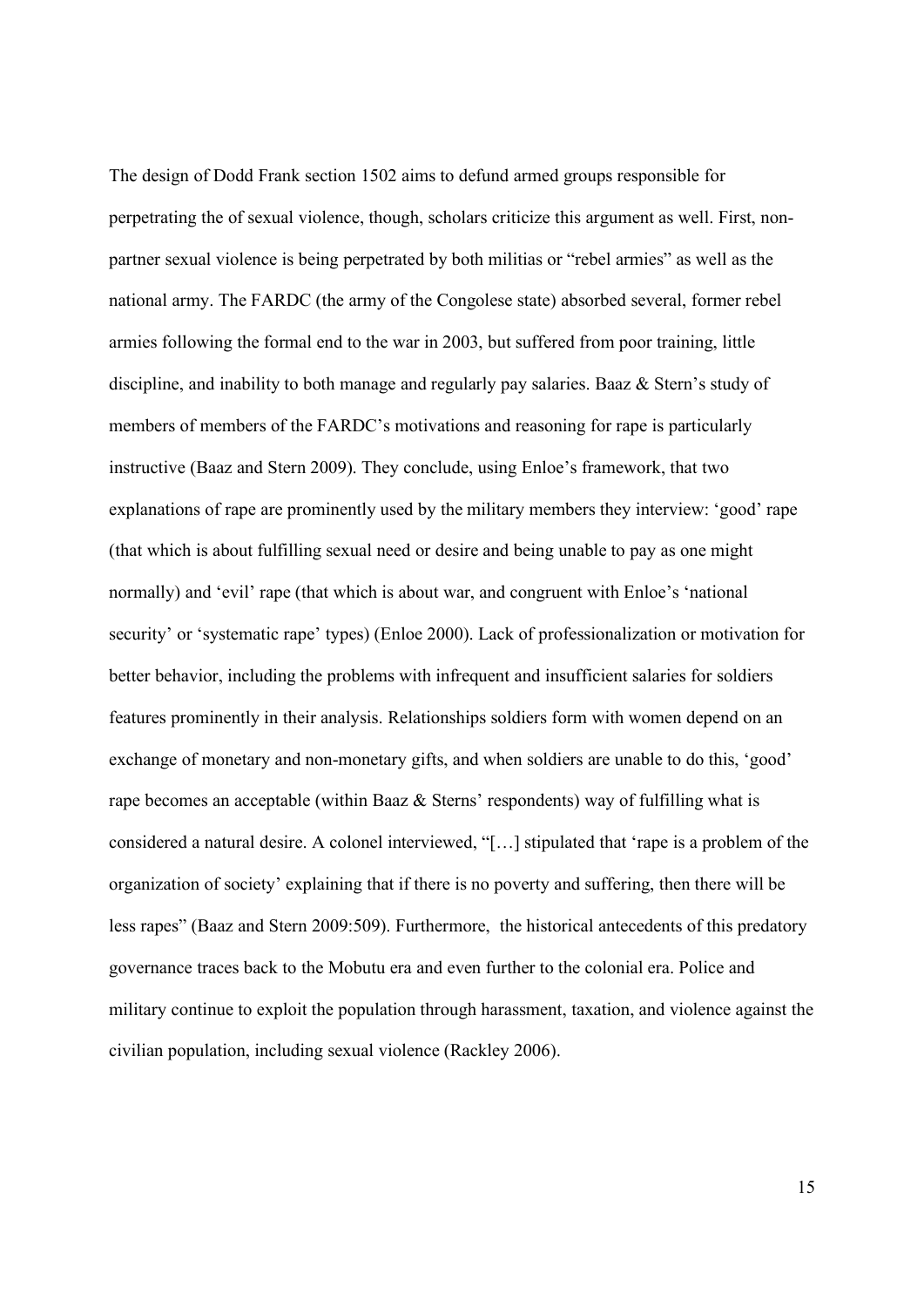The link between sexual violence, conflict, and economics emerges prominently in a review of the literature. First, sexual violence occurs at higher rates during conflict, which allows for measurement of pre and post levels of sexual violence. In the case of the DRC, conflict has varied in intensity, scale, prevalence, location, cause and duration since the official end of the war in 2003, making a pre and post assessment complex. Furthermore, the absence of conflict does not guarantee the security and stability that may act as community-level protectors against sexual violence, or allow individuals to build up protective factors such as education and income. For armed groups, both the national army and rebel armies, living near mining communities and engaging in illegal taxation and exploitation of the local population, sexual violence becomes a likely extension of this extractive relationship. Military members responsible for sexual violence against civilians cite the role that poverty plays in relationships between civilians and the military. While greater emphasis has been placed on non-partner sexual violence, findings suggest that throughout DRC, the levels of intimate partner sexual violence is over twice that of comparable and neighboring countries (Petermen et al 2011: 1065). This finding further complicates the narrative of minerals driving conflict, which then produces sexual violence, as women in North Kivu were more likely to report both partner and non-partner sexual violence than in other areas.

Proponents of the Dodd-Frank Section 1502 policy instrument assume that conflict, in the case of the DRC, is the most important determinant of violence against women, thereby reducing conflict through reducing the financial means for continuing conflict will have the desired impact. However, because violence against women occurs with or without conflict, and is related to the larger socioeconomic situation facing these areas, the factors that drive violence against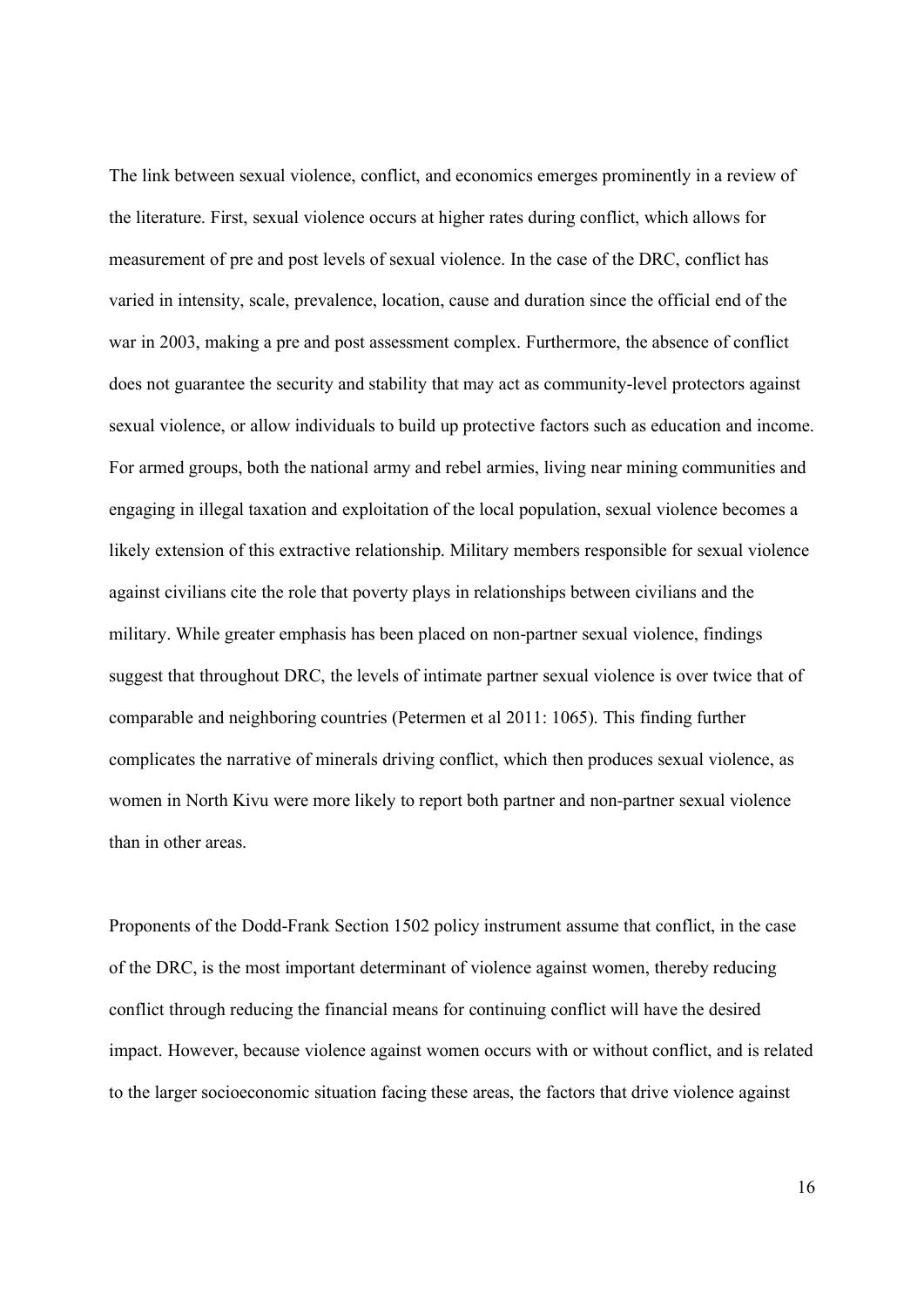women may persist or, in fact, be exasperated by the continuing complex and deteriorating circumstances produced by the economic shock of sanctions.

#### Artisanal Scale Mining

#### ASM Globally

Dodd Frank Section 1502 does not target the miners, instead it targets the market in which these minerals are traded in. Inevitably, it would not only be armed groups, benefitting from taxing miners, that would see their incomes dissipate, rather miners themselves would face even greater shocks to their incomes. Studies of artisanal mining communities highlight how this industry can provide relatively reliable incomes to families including secondary beneficiaries of the mining industry such as small shopkeepers (Andrew 2003; Barry 1996; Bebbington et al. 2008). In a country with low property rights, minimal service provision by the government, and few viable alternatives, some have described ASM as the, "safety net to support people and economies even under adverse circumstances" (Garrett 2014:401). Therefore shocks to income induced by changes in the prices of commodities, boycotts of minerals, or changes in mining policy have implications to household and community level dynamics.

Efforts to sanction or regulate similar industries in other countries have produced modest and at times negative results (Geenen 2011, Bangirach 2008, Maconachie 2009). Targeted sanctions like Section 1502 fall victim to improper targeting, inability or lack of motivation to enforce, and an overestimation of the benefits versus the costs of implementation and enforcement. Similar targeted sanctions have produced mixed results. The Kimberly Process Certification Scheme, a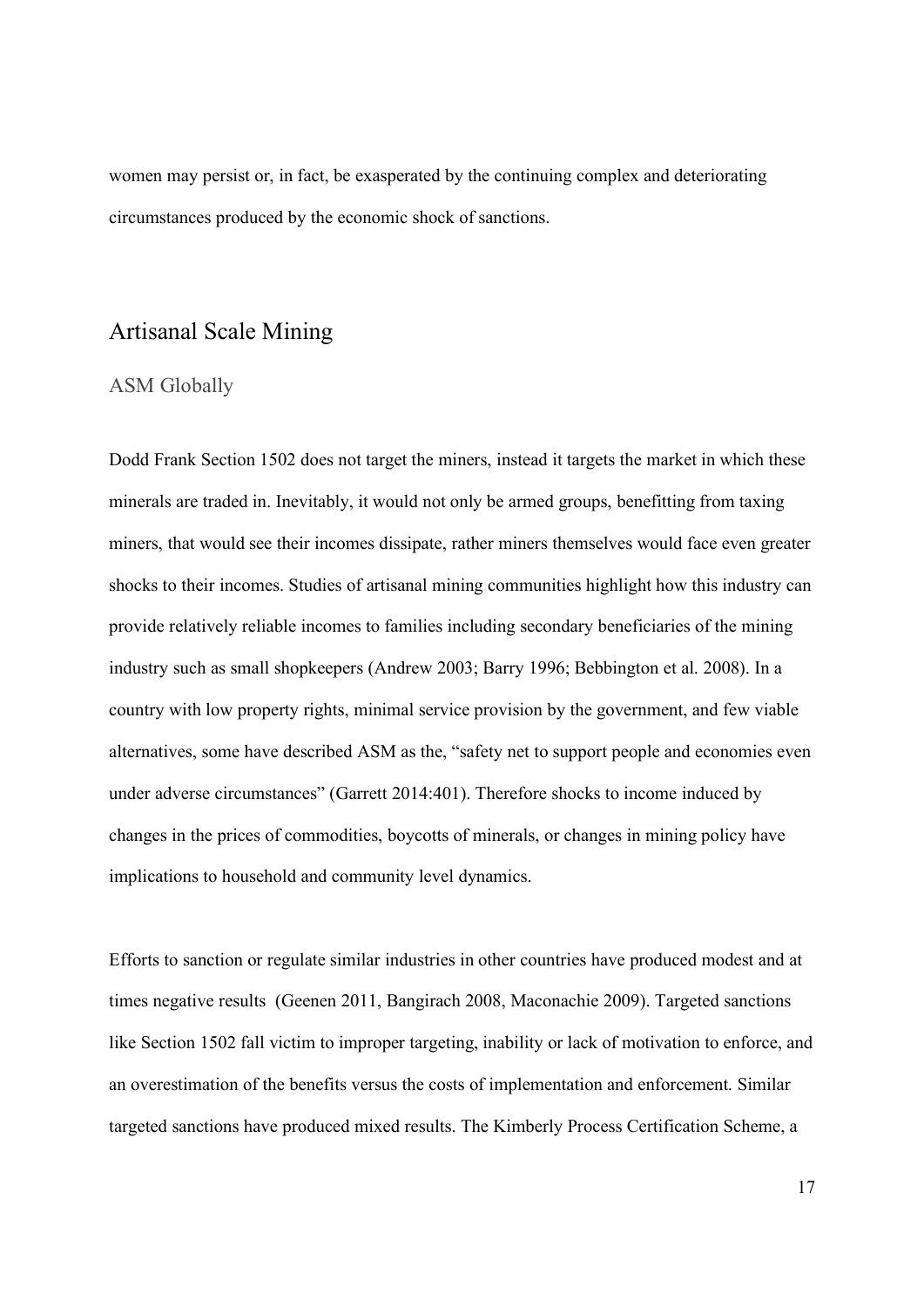product of consumer outrage, advocacy efforts, and targeted policies aimed at increasing traceability of "blood diamonds" failed to live up to the expectations of policy makers, which scholars attribute to the complexity of monitoring, lack of good governance, accountability and transparency, as well as the post-conflict context (Maconachie 2009).

#### ASM DRC

As a colony, the DRC was highly valued for its' vast mineral wealth and human resources which were exploited to inhumane and environmentally degrading lengths before independence. Since achieving independence, access to and control over natural resource wealth within the DRC between international, national, and local private and public actors has yielded differing and at times conflicting policies and incentives for different actors. In the years since independence, mining policy has varied from Mobutu Sese Seko's nationalization of all industries, to the current laws favoring industrial, large scale enterprise. Concessions are sold to large industrial enterprises with low tax rates, long-term rights, and little regulatory oversight. Conversely, artisanal miners have far less favorable terms, granted legal access to concessions categorized as "artisanal exploitation zones"(D'Souza 2007). These zones are determined to be unsuitable for industrial exploitation and thus, small scale miners are granted permission to use. However, should an industrial actor find it suitable, the concession can be sold and access restricted. In the DRC, the nature of coltan deposits are not conducive to large-scale, industrial mining therefore extraction is mostly done as artisanal or small scale mining (Garrett 2014). Armed groups, with a variety of leaders and aims, may not be mining themselves, but reportedly control 12 of the 13 major mines in the DRC. Funds are extracted from miners through taxes levied during the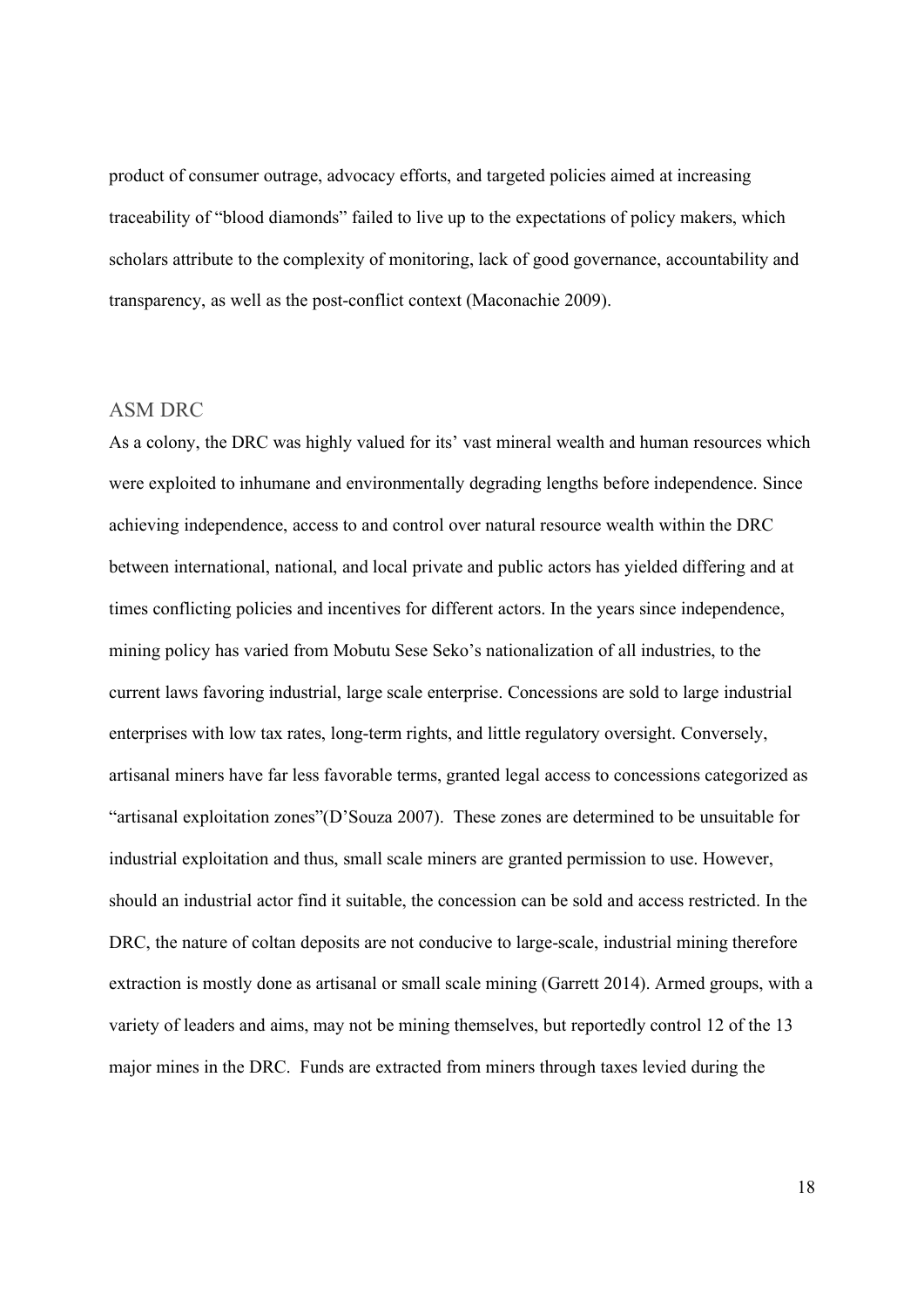transaction from miner to buyer, payment of 'protection fees', pillage, or through mineral transport check points (Garrett and Mitchell, 2009).

There are an estimated 5-12 million Congolese who are dependent on mining activities. ASM activities throughout DRC are estimated to make up about 80% of the entire mining sector production (D'Souza 2007). Studies on ASM in DRC point out that the conditions under which the miners work are unsafe, often employing children, environmentally destructive, and exploitative. Miners work in dangerous conditions, and communities surrounding mines regularly face public health threats and crisis due to extreme poverty(Maclin et al. 2017; Geenen 2012a; Garrett 2014). The relatively little capital ASM requires, the comparative flexibility of work as opposed to agriculture or fishing, and the way in which it can complement other forms of work make it an attractive option for those living in extreme poverty.

Mining in the DRC is a combination of both push and pull mechanisms, well characterized by Gennan (2012); the 'demand-pull' view posits that individuals engage in mining for the higher economic returns, while 'distress push' views mining a result of extreme poverty (Geenen 2012b). In the DRC context, the on and off conflict may have further pushed individuals towards mining through limiting agricultural activities and other forms of income generation. Agriculture activities rely on access to land, established and functioning land tenure systems, and not only security in the present time period, but belief that future periods will also be secure such that investments can be realized. Some studies of mining areas have even found that individuals engaged in occupations other than mining in mining areas are more likely to be living in poverty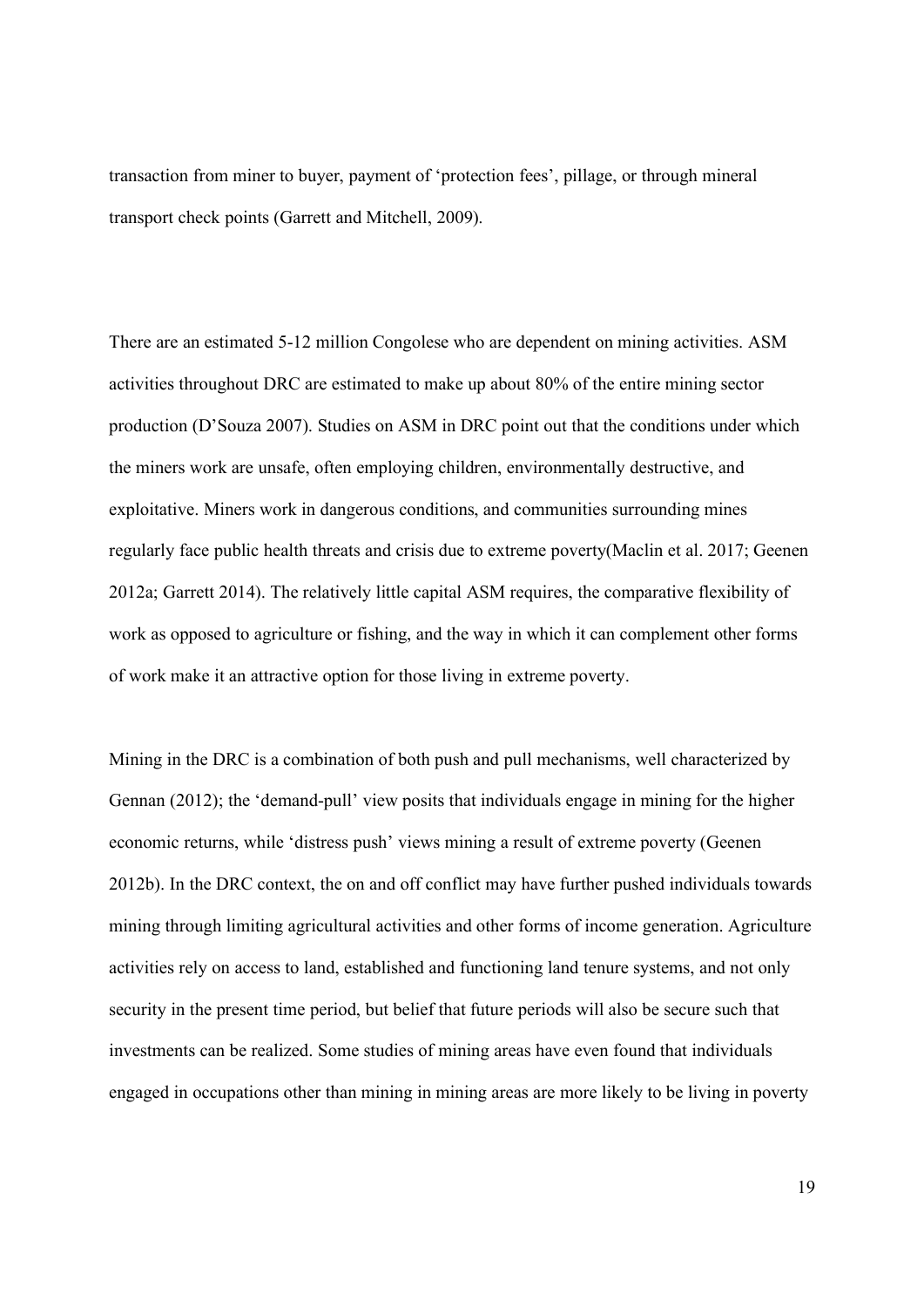than miners themselves (Bryceson and Jønsson 2010). Despite the dangerous conditions of mining, and the documented use of child labor in ASM activities worldwide, income from mining can otherwise improve health and education outcomes for women and children by generating greater disposable income and returns to activity without initially large capital investments. Unlike farming or starting a business, credit constrained individuals face few barriers to becoming artisanal or small-scale miners. This makes mining all the more attractive to people in extreme poverty, often prompting people to migrate towards mining opportunities, and sending money back to their families (Bashwira et al. 2014; Maclin et al. 2017).

Similar to Geenan's view of the push and pull mechanisms that motivate ASM, the same can be said of armed group financing; it is unclear to what extent armed groups rely solely on the activities of mining to finance operations. Importantly, UN reports (2010) note that extraction of coltan minerals is not the only way armed groups are funded, rather they exploit the timber trade, meat, illegal fishing, and poaching (UN 2010). Therefore reducing the prices or creating no market for DRC mining products may instead push armed groups towards more lucrative industries. The conflict minerals argument assumes that the only way in which these groups could possibly fund their activities are through controlling mines. This supposition neglects the other ways in which corruption, illegal taxation, reliance on other industries, and other forms of terrorizing the population may actually continue to fund armed groups (Johnson 2013). Furthermore, as Seay writes, conflict is caused by state weakness and inability to govern, not the presence or exploitation of minerals. Armed groups benefiting from these can find other ways to fund activities in an ostensibly lawless state(Seay 2012). The dominant narrative of conflict minerals is not without debate, as Autessere writes extensively about the evolution of how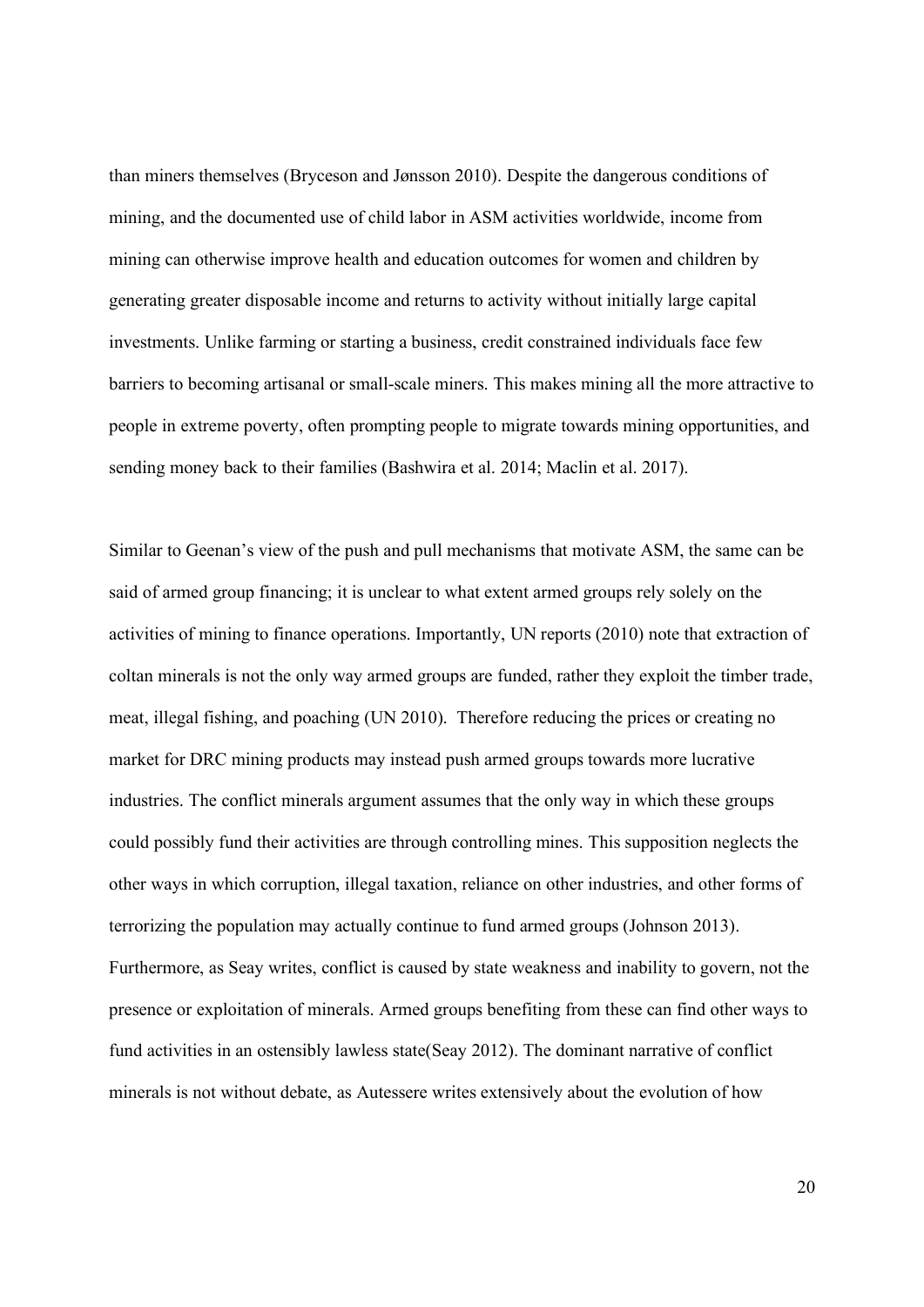mining came to be seen as the main cause of violence, and sexual violence as the most important consequence (Autesserre 2012). This simplifies the conflict and motivations of rebel armies and combatants. Armed groups' motivations for continued conflict extend beyond economic reasons, therefore security sector reform should be handled as a distinct issue than that of improving transparency and accountability in the mineral trade, as Seay aptly put, this task is solely an economic solution to an economic problem.

#### Channels for Legislation to Sexual Violence

Proponents of Dodd-Frank legislation propose that by cutting off funding to rebel armed groups, conflict will subside and with that, sexual violence will as well. First, we test the assumption that areas most affected by the *de facto* mining ban, following the passage of Section 1502, had significantly higher levels of sexual violence than those lesser affected (as in, mines that were not targeted, or provinces that were not targeted), or unaffected (gold mining areas in or out of the policy zone). Then, based on the above literature, we test the strength of the argument that rebel groups, funded by minerals, perpetuate sexual violence because of this funding. We predict that by decreasing the profitability of mining resources, armed groups may have less funds but will (a) perpetrate the same or greater levels of sexual violence, either in the context of increasing general violence and instability, and/or (b) force armed groups to relocate their activities to mining areas unaffected by the policy, maintaining the same or greater levels of sexual violence against the population in these areas. Finally, we explore whether or not there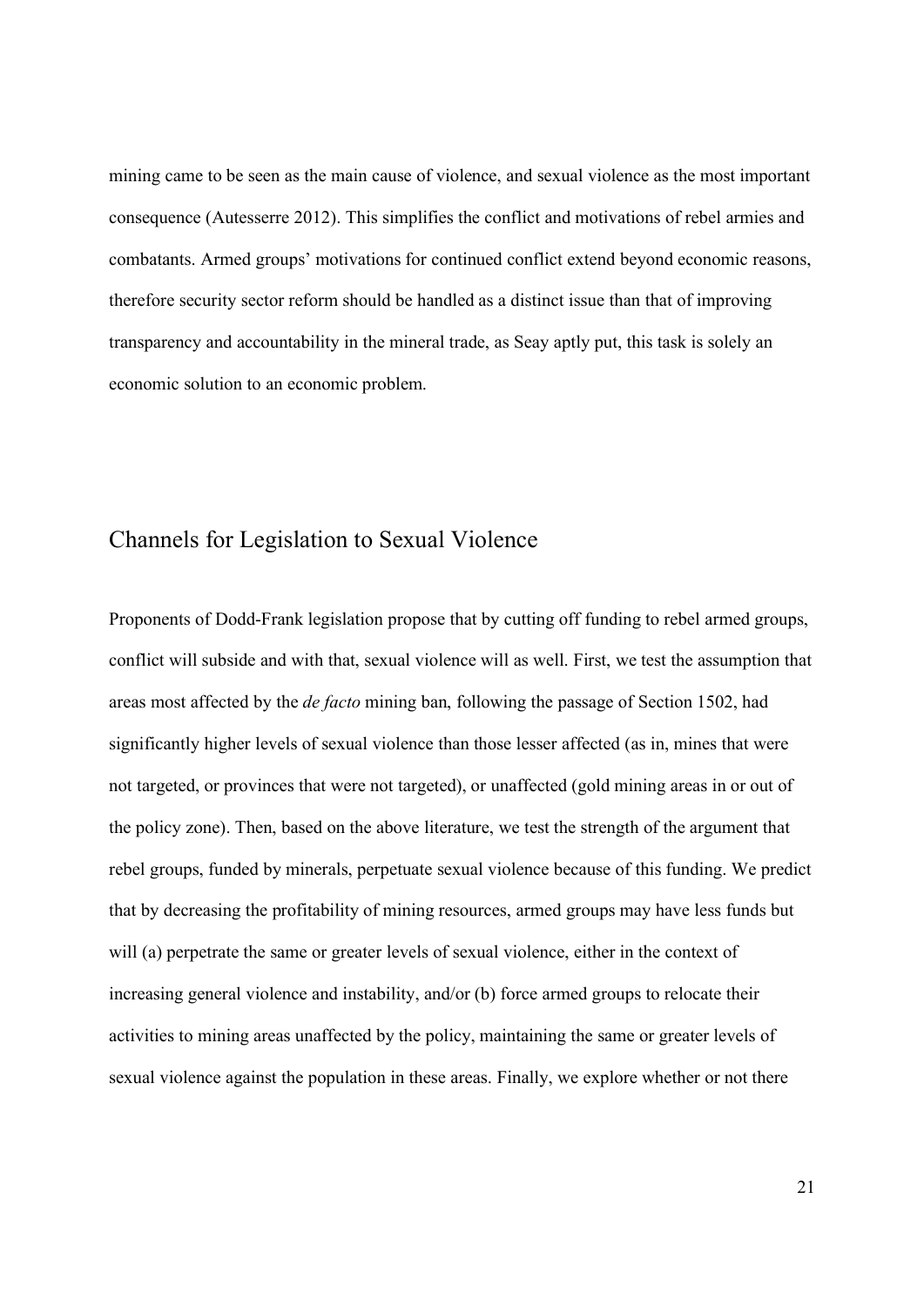were changes in counterfactual gold mining areas, that may signal a relocation of activities and with that, potentially increasing levels of sexual violence.

## III. Data for Main Empirical Analysis

To describe and test for the effect of Dodd Frank on sexual violence, we create a data set from two publicly available sources. In this section we describe the data and key variables.

#### A. Outcome Variable: Sexual Violence

Data on sexual violence come from the Demographic and Health survey, first administered in 2007 and then again in 2013/2014. We use the individual recode, specifically using the responses of those randomly selected for the Domestic Violence module, and living in the eastern provinces of Katanga, Maniema, North Kivu, Orientale, and South Kivu. Figure 1 provides a map of DRC with the highlighted provinces of this study. The sample of women includes those who are currently married (52%) living with partner (14%) never married (23%) and widowed, divorced or separated (10%). DHS dataset includes covariate information, such as education level, income level, and age. The survey teams conducted multiple interviews within each area (village), and the data includes geo-coordinates of the enumerations sites randomly altered within a 10km radius for anonymity.

We test three outcome variables of sexual violence: (1) of ever married or currently married women, ever experienced intimate partner sexual violence (IPSV), (2) of all selected for the domestic violence module, and had an experience with any violence, ever experienced sexual violence (forced sex acts) by a non-partner, (NPSV) (3) of those who have experienced sexual violence by a non-partner, experienced sexual violence in last 12 months by a non-partner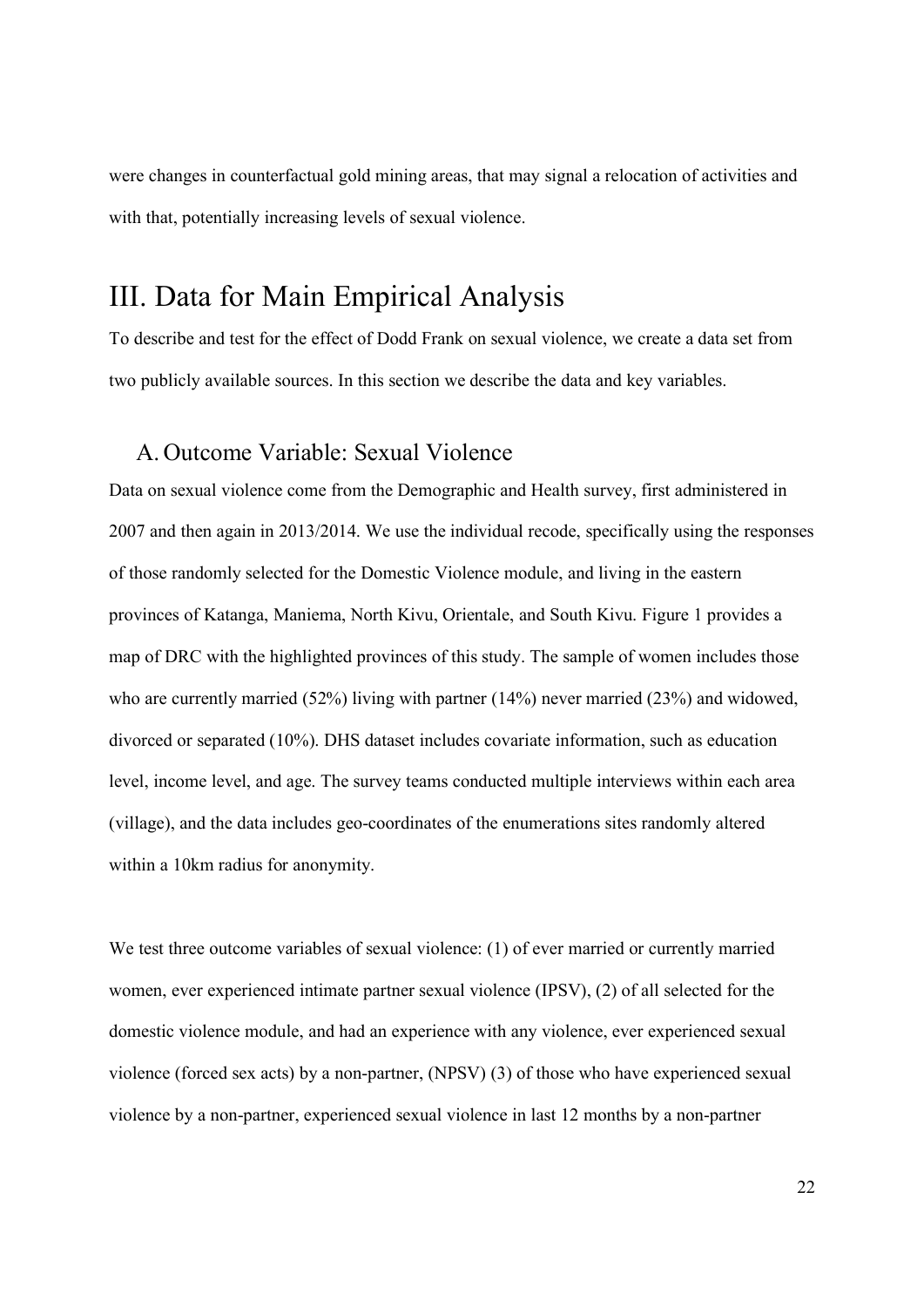(NPSV 12 mo). Importantly, we understand the estimates in this paper to be a closer estimate of sexual violence than those produced by programs or health centers, but still likely an underestimate given the stigmatization, trauma, and sensitivity of the subject. Additionally, by using both 2007 and 2013 data and matching to mine location, we are able to parse out temporal and spatial effects in our difference in differences model.

Table 1 summarizes all three outcomes and other relevant DHS variables used in this analysis. The means of the dependent variables are: 24.4%, 2.9%, and 12.8%, for intimate partner sexual violence, sexual violence in the last 12 months, and history of sexual violence, respectively.

#### B. Treated and Control Villages

Our analysis first uses data only from the eastern provinces, Orientale, North Kivu, South Kivu, Maniema and Katanga. We establish treatment and control and levels of treatment using distance and the parameters of the specific policies. First, we define a village as 'treated' if it has geocoordinates within the spatial 'policy zone' targeted by the conflict mineral policies. That is, the space appearing on the U.S. State Department's Dodd Frank Section 1502 map of conflict mines and the three provinces subject to the mining ban implemented by the Congolese government. Second, intensity of treatment is modeled by treated DHS villages within 20 km of at least one 3T mine that was operating prior to Dodd Frank, as identified by the IPIS 2009 and 2010 mining location surveys. This distance was selected following the distance used in the literature on mining impacts and appropriate for working with DHS data given the 10km radius random error in DHS enumeration coordinates. The third parameter, is the year 2013, when the policy would have had greatest influence on our data (versus 2007, when it was not in effect). Figure 2 demonstrates the 'treatment' designation of all 201 DHS clusters in the eastern DRC, as well as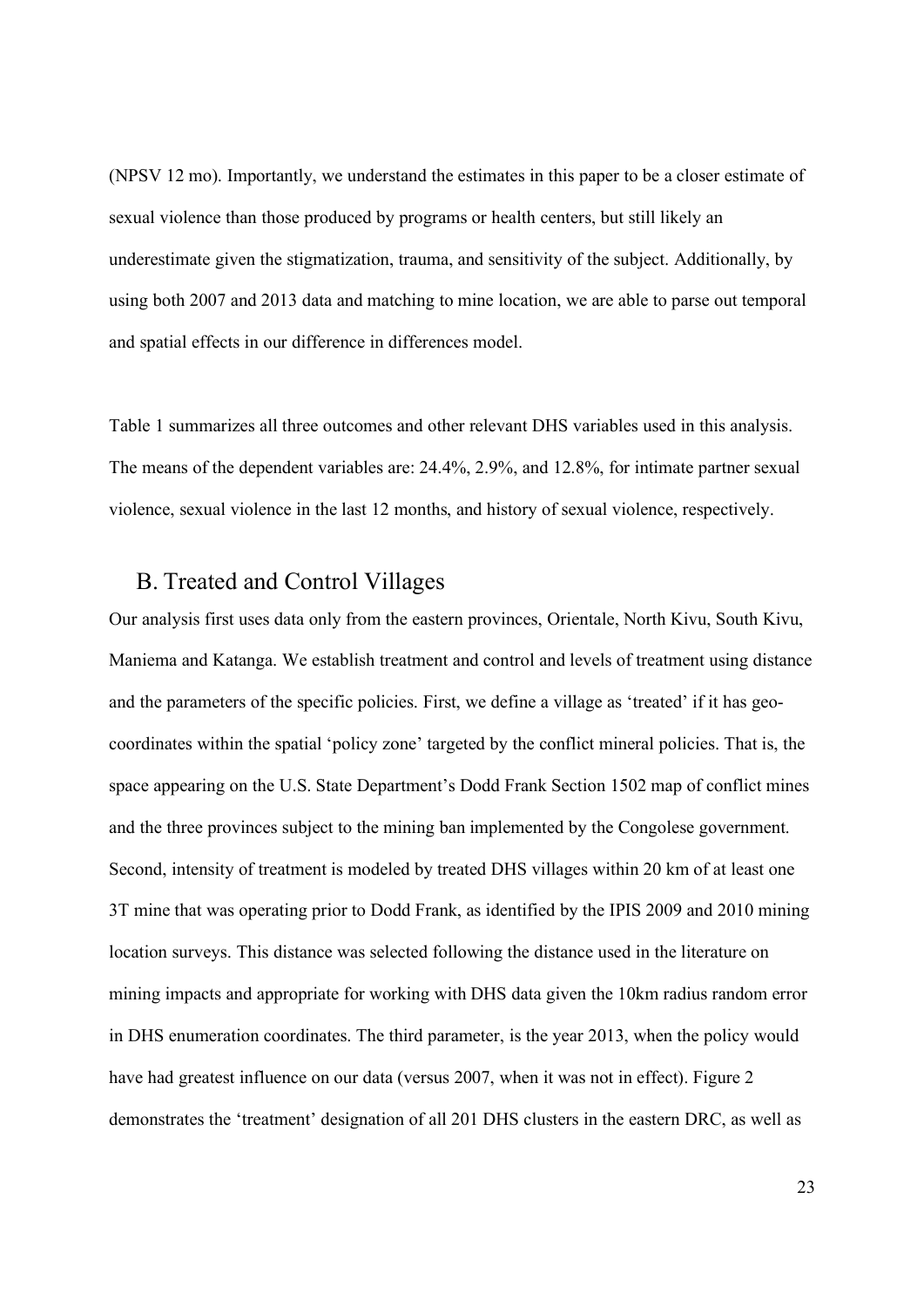visualizing our counterfactual, control villages. We identify several counterfactuals for comparison:

- Villages within 20 km of a 3T mine, that were not included in the policy zone
- Villages without a 3T mine, that were included in the policy zone
- Villages within 20km of a gold mine, but outside the policy zone
- Villages within 20km of a gold mine, and were included in the policy zone.

Based on the policy and the fact that gold was de facto exempt from the Dodd Frank induced boycott, we do not anticipate that places with gold mines will experience any effects. However, we include in this model as a counterfactual, and also to explore the assumptions that groups may shift activities towards gold mining in the absence of profitable, viable 3T mining activities.

#### C. Control Variables

Non-partner sexual violence literature does not specify many covariates aside from geographic location or proximity to conflict. This is because this specific type of sexual violence appears indiscriminate, except in cases of systematic mass rape or national security rape when specific ethnic or religious groups are targeted (Enloe 2000). We include territories to test effects within territories. Based on the literature review, and prior studies of sexual violence in Congo, we include the following covariates: age, literacy and average community income indicators. We predict that younger respondents will have lower reported intimate partner sexual violence and history of sexual violence, though higher levels of sexual violence in the last 12 months. We predict, consistent with the literature, that higher literacy levels would decrease the likelihood of partner or non-partner sexual violence. Lastly, we use community income indicators instead of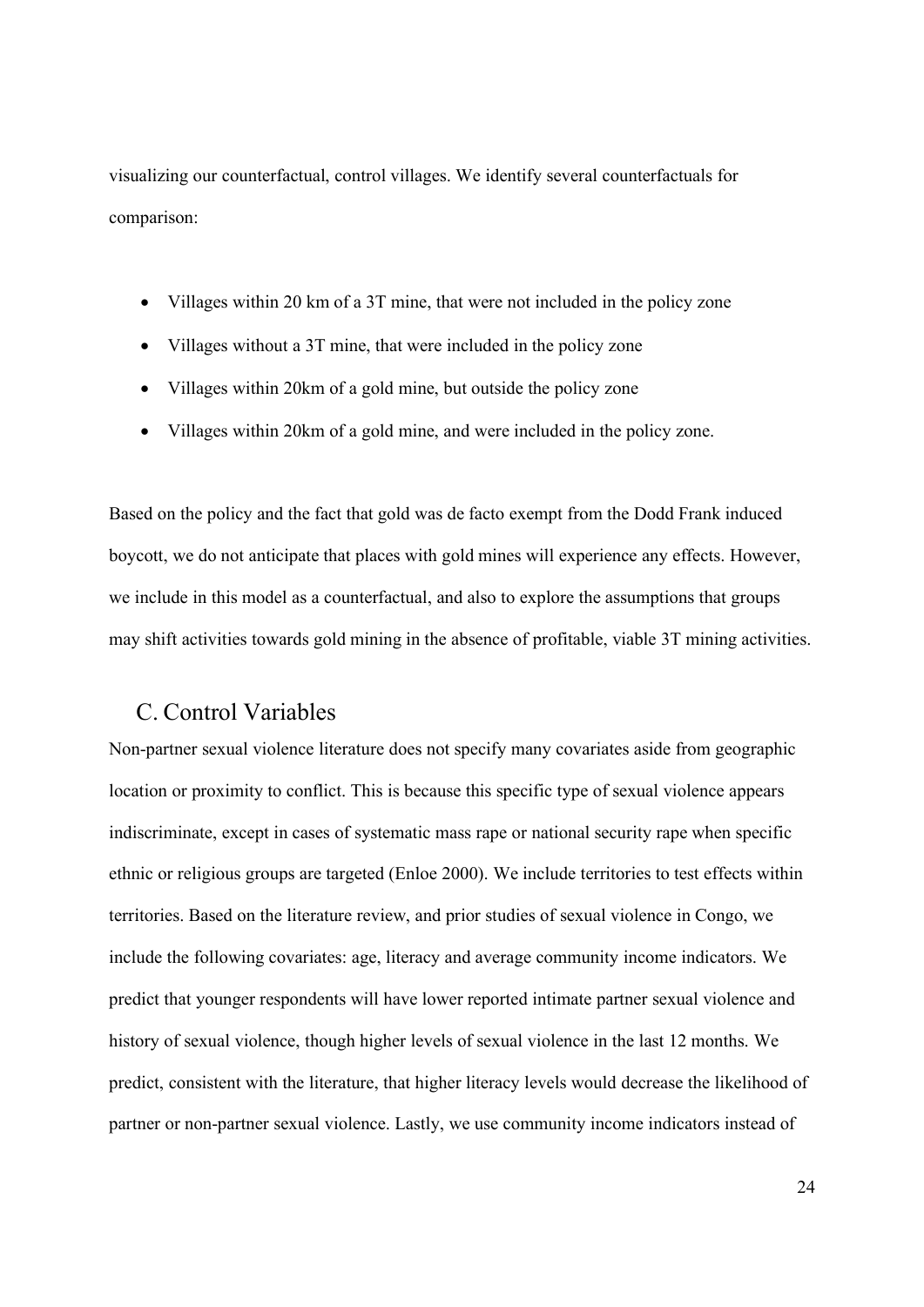individual indicators because non partner sexual violence is perpetrated not solely based on ones' own income, rather it is also related to the income or lack thereof of perpetrators.

## IV. Main Empirical Analysis

In this section, we examine the impact of the Dodd Frank-induced boycott on sexual violence, both partner and non-partner.

#### Econometric Model and Sources of Information

To implement formal tests, we estimate a linear probability triple difference-in-difference regression model of the causes of sexual violence in eastern DRC. For each woman, *i*, in village *v*, located in territory, *t*, in province, *p*, during year, *y*, we estimate the probability the woman: (1) experiences intimate partner sexual violence, (2) experienced non partner sexual violence, and (3) experienced non partner sexual violence in the past 12 months. We estimate this probability of sexual violence as a function of whether the woman is living in a village that is "treated" by the Dodd Frank policy by being less than 20km from a 3T mine, *3TIndv*, within the Dodd Frank Policy Zone, *PolicyZonev*, after the passage of Dodd Frank in 2010, *PostDFyk*. Because the law also potentially affects gold mines, we also include an indicator for whether there is a gold mine near the woman, *GoldIndv*, which receives the same difference-in-difference treatment as the 3T mining village indicator.

To control for potentially confounding effects, we also include the covariates listed above, including literacy, *literacyi***,** age of respondent, *agei*, average community income level**,**  *comincomev*, and fixed effects by territory.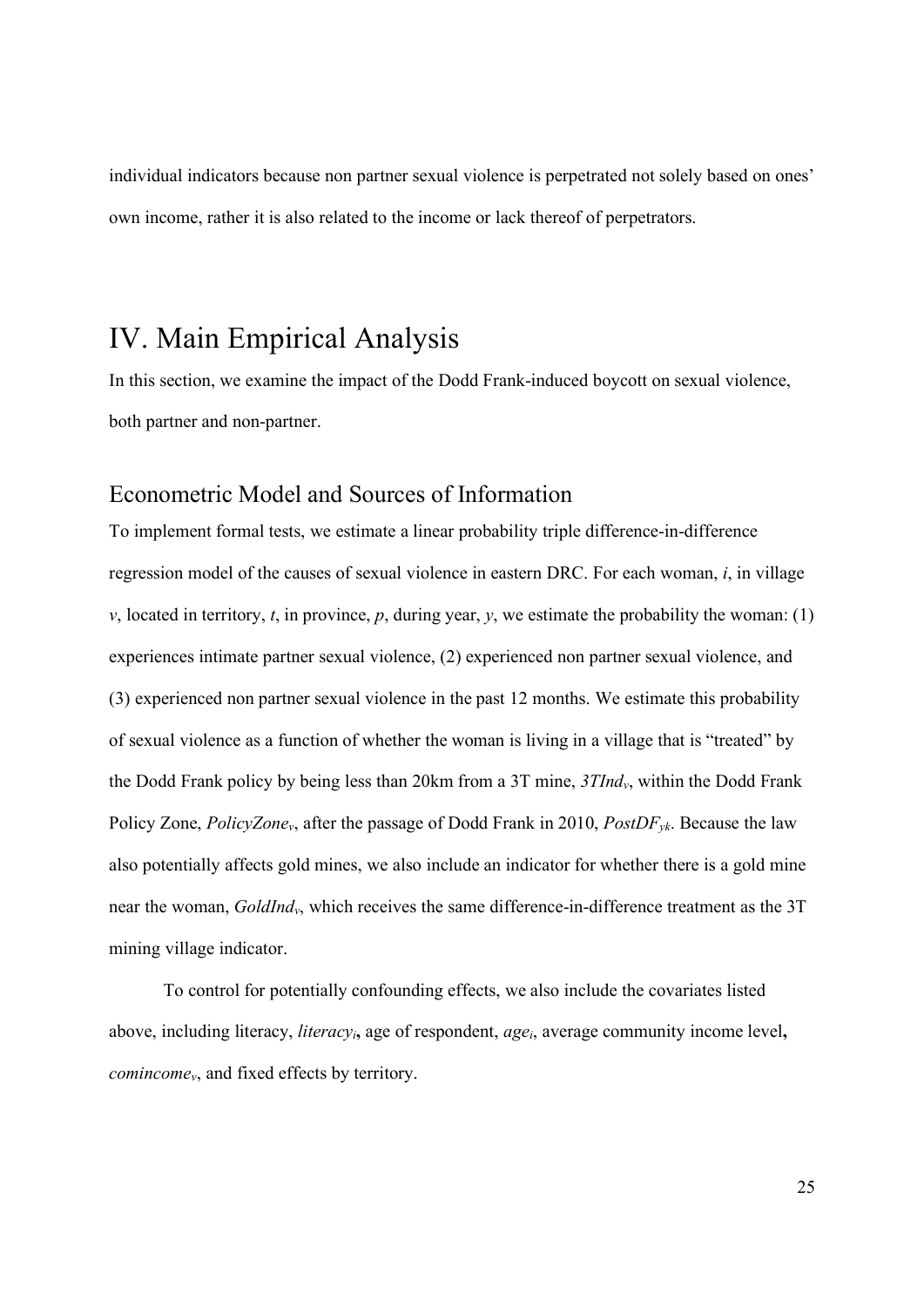Putting all of those variables and effects into an equation in their most general form produces the equation below.

 $sexual violence_{ivtpv}$ 

= 
$$
\emptyset
$$
literacy +  $\mu$ comincome +  $\alpha$ literacy +  $\gamma$ territory +  $\beta_1$ PolicyZone<sub>v</sub>  
+  $\beta_2$ 3TInd<sub>v</sub> +  $\beta_3$ ( $PolicyZone_v x$ 3TInd<sub>v</sub>) +  $\beta_4$ ( $PolicyZone_v x$ PostDF<sub>yk</sub>)  
+  $\beta_5$ (3TInd<sub>v</sub> xPostDF<sub>yk</sub>) +  $\beta_6$ ( $PolicyZone_v x$ 3TInd<sub>v</sub> xPostDF<sub>yk</sub>)  
+  $\beta_7$ ( $GoldInd_v$ ) +  $\beta_8$ ( $GoldInd_v$   $PolicyZone_v$ )  
+  $\beta_9$ ( $GoldInd_v x$   $PolicyZone_v x$  PostDF<sub>yk</sub>) +  $\varepsilon_{ivtyy}$ 

The beta coefficients are of primary interest, particularly the  $\beta_6$ , which is the triple difference estimate of the policy treatment effect where  $\beta_6 > 0$  implies Dodd Frank increased sexual violence in 3T mining villages within the policy zone.

### V. Results

#### Testing the Targeting of Dodd Frank legislation

Table 2 displays the results of testing the means of the three sexual violence outcome variables in the respective policy zones. We find that respondents who are within the policy zone and live within 20km of a 3T mine, report higher levels of IPSV, NPSV, and NPSV in the last 12 months,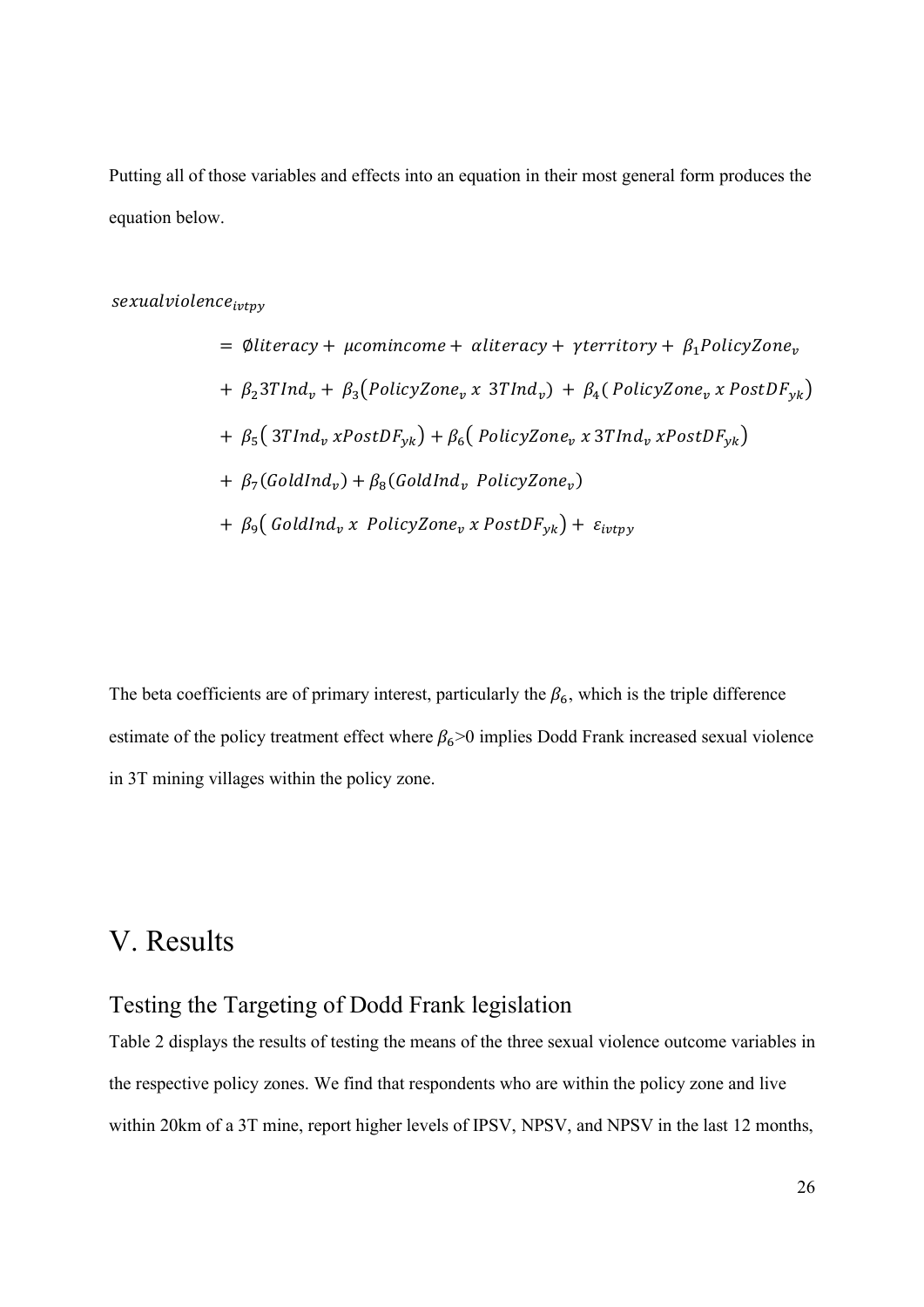as of 2007 ( $p<01$ ). Furthermore, we find that respondents living within 20km of a 3T mine have statistically significantly greater reporting of NPSV, and NPSV in the last 12 months.

In Table 3, we show the results of regressions with and without territory fixed effects controls, just using the 2007 data to show targeting. We find that for all variables, without territory fixed effects, community income is the most significant predictor of all three sexual violence outcomes  $(p<.05)$ . When including territory controls, we find that for IPSV, living within 20 km of a 3T mine negatively influences IPSV. However, when looking at places within 20km of a mine and in the policy zone, it positively influences IPSV, as does having a higher community income  $(p<.05)$ . For NPSV in the last 12 months, we find the opposite effects among 3T Indicators; those living within 20km of a 3T mine have a higher risk, whereas those living within 20km of a 3T and in the policy zone have a lower risk in 2007 of NPSV in the last 12 months. This latter result suggests that if the purpose of the policy was to target zones with higher levels of NPSV, they chose a policy instrument that did not target the correct places, once one controls for covariates.

#### Difference in Difference Results

In Table 4 and Table 5 we present the results of our difference in difference models, with and without territories as well as with and without gold mine variables. We evaluate these to determine whether or not the changes in the treatment areas outcomes were attributable to the combined effect of the Dodd-Frank de facto boycott. We find that there is no significant negative effect on IPSV, NPSV, and NPSV in areas that are within 20km of a 3T mine, within a policy zone, and after Dodd Frank had been implemented. Year effects have the most significant, negative influence across all three outcomes, with the overall levels of IPSV, NPSV and long-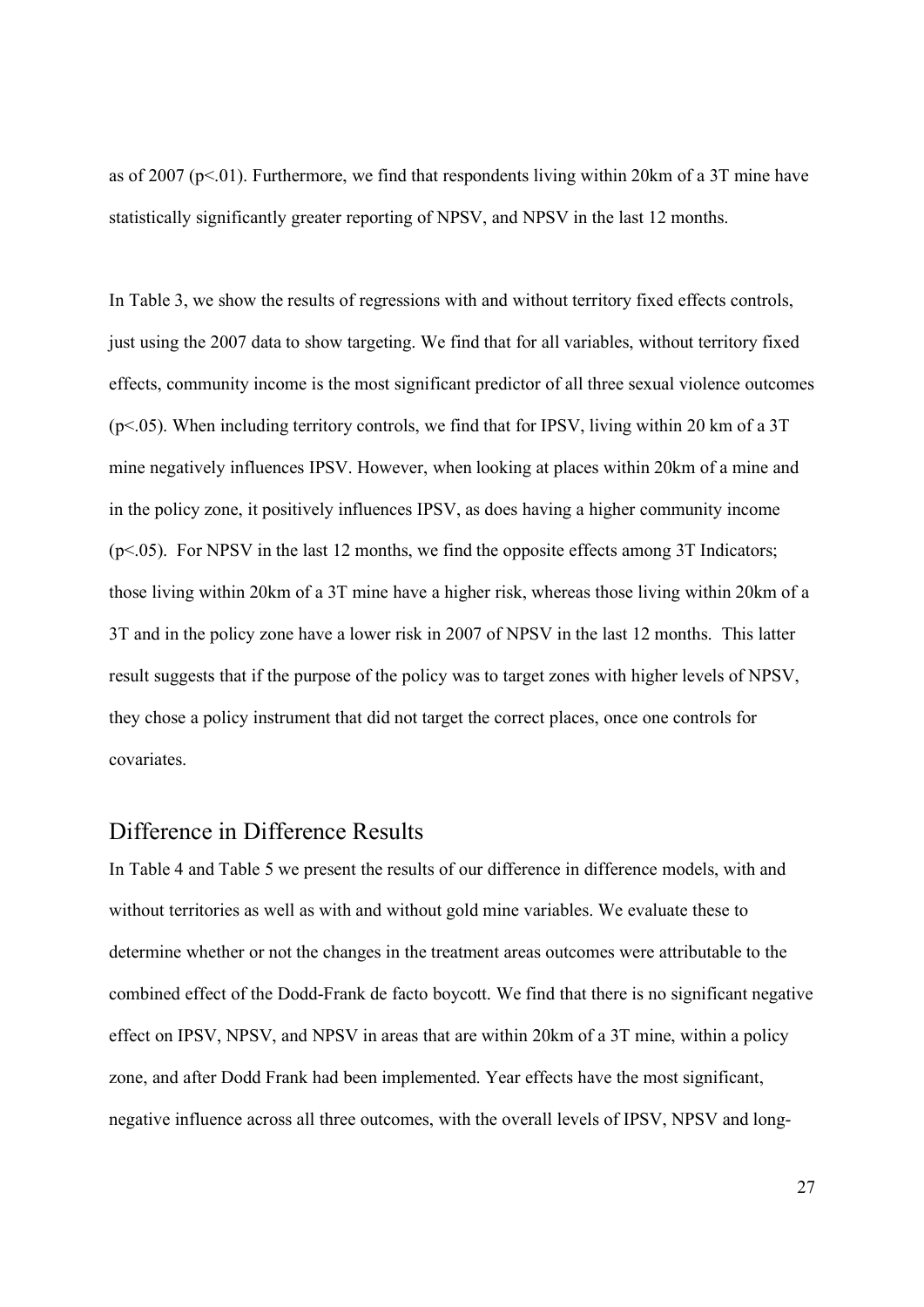term NPSV declining in Eastern Congo. Additionally, being in a policy territory (Maniema, North Kivu, or South Kivu) had a statistically significantly positive effect on all three sexual violence outcomes.

#### Changes to Sexual Violence in Gold Mining Territories

We explore whether or not IPSV, NPSV, and NPSV in the last 12 months have increased in gold mining territories, using the same strategy in 3T territories. We find that IPSV increased post Dodd Frank legislation, in places within 20 km of a gold mine  $(p< 0.05)$  as well as in villages post Dodd Frank legislation, in places within 20km of a gold mine, and in the policy zone  $(p<0.01)$ . Again, being in a policy zone (Maniema, North Kivu or South Kivu) statistically significantly increases the likelihood of facing IPSV, NPSV, or NPSV in the last 12 months  $(p<0.01)$ . Overall the conclusion is that gold mining areas are not statistically significantly different from non-gold mining areas with respect to IPSV and NPSV. The only significant differences are that post-Dodd-Frank there was a divergence of policy zone gold mining areas from non-policy zone gold mining areas with respect to IPSV, where the former had increases and the later had decreases.

## VI. Discussion and Conclusion

Our results first, importantly, suggest that the areas in which the policy was most explicitly targeted, that is, areas that not only had a 3T mine but were included in the Mining Ban implemented by the Congolese government experience statistically significantly higher levels of IPSV, NPSV, and NPSV in the last 12 months. While this may, in some form, indicate proper targeting we must note that 3T mines, not included in Congolese state mining ban did not have statistically significantly higher means of all three forms of sexual violence. So therefore, we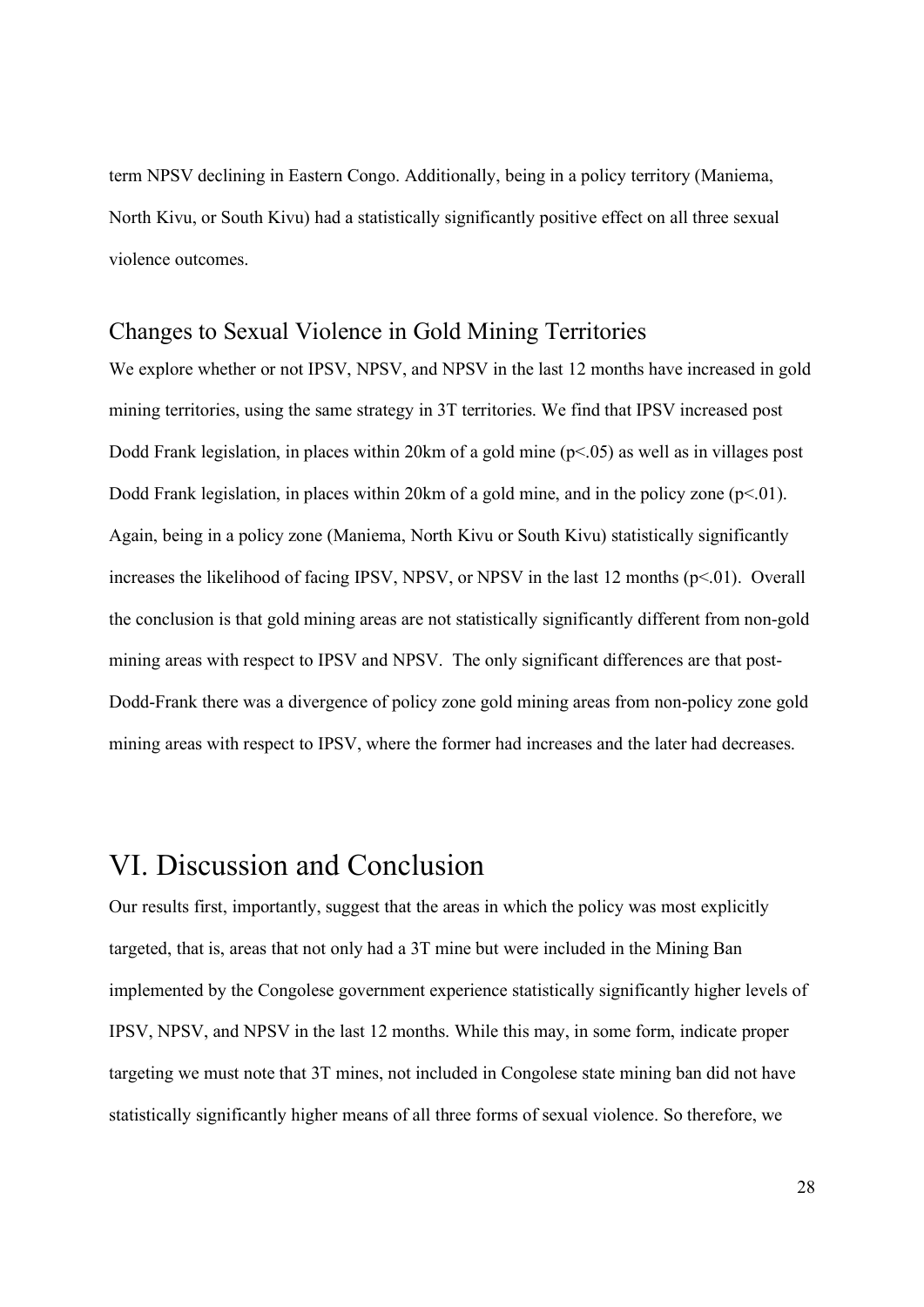may dispute the claim that the presence of a 3T mine within 20km necessitated a *de facto* boycott, given that only places within 20km of a 3T mine and within Maniema, South Kivu and North Kivu had significantly higher levels of sexual violence. Additionally, we found that community income was the only significant predictor of all types of sexual violence  $(p<01)$  in 2007.

Our main empirical analysis, the difference-in-difference model, was to determine whether this change is attributable to the *de facto* mining ban. We find that being in Maniema, North Kivu, and South Kivu most significantly predict a higher likelihood of each sexual violence outcome  $(p<0.01)$ , as well as the year effect having a negative effect on the likelihood of each sexual violence outcome ( $p<01$ ). We take from this that the policy did not effectively reduce forms of non-partner sexual violence, that which is emphasized in both the policy language and advocacy sector, though it had some effects on IPSV. Instead, a decrease is largely attributable to a time fixed effect variable – that which we have not been able to further quantify or describe in our model.

We theorize there could be various reasons for this. First, we do not account for migration which we know to be a prevalent feature of Congolese life in the eastern provinces. Second, we are not including a conflict variable in this analysis, thereby not comparing the relative levels of conflict that may have occurred in 2007 versus 2013. Finally, a variable worth further exploration is the role of civil society, community and national organizations, as well as international organizations have played outside the policy sector in changing conditions and improving security. While some authors suggest that the greater attention on sexual violence in DRC may lead to combatants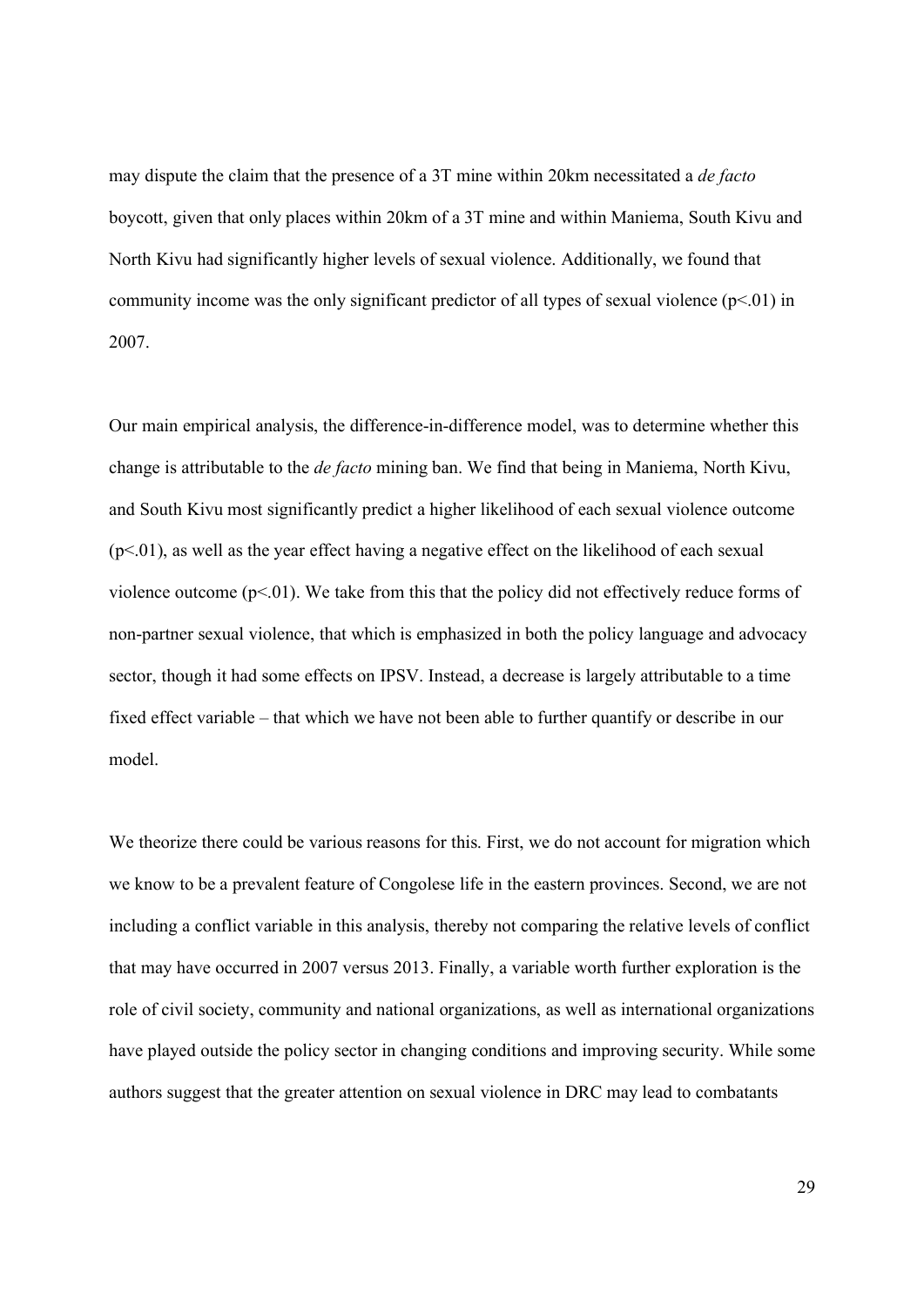further using sexual violence to gain the attention of the international community, it could be that the opposite has occurred: through greater attention towards sexual violence and, even, prosecutions of key figures, sexual violence has decreased.

IPSV has received less attention, though prior studies highlight it's comparatively higher rate in the DRC than neighboring countries (Peterman, Palermo, and Bredenkamp 2011). In both models, with and without territory fixed effects we find community income to have a significant effect on IPSV. Our findings suggest that higher community income creates higher rates of IPSV.

Finally, when exploring the ways in which the policy may have comparatively influenced rates of sexual violence in areas with gold mines, we find only effects for intimate partner sexual violence. If the minerals-conflict-sexual narrative violence, and furthermore, if groups profiting from taxation and pillage of areas that were boycotted during the de facto boycott relocated to gold mining areas, we would presume their patterns of sexual violence would be reconstituted in other communities. We cannot comment on whether or not, or to what extent groups relocated to gold mine areas. Our results suggest that there has been no such shift in sexual violence to other areas.

The decrease in sexual violence from 2007 to 2013 is hopeful, yet measurement and analysis of sexual violence data remains problematic given the nature of the subject, the difficulty in collecting reliable, valid and representative data, and in DRC, the complexity that migration, insecurity and conflict present in any analysis. This paper challenges the position, or dominant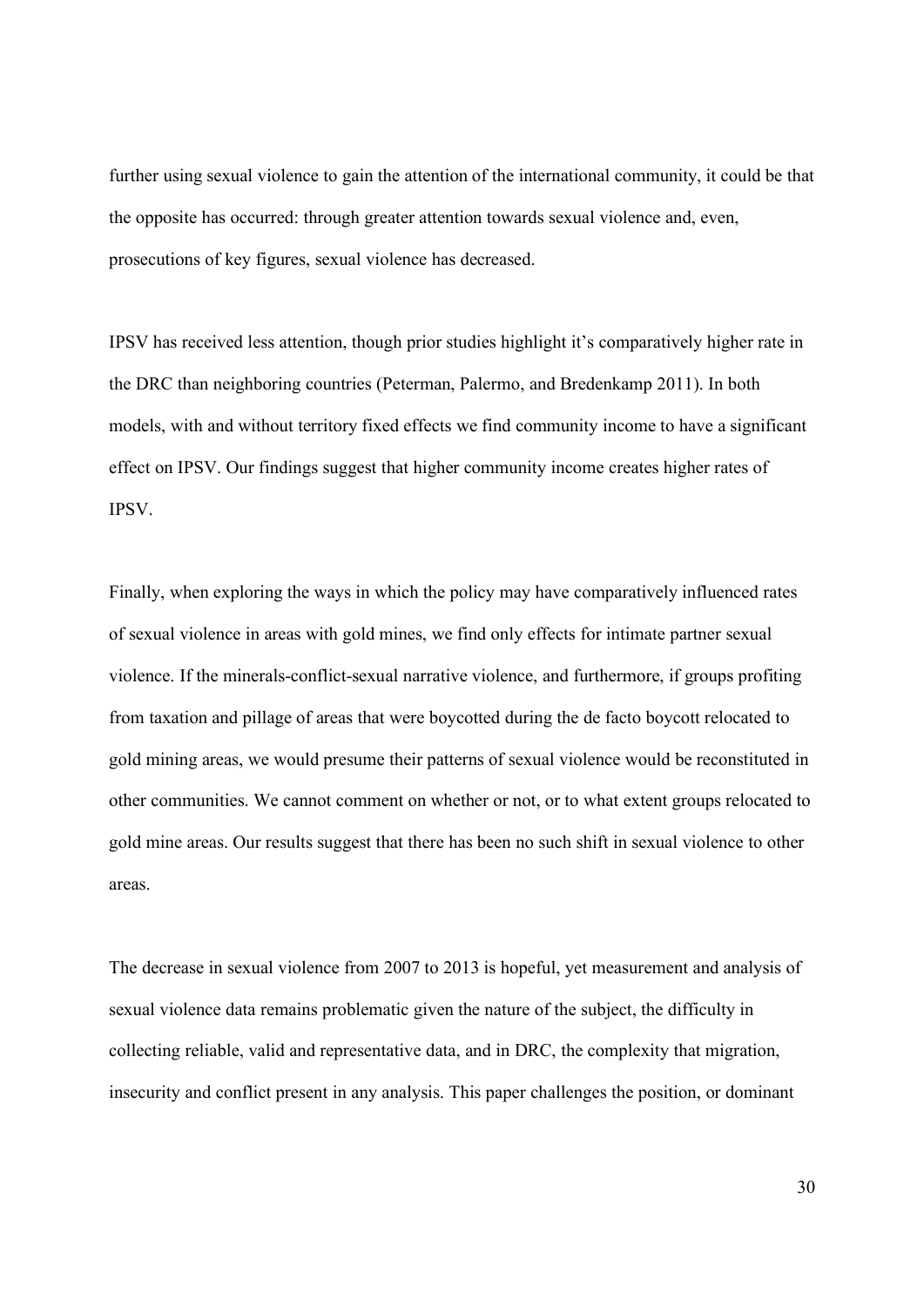narrative, that sexual violence would be reduced if armed groups were unable to profit from minerals. Weaving together the strands of conflict, minerals and sexual violence may make for a simple story that can leverage powerful, emotional reactions, but it is not nearly as instructive for proper policy making. Our findings oppose the assertion that an economic policy instrument, specifically a targeted sanction, could change a social and/or security problem. The policy goals of transparency and accountability in an economic sector are certainly worthy aspirations, but these do not translate as neatly to gains against human rights violations like sexual violence. Just as armed groups operating in the DRC exist for and are driven by more than control over valued minerals, sexual violence is driven by more than the taxation or pillaging of mineral wealth.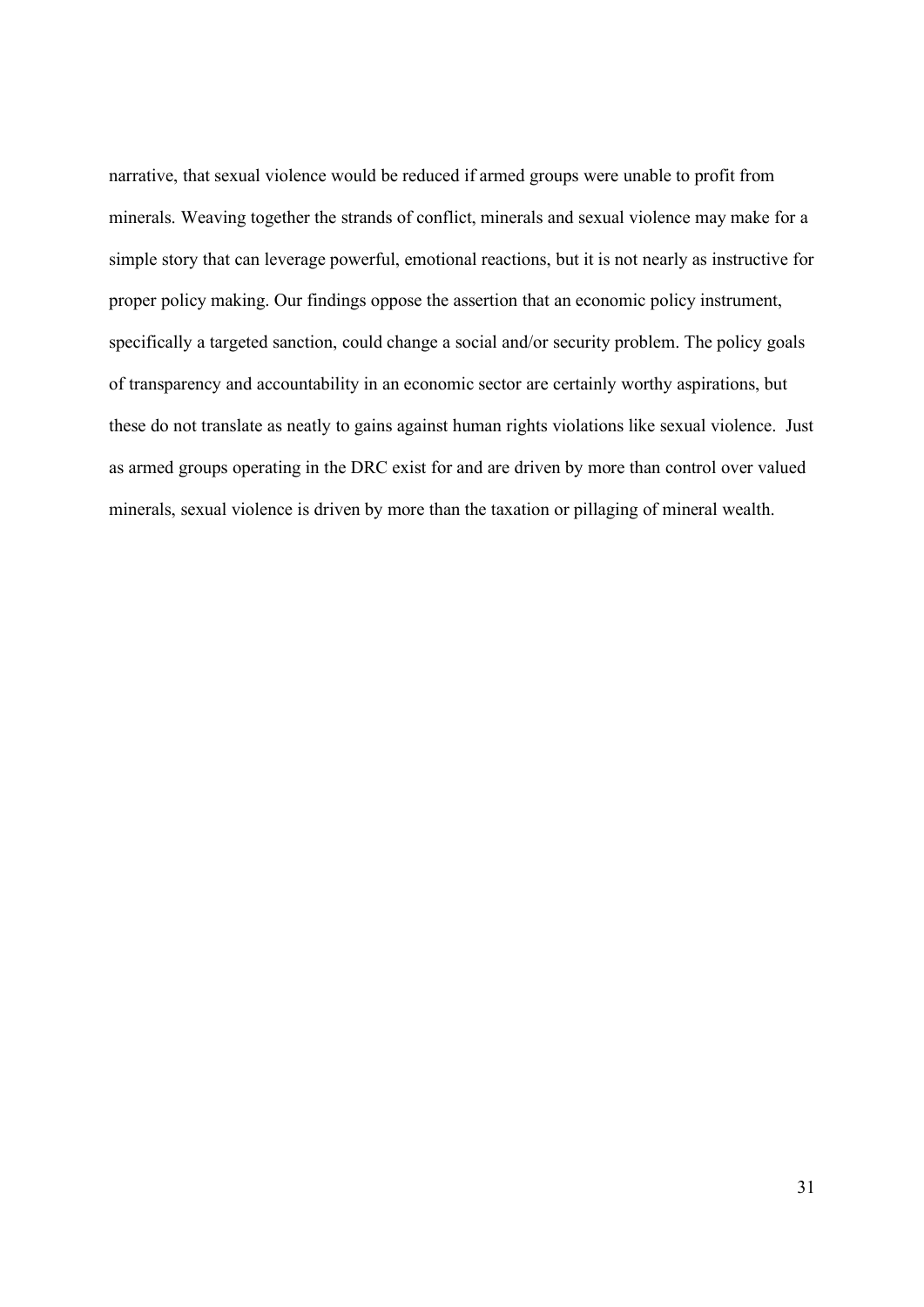# Tables and Figures





Notes: Adopted from Parker, Foltz, & Elsea 2016. The shapefiles for province boundaries come from www.gadm.org/about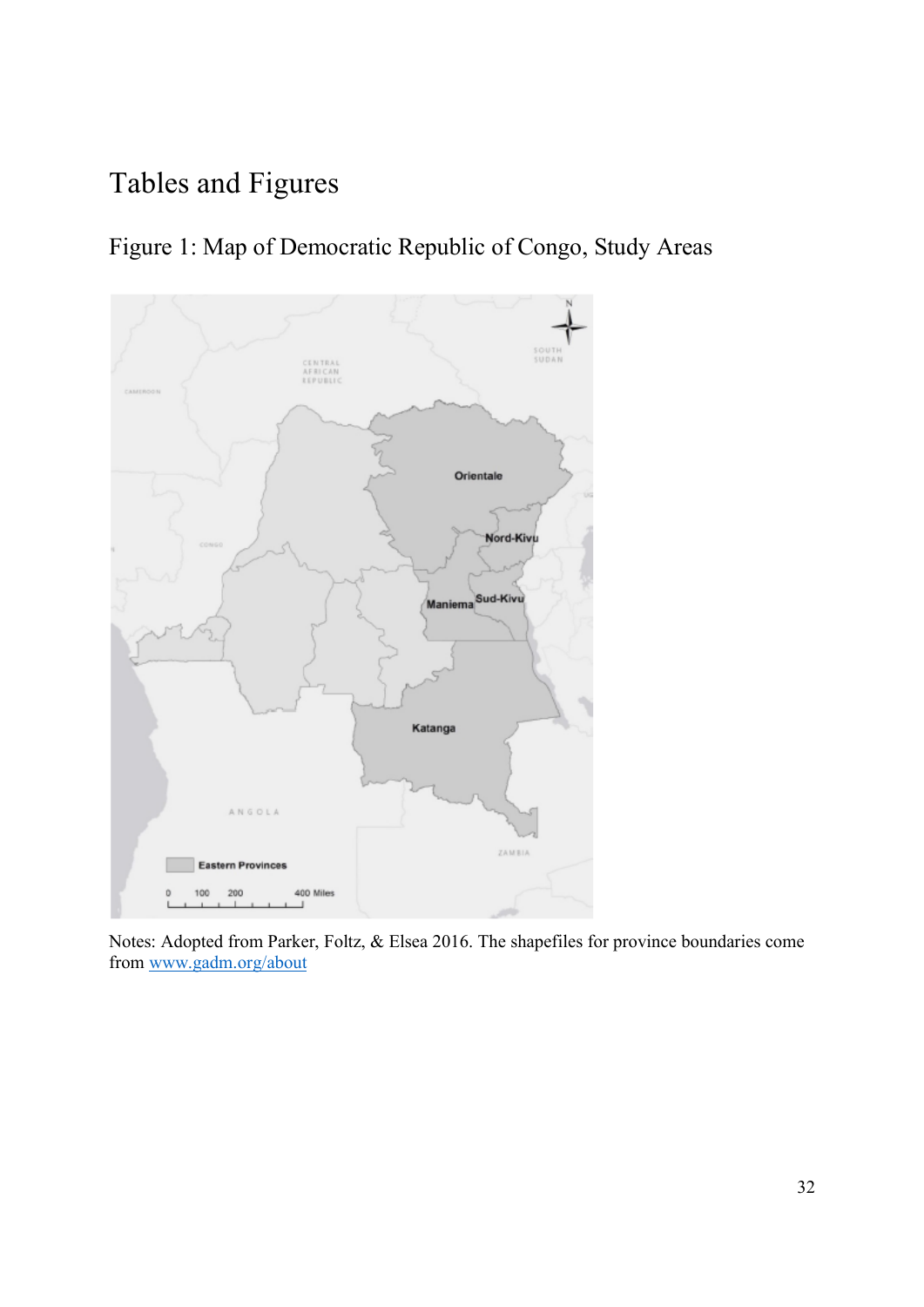Figure 2: Policy Zones



**Notes**: Adopted from Parker, Foltz & Elsea 2016. The dark colored lines outline the provinces of Katanga, Maniema, South Kivu, North Kivu, and Orientale. The light lines outline the 70 territories in these five provinces. The "Policy Zone" comprises the union of villages in provinces where mining was banned (i.e. Maniema, North Kivu, and South Kivu) and those with geo-coordinates falling within the U.S. State Department's Section 1502 map of conflict mining zones. The map is available at:

https://hiu.state.gov/Products/DRC\_MineralExploitation\_2011June14\_HIU\_U357.pdf.

**Source**: The shapefiles on territory boundaries come from www.gadm.org/about. The geocoordinates of mining locations come from Spitaels and Hilgert (2008), Spittaels and Hilgert (2009), Spittaels (2010), and Spittaels and Hilgert (2010). The geocoordinates of villages come from the Demographic Health Survey data.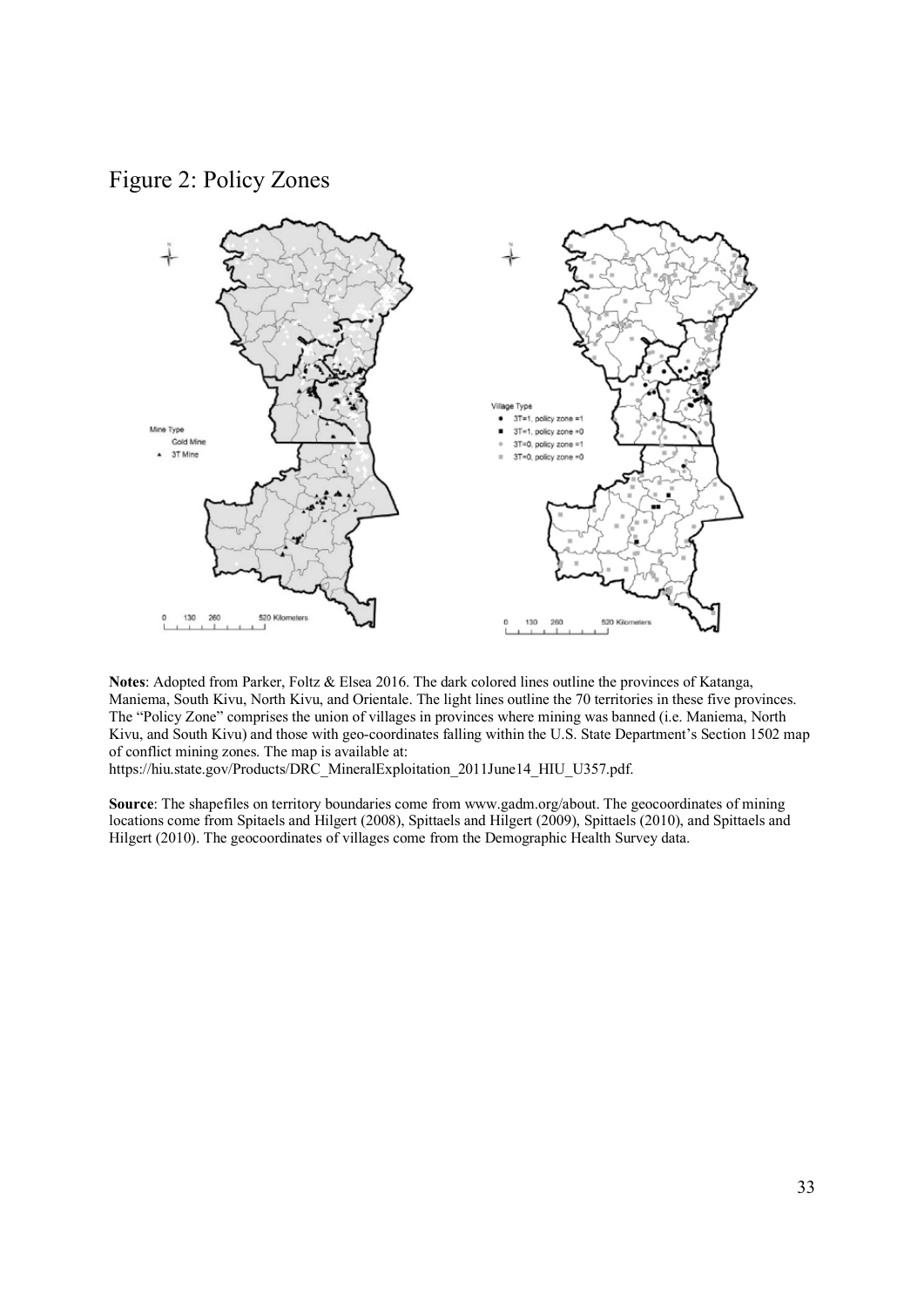|                                                                                   |           | Table 1: Summary Statistics |                  |              |                                                                                                               |
|-----------------------------------------------------------------------------------|-----------|-----------------------------|------------------|--------------|---------------------------------------------------------------------------------------------------------------|
|                                                                                   | Mean      | St. Dev                     | Min              | Max          | Description                                                                                                   |
| <b>Intimate Partner</b><br><b>Sexual Violence</b><br>(IPSV)<br>Non-Partner Sexual | 0.244031  | 0.4295778                   | $\boldsymbol{0}$ | 1            | equals 1 if ever/currently<br>married reporting SV                                                            |
| Violence, past 12<br>months (NPSV 12<br>mo)<br>Non-Partner Sexual                 | 0.029371  | 0.1688676                   | $\boldsymbol{0}$ | 1            | equals 1 if reported history of<br>SV and reporting SV in past<br>year<br>equals 1 if reported history of     |
| Violence (NPSV)                                                                   | 0.1282904 | 0.3344592                   | $\boldsymbol{0}$ | $\mathbf{1}$ | <b>SV</b>                                                                                                     |
| Policy Zone                                                                       | 0.5194346 | 0.4996454                   | $\boldsymbol{0}$ | 1            | equals 1 if DHS village is in<br>policy zone, otherwise 0<br>equals 1 if 3T mine within 20                    |
| 3T Indicator                                                                      | 0.1732379 | 0.3784704                   | $\boldsymbol{0}$ | 1            | km of DHS village, otherwise 0                                                                                |
| 3T Indicator x<br>Policy Zone                                                     | 0.1515715 | 0.3586217                   | $\boldsymbol{0}$ | 1            | equals 1 if 3T mine within 20<br>km of DHS village and within<br>policy zone, otherwise 1                     |
| 3T Indicator x<br>Policy Zone x Post                                              |           |                             |                  |              | equals 1 if 3T mine within 20<br>km of DHS village and post<br>enactment of Dodd Frank,                       |
| Dodd Frank                                                                        | 0.0708574 | 0.2565983                   | $\boldsymbol{0}$ | 1            | otherwise 0<br>equals 1 if 3T mine within 20<br>km of DHS village and within<br>policy zone and year is 2013, |
| 3T Indicator x Post<br>Dodd Frank                                                 | 0.0838758 | 0.2772143                   | $\boldsymbol{0}$ | 1            | post enactment of Dodd Frank,<br>otherwise 1<br>equals 1 if Gold mine is within                               |
| Gold Indicator                                                                    | 0.3577274 | 0.4793536                   | $\boldsymbol{0}$ | 1            | 20 km of DHS village,<br>otherwise 0<br>equals 1 If Gold mine is within                                       |
| Gold Indicator x                                                                  |           |                             |                  |              | 20 km of DHS village and                                                                                      |
| Policy Zone                                                                       | 0.2232658 | 0.4164544                   | $\boldsymbol{0}$ | 1            | within policy zone, otherwise 1<br>equals 1 if Gold mine is within                                            |
| Gold Indicator x<br>Policy Zone x Post                                            |           |                             |                  |              | 20 km of DHS village and post<br>enactment of Dodd Frank,                                                     |
| Dodd Frank                                                                        | 0.1096336 | 0.3124471                   | $\mathbf{0}$     | 1            | otherwise 0                                                                                                   |

# Table 1: Summary Statistics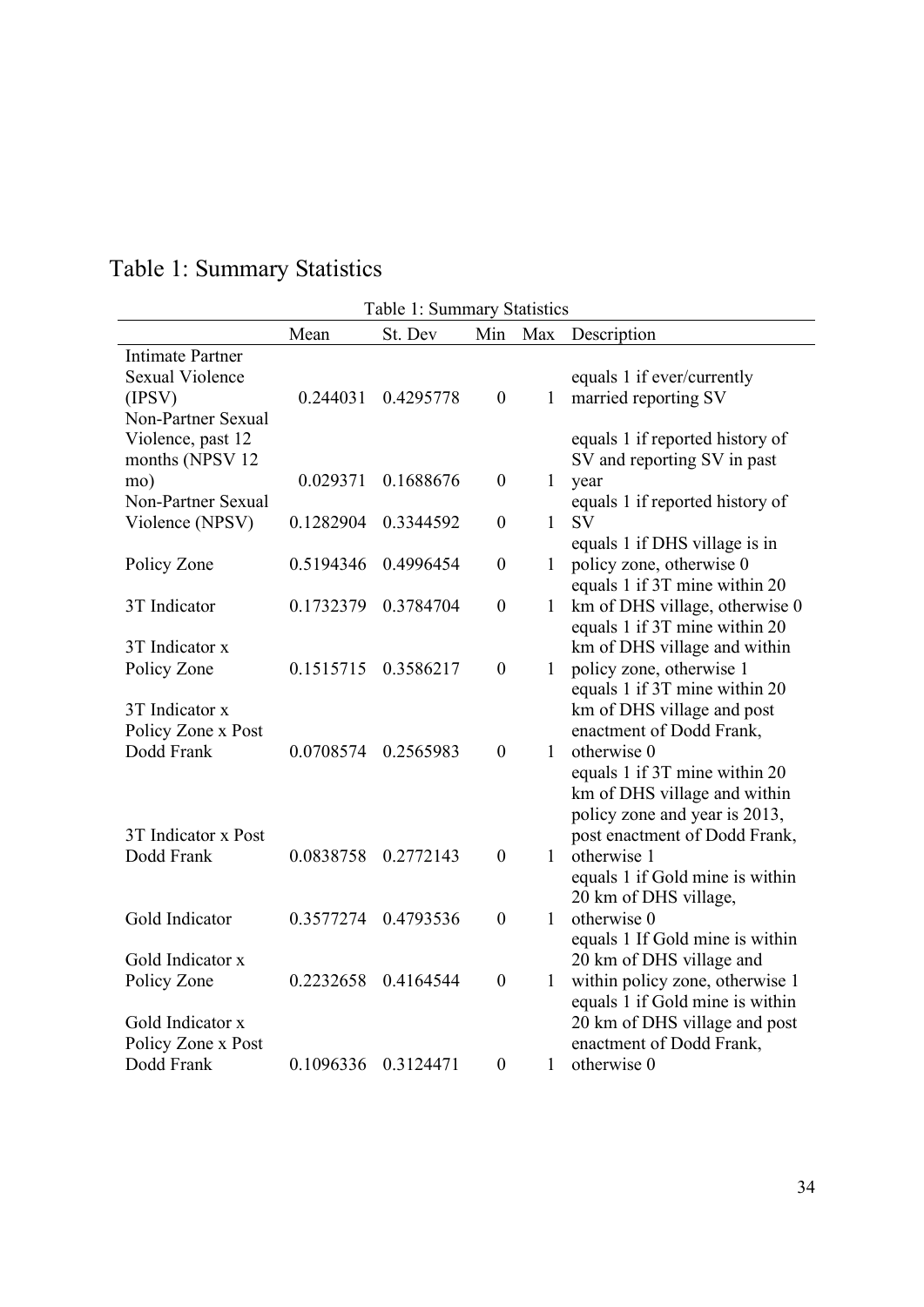| Gold Indicator x<br>Post Dodd Frank | 0.1936954 | 0.3952113 | $\boldsymbol{0}$ | 1  | equals 1 if Gold mine is within<br>20 km of DHS village and<br>within policy zone and year is<br>2013, post enactment of Dodd<br>Frank, otherwise 1 |
|-------------------------------------|-----------|-----------|------------------|----|-----------------------------------------------------------------------------------------------------------------------------------------------------|
| Age                                 | 27.96903  | 9.402619  | 15               | 49 | age of woman interviewed                                                                                                                            |
|                                     |           |           |                  |    | literacy level of woman                                                                                                                             |
| Literacy                            | 0.994382  | 0.9391877 | $\mathbf{0}$     | 2  | interviewed, 0 being illiterate                                                                                                                     |
|                                     |           |           |                  |    | mean of income level                                                                                                                                |
|                                     |           |           |                  |    | observations within DHS                                                                                                                             |
| Community Income                    | 2.933978  | 1.061759  | $\mathbf{1}$     | 5  | village                                                                                                                                             |
| Observations                        | 10,754    |           |                  |    | total sample size                                                                                                                                   |
|                                     |           |           |                  |    | # women surveyed in eastern                                                                                                                         |
| 2007                                | 4,019     |           |                  |    | provinces, 2007                                                                                                                                     |
| 2013                                | 6,735     |           |                  |    | # women surveyed in eastern<br>provinces, 2013                                                                                                      |
| Selection for                       |           |           |                  |    |                                                                                                                                                     |
| Domestic Violence                   |           |           |                  |    |                                                                                                                                                     |
| Module                              |           |           |                  |    |                                                                                                                                                     |
| 2007                                | 1,218     |           |                  |    | # women selected for domestic<br>violence module, in eastern<br>provinces, 2013<br># women selected for domestic<br>violence module, in eastern     |
| 2013                                | 2,007     |           |                  |    | provinces, 2008                                                                                                                                     |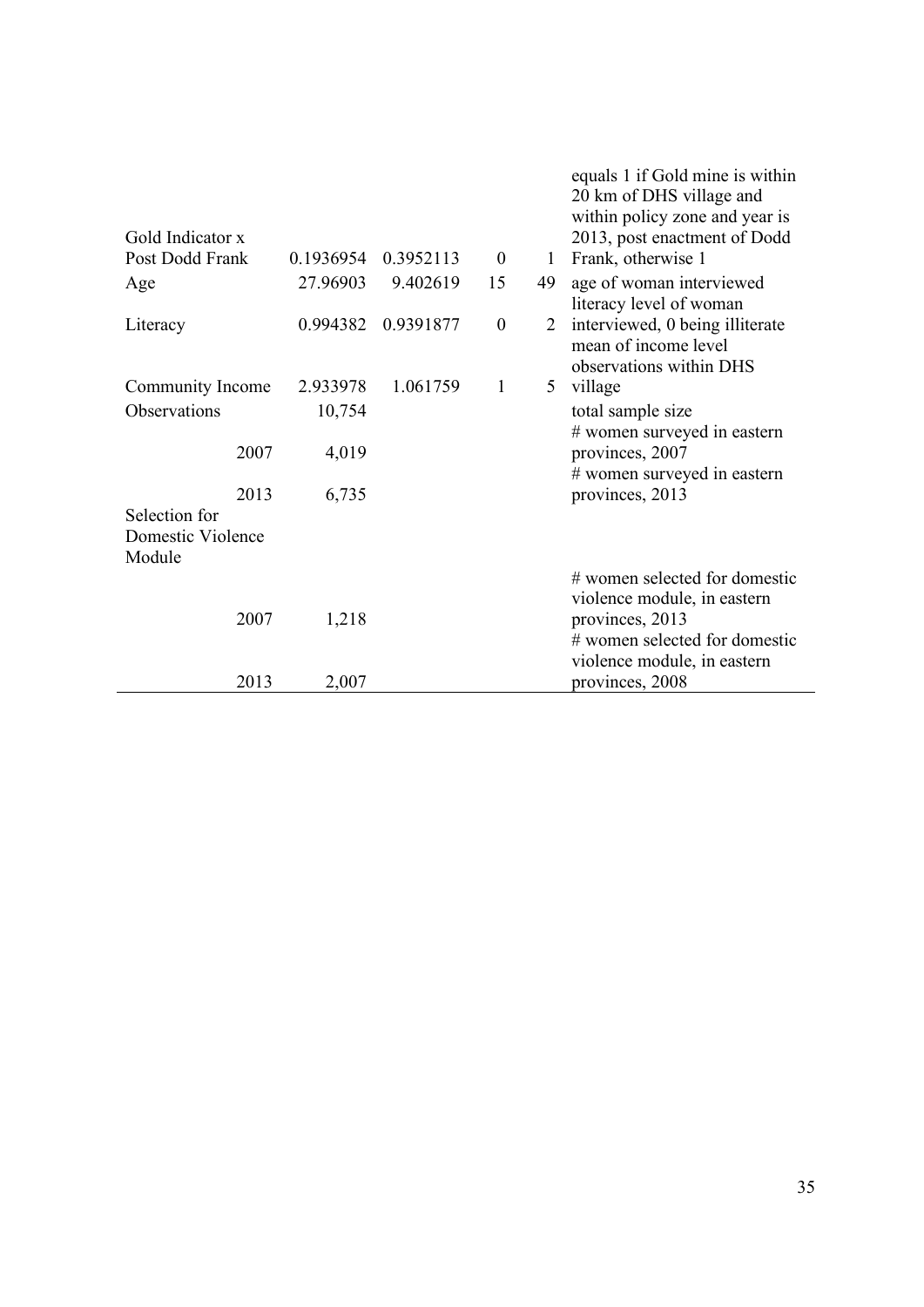## Table 2: 2007 Means Testing of Outcome Variables Outside and Within Policy Zones

|                     | Table 2: Means Testing of Sexual Violence Variables Outside and Within Policy Zone |           |              |           |             |     |
|---------------------|------------------------------------------------------------------------------------|-----------|--------------|-----------|-------------|-----|
|                     |                                                                                    |           | Outside Zone |           | Within Zone |     |
|                     |                                                                                    | Mean      | <b>SD</b>    | Mean      | SD          |     |
| Intimate            | 3T Indicator                                                                       | 0.2736954 | 0.4450921    | 0.3261649 | 0.4696509   |     |
| Partner             | 3T Indicator x Policy Zone                                                         | 0.2704918 | 0.4444416    | 0.3471074 | 0.4770369   | *** |
| Sexual<br>Violence  | Gold 20 Indicator                                                                  | 0.2921013 | 0.4550679    | 0.2778793 | 0.4483636   |     |
|                     | Gold 20 Indicator x Policy Zone                                                    | 0.2848629 | 0.4516184    | 0.2875989 | 0.4532415   |     |
| Non-                | 3T Indicator                                                                       | 0.0453564 | 0.208197     | 0.0929368 | 0.290885    | *** |
| Partner             | 3T Indicator x Policy Zone                                                         | 0.0479167 | 0.2137013    | 0.0893617 | 0.285874    | *** |
| Sexual<br>Violence, | Gold 20 Indicator                                                                  | 0.0509745 | 0.2201108    | 0.0625    | 0.242291    |     |
| past 12             |                                                                                    |           |              |           |             |     |
| months              | Gold 20 Indicator x Policy Zone                                                    | 0.0512821 | 0.2207072    | 0.0664894 | 0.2494675   |     |
| Non-                | 3T Indicator                                                                       | 0.1447084 | 0.3519967    | 0.2304833 | 0.3704458   | *** |
| Partner             | 3T Indicator x Policy Zone                                                         | 0.146875  | 0.3541658    | 0.2340426 | 0.4243026   | *** |
| Sexual              | Gold 20 Indicator                                                                  | 0.1514243 | 0.358731     | 0.1799242 | 0.3844886   |     |
| Violence            | Gold 20 Indicator x Policy Zone                                                    | 0.1501832 | 0.3574692    | 0.1941489 | 0.3960711   | ∗   |

Notes: \*p<.10; \*\*p<.05; \*\*\*p<.01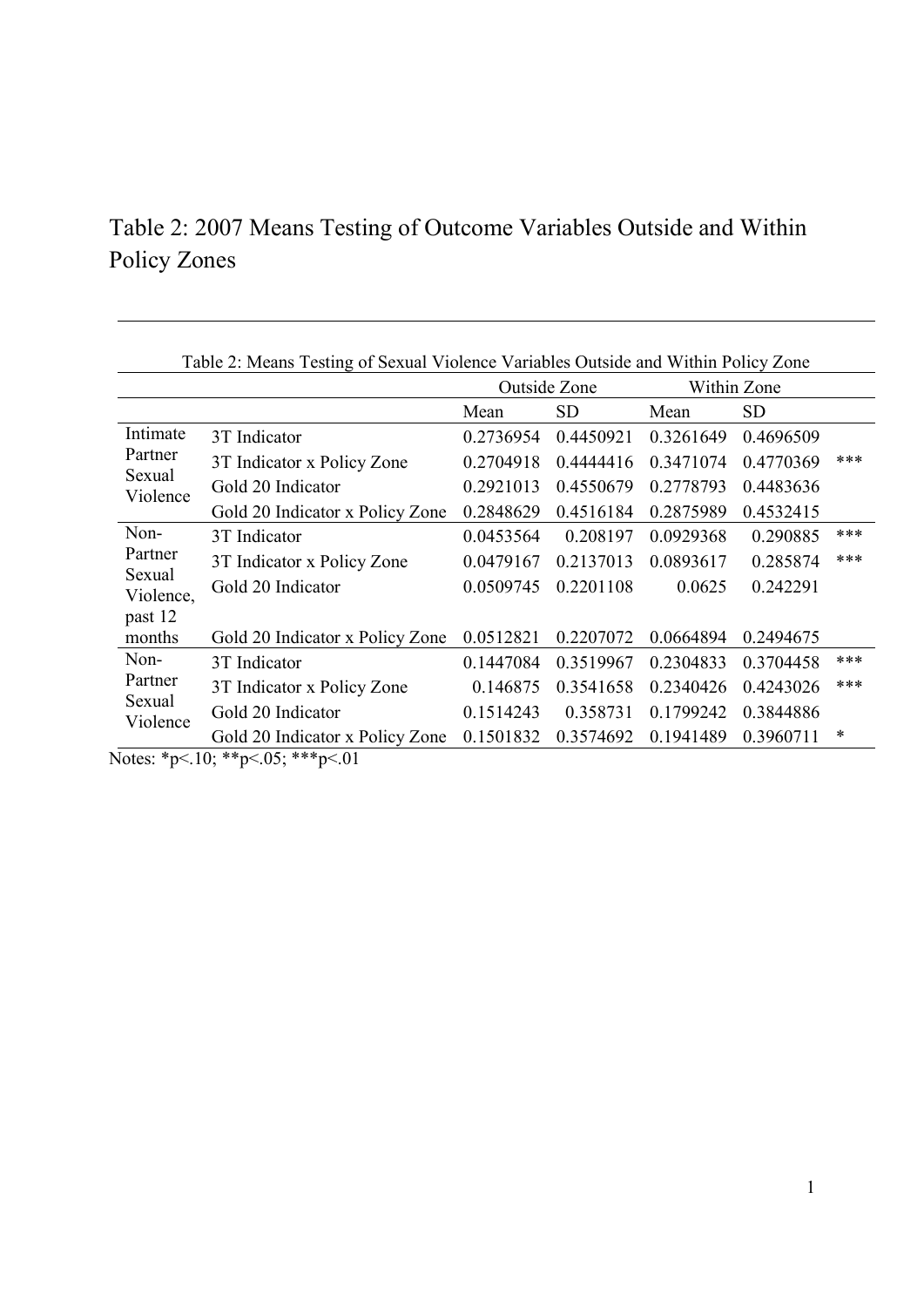|                                                    |            | Intimate Partner Sexual Violence | Non-Partner Sexual Violence, Last 12 Mo |             | Non-Partner Sexual Violence |                   |
|----------------------------------------------------|------------|----------------------------------|-----------------------------------------|-------------|-----------------------------|-------------------|
|                                                    | $\ominus$  | $\mathcal{Q}$                    | $\odot$                                 | $\bigoplus$ | $\odot$                     | $\widehat{\circ}$ |
| Policy Territory                                   | $0.0946**$ | 0.0115                           | $0.0327*$                               | 0.11        | $0.0572*$                   | $-0.145$          |
|                                                    | (0.0372)   | (0.283)                          | (0.019)                                 | (0.135)     | (0.0305)                    | (0.216)           |
| 3T Indicator                                       | -0.00615   | $-0.417**$                       | $0.110***$                              | $0.339***$  | $0.133*$                    | 0.256*            |
|                                                    | (0.081)    | (0.169)                          | (0.0424)                                | (0.0921)    | (0.068)                     | (0.147)           |
| 3T Indicator x Policy Zone                         | 0.0673     | $0.411**$                        | $-0.0749$                               | $-0.304***$ | $-0.0649$                   | $-0.213$          |
|                                                    | (0.0888)   | (0.177)                          | (0.0463)                                | (0.0962)    | (0.0743)                    | (0.153)           |
| Gold Indicator                                     | 0.021      | 0.0201                           | 0.0295                                  | $-0.0243$   | 0.0378                      | $-0.459**$        |
|                                                    | (0.0441)   | (0.284)                          | (0.0232)                                | (0.138)     | (0.0373)                    | (0.221)           |
| Gold Indicator x Policy Zone                       | 8080.0-    | 0.0335                           | $-0.0312$                               | 0.0561      | -0.0277                     | ***9650           |
|                                                    | (0.0557)   | (0.29)                           | (0.029)                                 | (0.142)     | (0.0465)                    | (0.227)           |
| $\mathop{\mathtt{Lineacy}}$                        | 0.00391    | $-0.00233$                       | -0.00279                                | 0.00103     | 0.006                       | 0.00553           |
|                                                    | (0.0156)   | (0.0158)                         | (0.00804)                               | (0.00822)   | (0.0129)                    | (0.0131)          |
| Age                                                | -0.00078   | -0.000156                        | 26600000                                | $-0.00133*$ | -0.000754                   | -0.00146          |
|                                                    | (0.00149)  | (0.0015)                         | (0.000784)                              | (16,00000)  | (0.00126)                   | (0.00126)         |
| Community Income                                   | $0.0305**$ | 0.0829 ***                       | $0.0139*$                               | 0.00957     | $0.0284**$                  | 0.0233            |
|                                                    | (0.0138)   | (0.0213)                         | (0.00714)                               | (0.011)     | (0.0115)                    | (0.0176)          |
| Territory Fixed Effects                            | No         | Yes                              | Σο                                      | Yes         | No                          | Yes               |
| Observations                                       | 1,211      | 1,211                            | 1,190                                   | 1,190       | 1,190                       | $1,190\,$         |
| R-squared                                          | 81000      | 0.11                             | 0.015                                   | 0.092       | $0.021\,$                   | $0.107\,$         |
| $N$ otes: ${}^*p$ (10, ${}^**p$ (10, ${}^**p$ (10) |            |                                  |                                         |             |                             |                   |

# Table 3: Sexual Violence Regressions, 2007 Table 3: Sexual Violence Regressions, 2007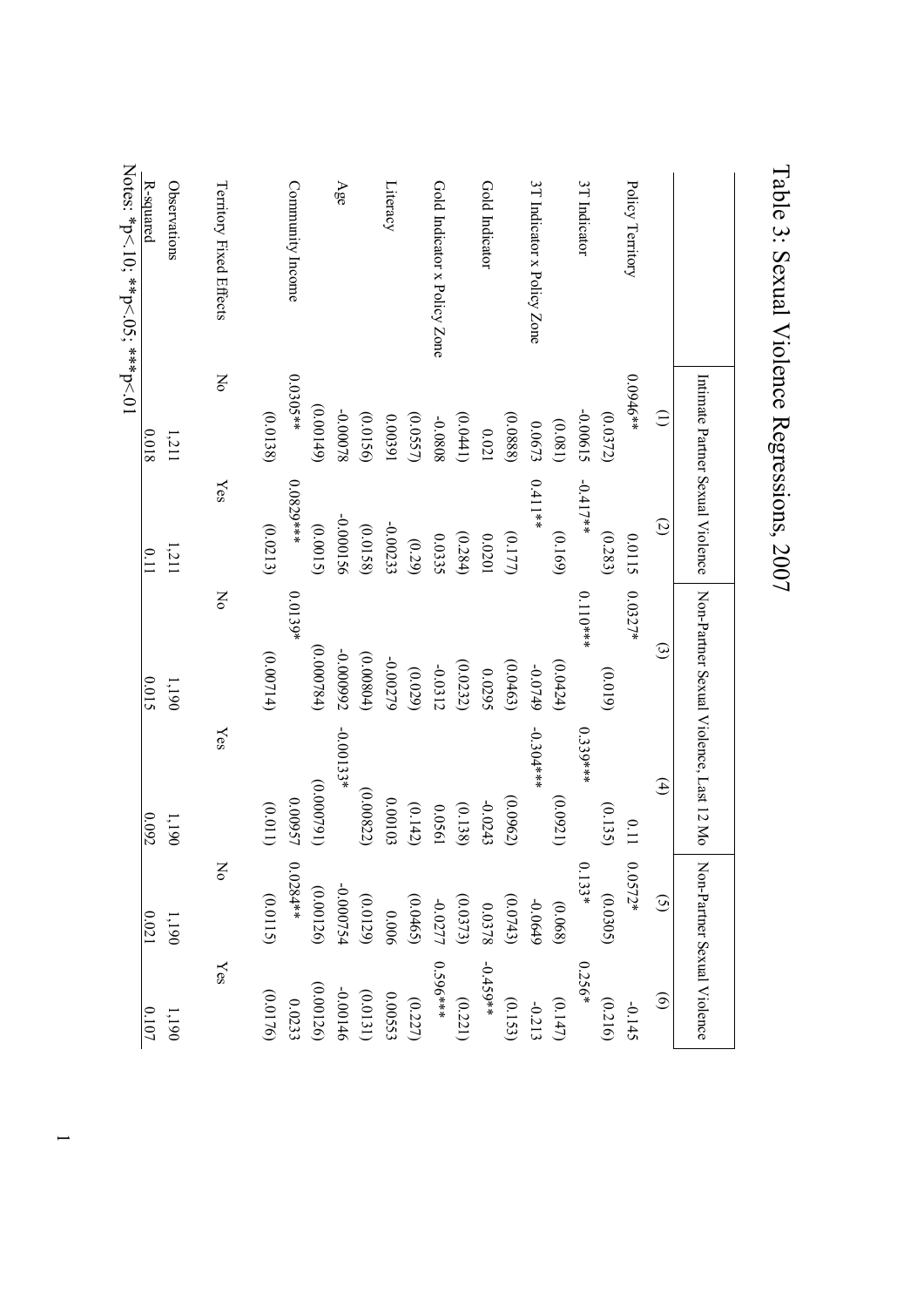|                                                |                                     | Table 4: Difference in Difference Model |                                                   |                   |                                |                    |
|------------------------------------------------|-------------------------------------|-----------------------------------------|---------------------------------------------------|-------------------|--------------------------------|--------------------|
|                                                | Intimate Partner Sexual<br>Violence |                                         | Non Partner Sexual Violence, Last 12<br><b>NO</b> |                   | Non-Partner Sexual<br>Violence |                    |
|                                                | $\widehat{\Xi}$                     | $\mathcal{Q}$                           | $\odot$                                           | $\left( 4\right)$ | $\odot$                        | $\widehat{\Theta}$ |
| Policy Zone                                    | $0.0440*$                           | 0.0352                                  | 0.00938                                           | 0.01<br>33**      | 0.0217                         | 60Z00              |
|                                                | (0.0242)                            | (0.03)                                  | (0.00666)                                         | (0.00653)         | (0.0148)                       | (0.0167)           |
| 3T Indicator                                   | -0.029                              | -0.0453                                 | 8620'0                                            | 0.086             | 0.0877                         | 0.0963             |
|                                                | (0.0724)                            | (0.0766)                                | (0.0956)                                          | (0.0956)          | (6660)                         | (0.1)              |
| 3T Indicator x Policy Zone                     | 0.0848                              | 0.119                                   | $-0.0401$                                         | -0.0463           | -0.00563                       | -0.0188            |
|                                                | (0.0844)                            | (0.0902)                                | (0.0978)                                          | (0.0986)          | (0.104)                        | (0.106)            |
| 3T Indicator x Post Dodd Frank                 | 0.0741                              | 22755                                   | -0.0695                                           | -0.0706           | -0.0218                        | -0.0197            |
|                                                | (0.0815)                            | (0.0846)                                | (0.097)                                           | (1260.0)          | (0.105)                        | (0.105)            |
| 3T Indicator x Policy Zone x Post Dodd Frank   | $-0.129$                            | -0.158                                  | 0.0254                                            | 0.025             | -0.0295                        | -0.0319            |
|                                                | (0.0951)                            | (0.102)                                 | (0.0995)                                          | (0.101)           | (0.112)                        | (0.115)            |
| Gold Indicator                                 |                                     | -0.0105                                 |                                                   | 26100             |                                | 0.0185             |
|                                                |                                     | (0.0473)                                |                                                   | (0.0268)          |                                | (0.0406)           |
| Gold Indicator x Policy Zone                   |                                     | 16200-                                  |                                                   | -0.0162           |                                | 0.00202            |
|                                                |                                     | (0.0569)                                |                                                   | (0.0324)          |                                | (0.0482)           |
| Gold Indicator x Post Dodd Frank               |                                     | -0.0637                                 |                                                   | -0.000606         |                                | 0.0217             |
|                                                |                                     | (0.0564)                                |                                                   | (0.0279)          |                                | (16f0.0)           |
| Gold Indicator x Policy Zone x Post Dodd Frank |                                     | 0.11                                    |                                                   | 0.00218           |                                | -0.0126            |
|                                                |                                     | (0.0725)                                |                                                   | (0.0342)          |                                | (0.0596)           |
| Age                                            | -0.00112                            | 90100'0                                 | ***808000.0-                                      | +0848***          | -0.000299                      | -0.000389          |
|                                                | (0.000872)                          | (0.000874)                              | (0.000292)                                        | (0.000292)        | (0.000632)                     | (0.000626)         |
| Community income                               | $0.0252**$                          | $0.0251**$                              | 0.00046                                           | 0.000549          | $0.0112*$                      | $0.0120*$          |
|                                                | (0.0107)                            | (0.0107)                                | (0.00326)                                         | (0.00319)         | (0.00679)                      | (0.0067)           |
| Literacy Level                                 | 17500.0-                            | -0.00376                                | 0.000906                                          | 0.000809          | 0.00826                        | 0.00816            |

Table 4: Difference in Difference Model Table 4: Difference in Difference Model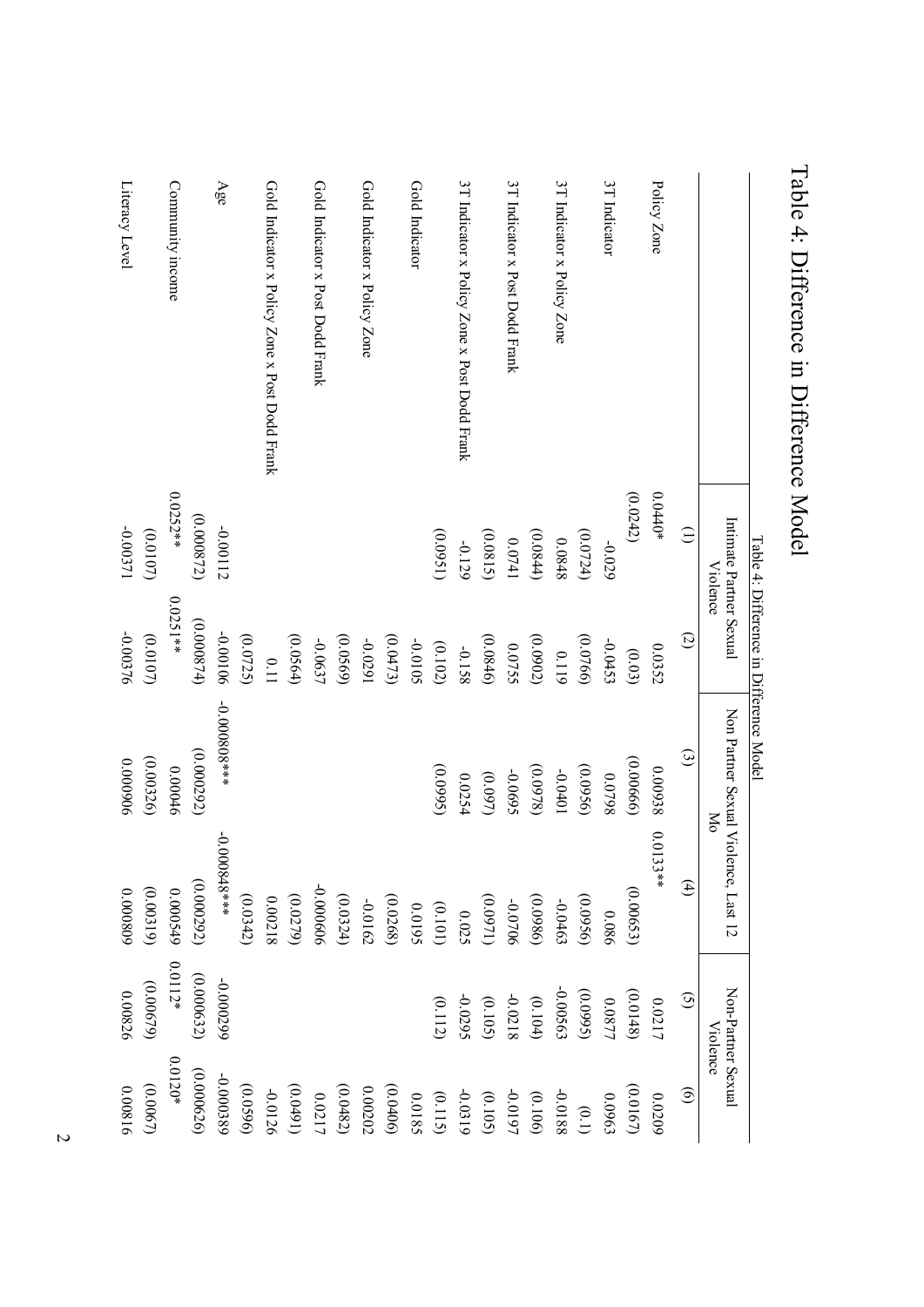|                                 | (0.00877    | (0.00874) | (0.00348)     | (0.00344)    | (0.00678)   | (0.00673    |
|---------------------------------|-------------|-----------|---------------|--------------|-------------|-------------|
| $Year = 2011$                   | $-0.0518**$ | $-0.0531$ | $-0.0301$ *** | $-0.0292***$ | $-0.0396**$ | $-0.0422**$ |
|                                 | (0.0248)    | (0.0334)  | (0.00883)     | (0.00872)    | (0.0159)    | (0.018)     |
| Observations                    | 3,206       | 3,206     | 3,588         | 3,588        | 3,588       | 3,588       |
| R-squared                       | 0.014       | 0.017     | 0.02          | 0.021        | 0.015       |             |
| Notes: *p<.10; **p<.05; **p<.01 |             |           |               |              |             |             |
|                                 |             |           |               |              |             |             |

 $\omega$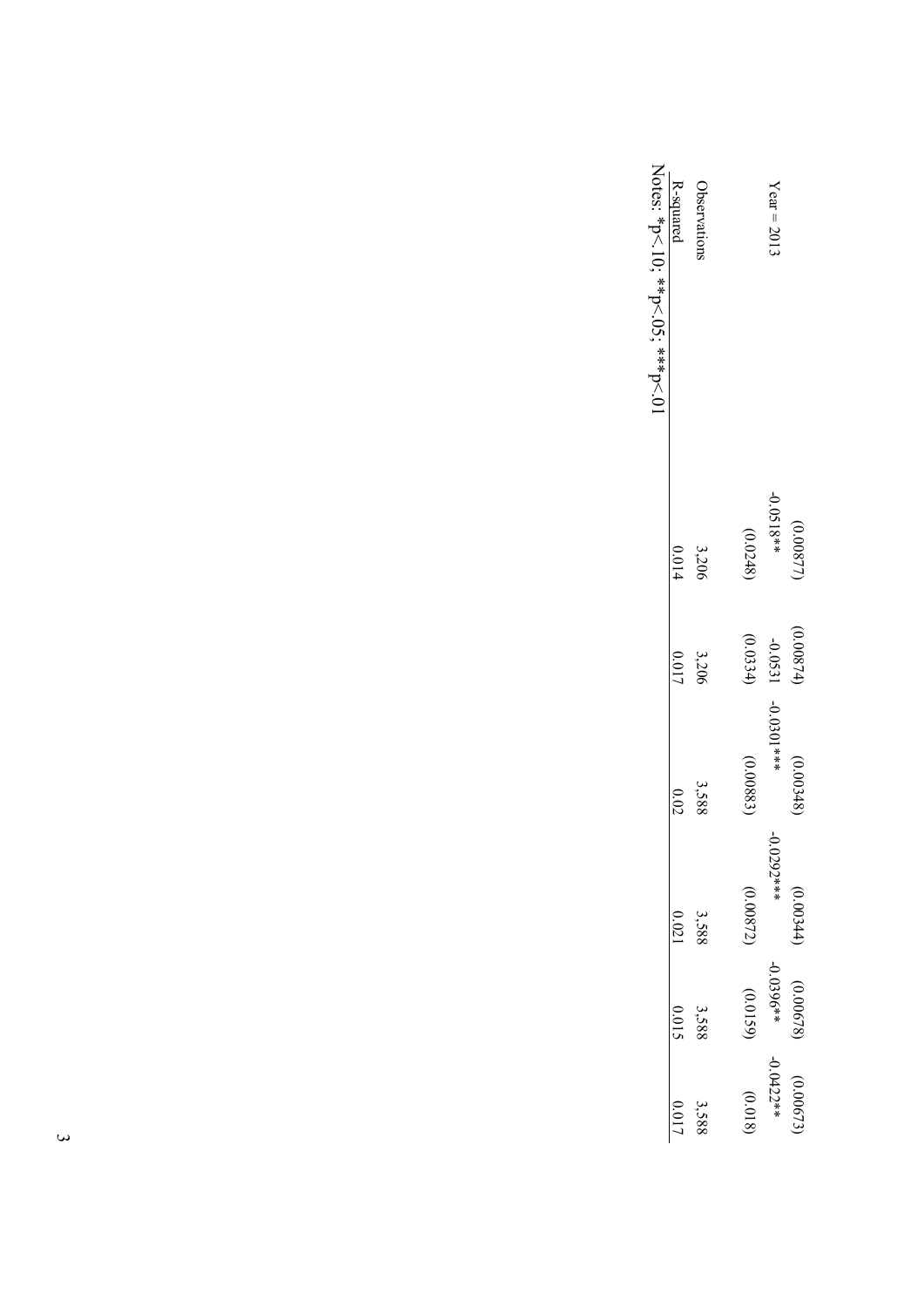| Community income       | Age                      |          | Gold Indicator x Policy Zone x Post Dodd Frank |          | Gold Indicator x Post Dodd Frank |          | Gold Indicator x Policy Zone |          | Gold Indicator |          | 3T Indicator x Policy Zone x Post Dodd Frank |          | 3T Indicator x Post Dodd Frank |           | 3T Indicator x Policy Zone |          | 3T Indicator |          | Policy Zone |                 |                                                                                                              |
|------------------------|--------------------------|----------|------------------------------------------------|----------|----------------------------------|----------|------------------------------|----------|----------------|----------|----------------------------------------------|----------|--------------------------------|-----------|----------------------------|----------|--------------|----------|-------------|-----------------|--------------------------------------------------------------------------------------------------------------|
| $0.0377**$<br>(0.0139) | (0.00087)<br>86000'0-    |          |                                                |          |                                  |          |                              |          |                | (0.117)  | $-0.151$                                     | (0.111)  | 0.0621                         | $(0.097)$ | $0.214**$                  | (0.0869) | $-0.168*$    | (0.0405) | $0.163$ *** | $\widehat{\Xi}$ | Table 5: Difference in Difference Model, with Territory Fixed Effects<br>Intimate Partner Sexual<br>Violence |
| 0.0399***<br>(0.0142)  | 9+6000'0-<br>(0.00087)   | (0.0686) | 0.196***                                       | (0.0567) | $-0.133**$                       | (0.0668) | $-0.0333$                    | (0.0562) | 81000          | (0.128)  | $-0.186$                                     | (0.116)  | 0.0563                         | (0.109)   | $0.243**$                  | (0.0961) | $-0.180*$    | (0.0443) | $0.130***$  | $\odot$         |                                                                                                              |
| (0.00472)<br>0.00319   | +0.000871***<br>(0.0003) |          |                                                |          |                                  |          |                              |          |                | (0.0903) | 0.0264                                       | (0.0889) | -0.0554                        | (0.101)   | -0.0403                    | (1660.0) | 0.0697       | (0.012)  | $0.0300**$  | $\odot$         | Non Partner Sexual<br>12 Mo                                                                                  |
| (0.00465)<br>0.00408   | 0.000868***<br>(0.0003)  | (0.0385) | 861000                                         | (0.0327) | $-0.0357$                        | (0.0335) | 1710.0-                      | (0.029)  | 0.0313         | (160.0)  | 8780.0                                       | (0.0887) | -0.0659                        | (0.1)     | -0.0503                    | (0.0984) | 0.0787       | (0.012)  | $0.0318***$ | $\bigoplus$     | Violence, Last                                                                                               |
| (0.00875)<br>0.0113    | 86t000'0-<br>(0.0006)    |          |                                                |          |                                  |          |                              |          |                | (0.108)  | $-0.0409$                                    | (0.102)  | 0.0278                         | (0.101)   | 8610'0-                    | (0.0973) | 0.0465       | (0.021)  | $0.0749***$ | $\odot$         | Non-Partner Sexual                                                                                           |
| (0.00876)<br>0.0122    | -0.000488<br>(0.0000)    | (0.0566) | 0.035                                          | (0.0501) | $-0.0313$                        | (0.0522) | 0.0041                       | (0.0443) | 0.00462        | (0.109)  | -0.0416                                      | (0.102)  | 0.0237                         | (0.101)   | 6610'0-                    | (0.0967) | 0.0471       | (0.023)  | 0.0658***   | $\odot$         | Violence                                                                                                     |

Table 5: Difference in Difference Model, with Territory Fixed Effects Table 5: Difference in Difference Model, with Territory Fixed Effects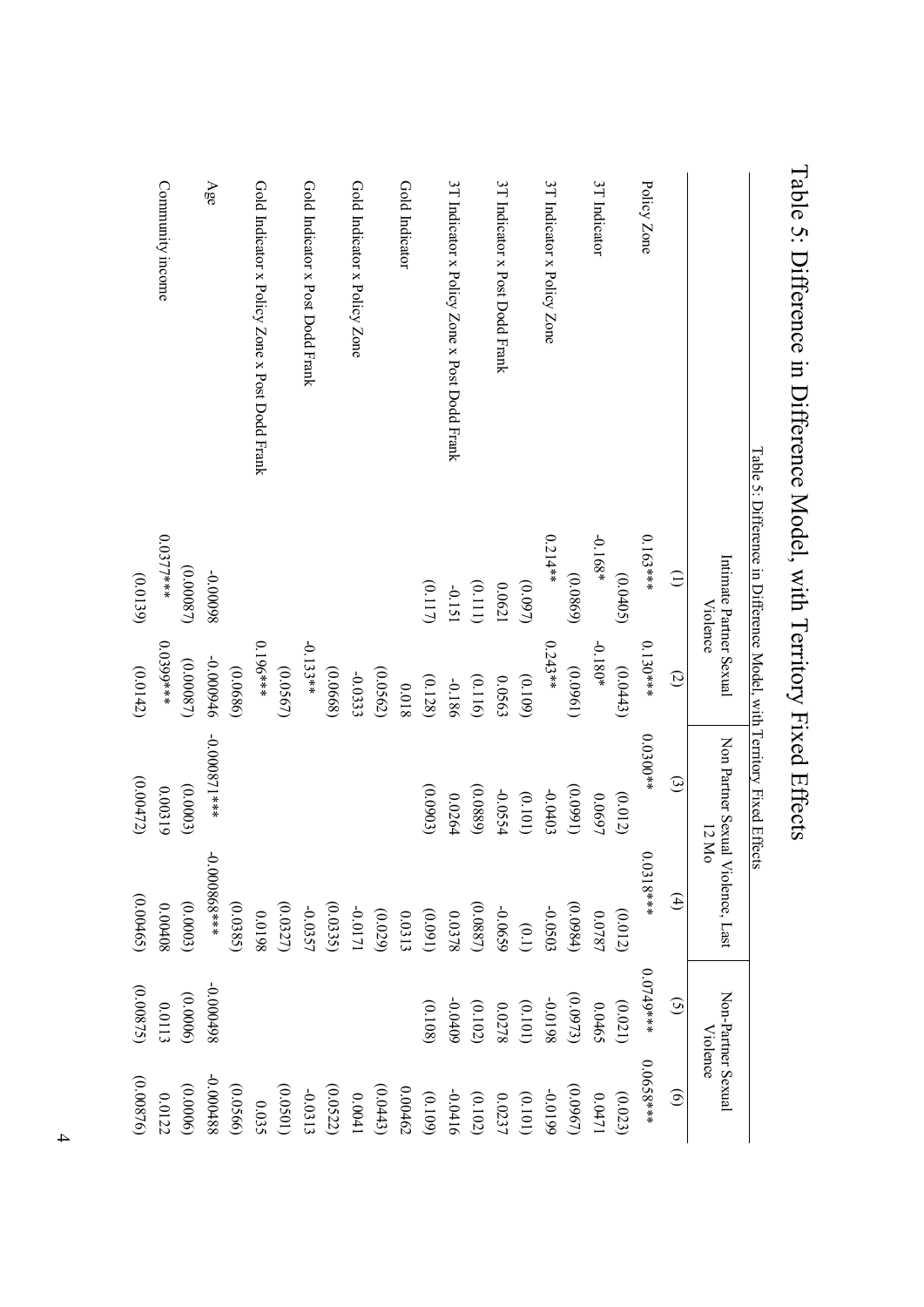| R-squared<br><b>Observation:</b> |           | $Year = 2012$ |           | Literacy Level |
|----------------------------------|-----------|---------------|-----------|----------------|
| 3,206<br>69000                   | (0.0254)  | $-0.0576**$   | (0.00838) | 1010'0-        |
| 3,206<br>$0.074$                 | (0.0342)  | -0.054        | (0.00831) | -0.0104        |
| 3,588<br>0.045                   | (0.00948) | $-0.0382***$  | (0.00335) | -0.000724      |
| 3,588<br>0.046                   | (0.00923) | $-0.0284***$  | (0.0033)  | -0.000936      |
| 3,588<br>0.06                    | (0.0155)  | -0.0649***    | (0.00649) | 0.0027         |
| 3,588                            | (0.0182)  | ****190.0-    | (0.00647) | 0.0025         |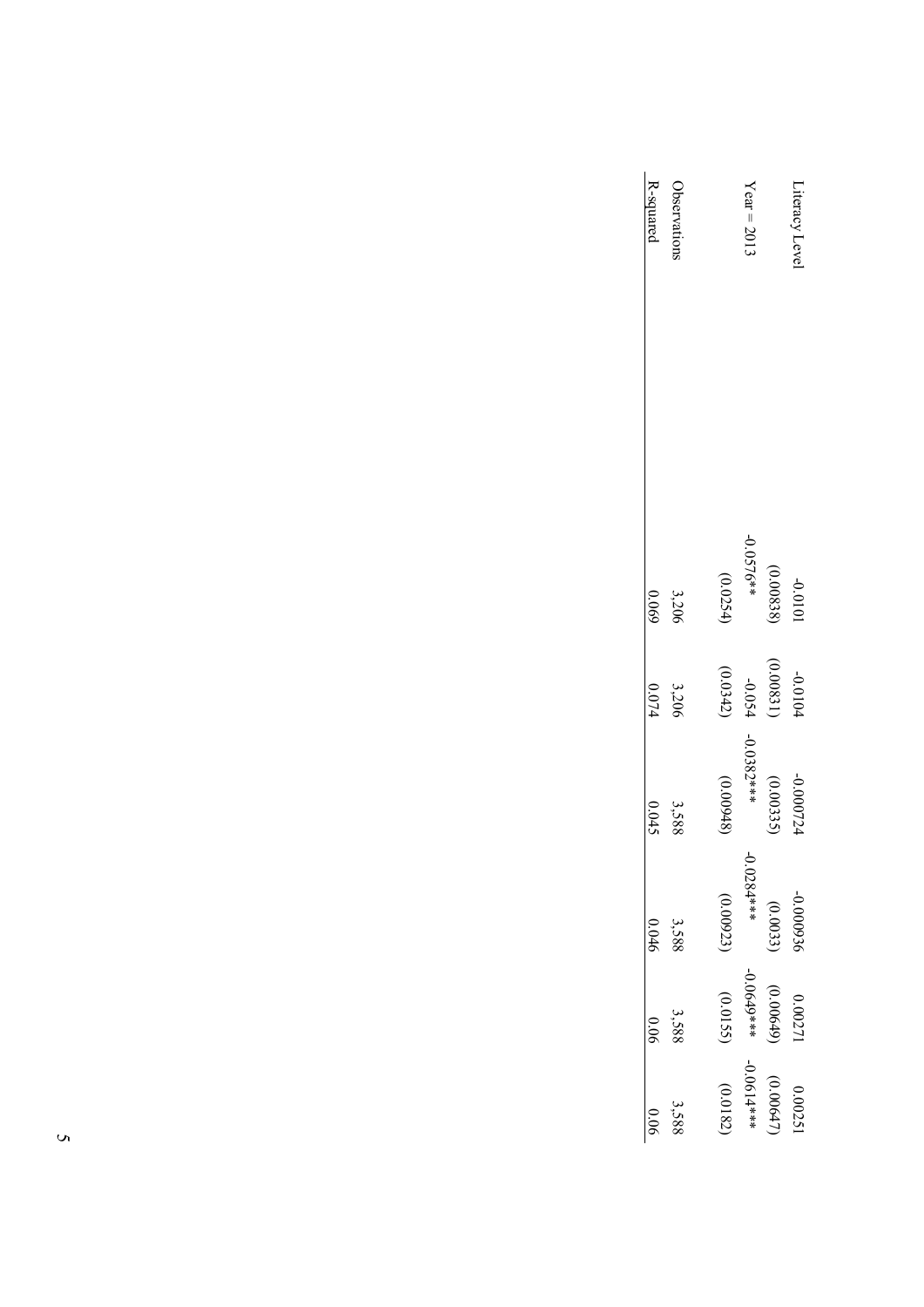Andrew, J S. 2003. "Potential Application of Mediation to Land Use Conflicts in Small- Scale Mining" 11: 117–30. Autesserre, Séverine. 2012. "Dangerous Tales: Dominant Narratives on the Congo and Their Unintended Consequences." *African Affairs* 111 (443): 202–22. doi:10.1093/afraf/adr080.

- Awang, Halimah, and Sharon Hariharan. 2011. "Determinants of Domestic Violence: Evidence from Malaysia." *Journal of Family Violence* 26 (6): 459–64. doi:10.1007/s10896-011-9380-6.
- Baaz, Maria Eriksson, and Maria Stern. 2009. "Why Do Soldiers Rape? Gender, Violence and Sexuality in the DRC Armed Forces." *International Studies Quarterly* 53 (2): 495–518. doi:10.1080/10402659.2012.732470.
- Barry, Mamadou. 1996. "Regularizing Informal Mining: A Summary of the Proceedings of the International Roundtable on Artisanal Mining." *The World Bank, Industry and Energy Department Occasional Paper No. 6*, 27.
- Bashwira, Marie Rose, Jeroen Cuvelier, Dorothea Hilhorst, and Gemma van der Haar. 2014. "Not Only a Man's World: Women's Involvement in Artisanal Mining in Eastern DRC." *Resources Policy* 41 (1). Elsevier: 109– 16. doi:10.1016/j.resourpol.2013.11.002.
- Bebbington, Anthony, Leonith Hinojosa, Denise Humphreys Bebbington, Maria Luisa Burneo, and Ximena Warnaars. 2008. "Contention and Ambiguity: Mining and the Possibilities of Development." *Development and Change* 39 (6): 887–914. doi:10.1111/j.1467-7660.2008.00517.x.
- Bleischwitz, Raimund, Monika Dittrich, and Chiara Pierdicca. 2012. "Coltan from Central Africa, International Trade and Implications for Any Certification." *Resources Policy* 37 (1). Elsevier: 19–29. doi:10.1016/j.resourpol.2011.12.008.
- Bryceson, Deborah Fahy, and Jesper Bosse Jønsson. 2010. "Gold Digging Careers in Rural East Africa: Small-Scale Miners' Livelihood Choices." *World Development* 38 (3). Elsevier Ltd: 379–92. doi:10.1016/j.worlddev.2009.09.003.
- Business for Social Responsibility (BSR). 2010. "Conflict Minerals and the Democratic Republic of Congo," no. May: 36. http://www.bsr.org/reports/BSR\_Conflict\_Minerals\_and\_the\_DRC.pdf.
- Cohen, Dara Kay, and Ragnhild Nordås. 2014. "Sexual Violence in Armed Conflict." *Journal of Peace Research* 51 (3): 418–28. doi:10.1177/0022343314523028.
- D'Souza, Kevin PCJ. 2007. "DRAF: Artisanal Mining in DRC (Key Issues, Challenges and Opportunities)." *Casm, Dfid, Wb*, no. Wardell Armstrong LLP (D'Souza) OS10032.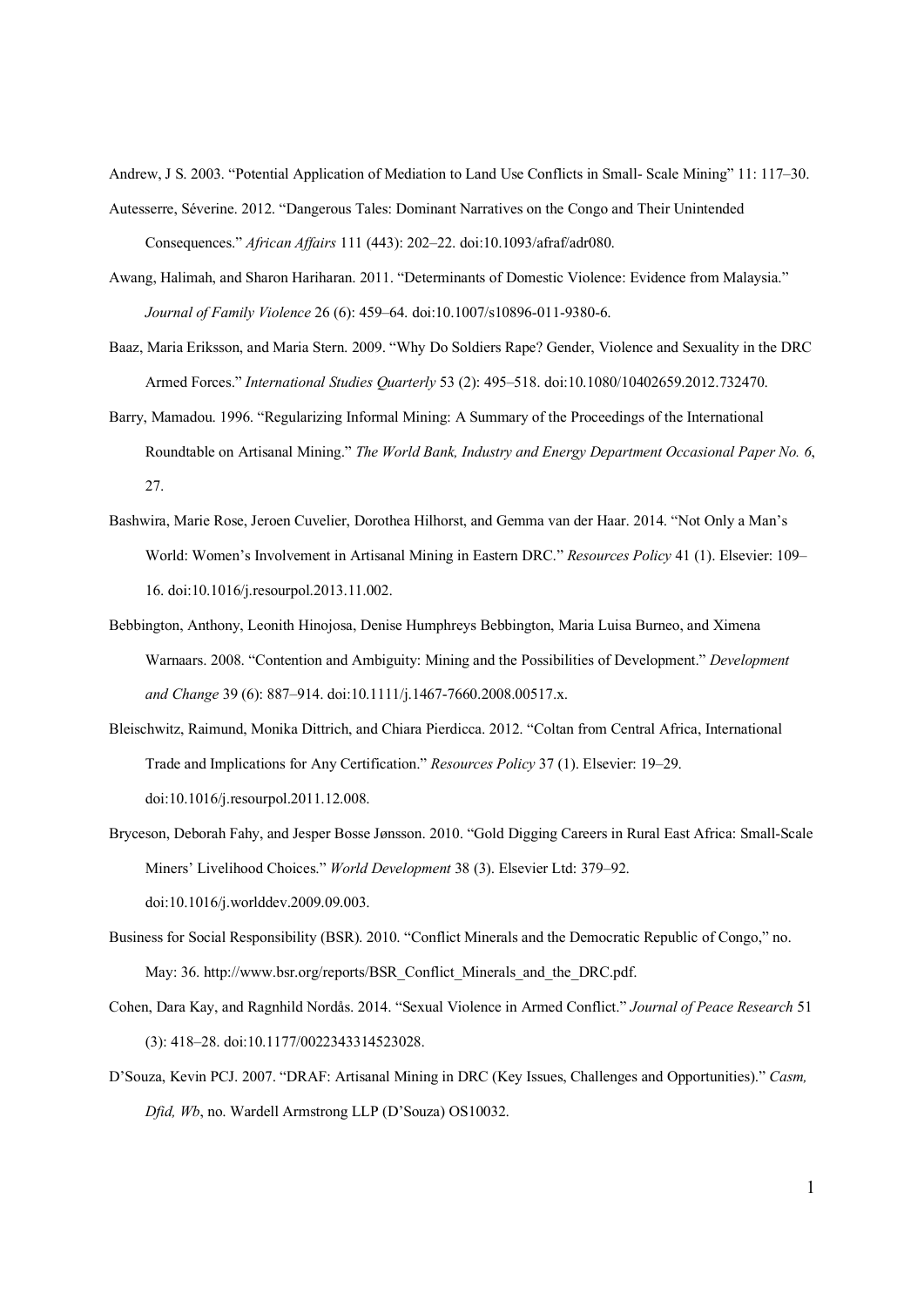Davis, Laura, Paola Fabbri, and Ilot Muthaka Alphonse. 2014. "DRC - Gender Country Profile 2014." Enloe, Cynthia. 2000. *Maneuvers: The International Politics of Militarizing Women's Lives*. 1st ed. University of California Press.

- Foundation, Panzi, What Has Changed, Violence Victims, and Key Facts. 2016. "Dodd-Frank 1502 : Impact Update," no. February.
- García-moreno, Claudia, Henrica AFM F M Jansen, Mary Ellsberg, Lori Heise, Charlotte Watts, and Claudia Garcia-moreno. 2005. "WHO Multi-Country Study on Women's Health and Domestic Violence against Women." *Science* 310 (November): 1282–83. doi:10.1016/S0140-6736(06)69523-8.
- Garrett, N. 2014. "Artisanal Mining and Conflict Financing in Eastern Democratic Republic of Congo (DRC); Coping, Conflict and Shadow Economy Actors and the Impact of the 'Conflict." http://www.diss.fuberlin.de/diss/receive/FUDISS\_thesis\_000000096345?lang=de.
- Geenen, Sara. 2012a. "A Dangerous Bet: The Challenges of Formalizing Artisanal Mining in the Democratic Republic of Congo." *Resources Policy* 37 (3). Elsevier: 322–30. doi:10.1016/j.resourpol.2012.02.004.
- ———. 2012b. "'Who Seeks, Finds': How Artisanal Miners and Traders Benefit from Gold in the Eastern Democratic Republic of Congo." *European Journal of Development Research* 25 (2). Nature Publishing Group: 197–212. doi:10.1057/ejdr.2012.19.
- Gobrecht, HD. 2011. "Technically Correct: Using Technology to Supplement Due Diligence Standards in Eastern DR Congo Conflict Minerals Mining." *U. Ill. JL Tech. & Pol'y*. Vol. 1. http://heinonlinebackup.com/hol-cgibin/get\_pdf.cgi?handle=hein.journals/jltp2011&section=18.
- Gottschall, Jonathan. 2004. "Explaining Wartime Rape." *The Journal of Sex Research* 41 (2): 129–36.
- Harvard Humanitarian Initiative. 2010. "'Now, the World Is without Me': An Investigation of Sexual Violence in Eastern Democratic Republic of Congo." *Harvard Humanitarian Initiative and Oxfam International*, no. April. http://www.oxfam.org/en/policy/now-world-withoutme%5Cnhttp://www.oxfam.org/sites/www.oxfam.org/files/DRC-sexual-violence-2010-

04.pdf%5Cnhttp://www.webcitation.org/6GeiwzVcX.

Hoffman, Kristi L, David H Demo, and John N Edwards. 2011. "Physical Wife Abuse in a Non-Western Society : An Integrated Theoretical Approach." *Family Relations* 56 (1): 131–46. doi:10.2307/352709.

Hynes, Michelle, Jeanne Ward, Kathryn Robertson, and Chadd Crouse. 2004. "A Determination of the Prevalence of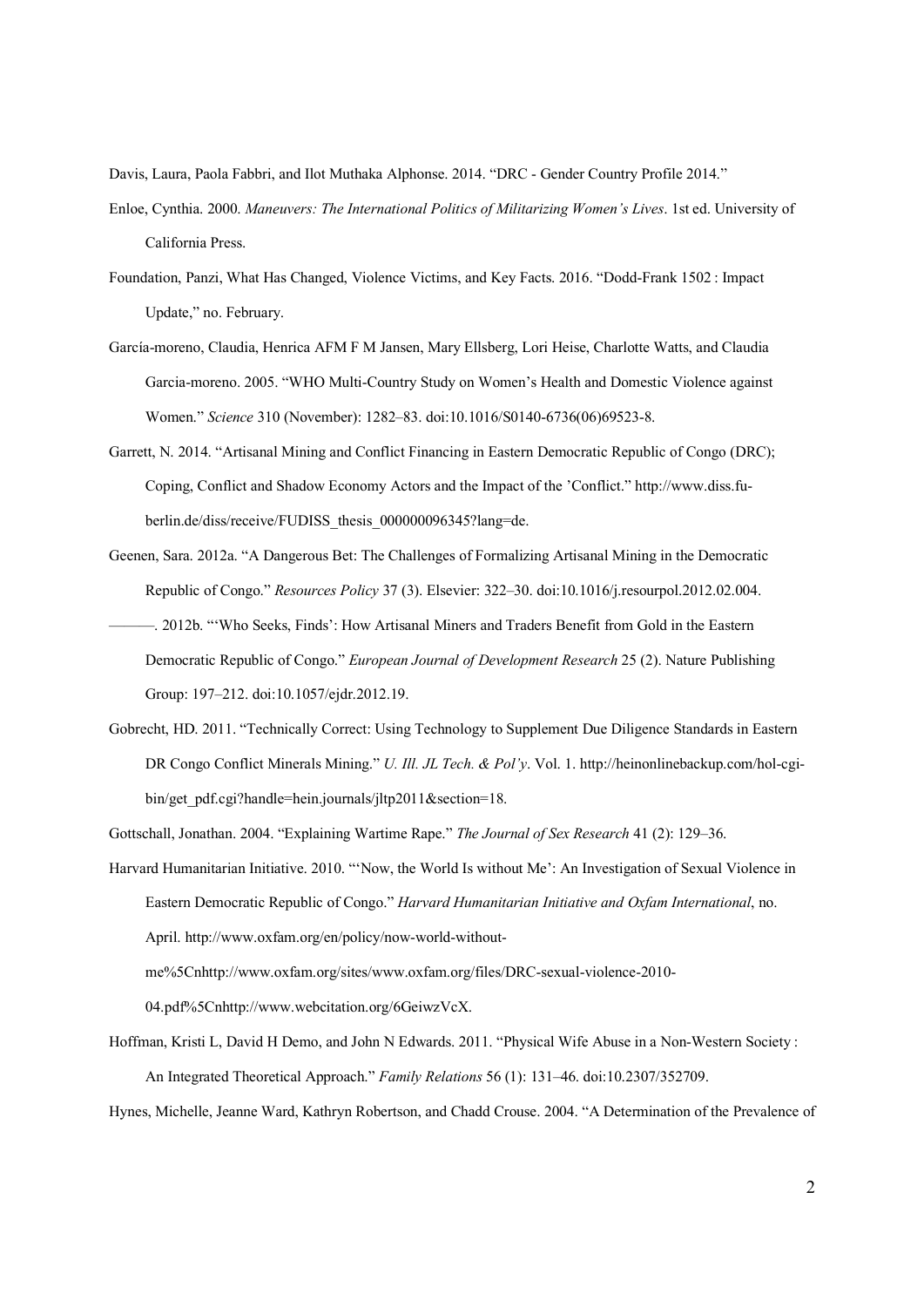Gender- Based Violence among Conflict-Affected Popula- Tions in East Timor Centers for Disease Reproductive Health Control and Prevention Response in Conflict Consortium." *Disasters* 28 (3): 294–321.

- Jones, Alison Snow, Andrea Carlson Gielen, Jacquelyn C Campbell, Janet Schollenberger, Jacqueline A Dienemann, Joan Kub, and E Clifford Wynne. 1999. "Prevalence of Partner Abuse in." *Women's Health Issues* 9 (6): 295–305.
- La Mattina, Giulia. 2017. "Civil Conflict, Domestic Violence and Intra-Household Bargaining in Post-Genocide Rwanda." *Journal of Development Economics* 124 (June 2015). Elsevier: 168–98. doi:10.1016/j.jdeveco.2016.08.001.
- Laplante, Lisa J, and Samantha Lakin. 2017. "Sexual Violence During War and Peace : Gender , Power , and Post Conflict Justice : Gender , Power , and Post-Conflict Justice in Peru by Jelke Boesten ( Review )" 39 (1): 260– 66.
- Latek, Marta. 2014. "Sexual Violence in the Democratic Republic of Congo." *European Parliamentary Research Service* November: i–i. doi:10.1136/bjo.2010.193169.
- Longombe, Ahuka Ona, Kasereka Masumbuko Claude, and Joseph Ruminjo. 2008. "Fistula and Traumatic Genital Injury from Sexual Violence in a Conflict Setting in Eastern Congo: Case Studies." *Reproductive Health Matters* 16 (31): 132–41. doi:10.1016/S0968-8080(08)31350-0.
- Maclin, Beth J., Jocelyn T.D. Kelly, Rachel Perks, Patrick Vinck, and Phuong Pham. 2017. "Moving to the Mines: Motivations of Men and Women for Migration to Artisanal and Small-Scale Mining Sites in Eastern Democratic Republic of the Congo." *Resources Policy* 51 (December 2016). Elsevier: 115–22. doi:10.1016/j.resourpol.2016.12.003.
- Manhart, Andreas, and Tobias Schleicher. 2013. "Conflict Minerals An Evaluation of the Dodd-Frank Act and Other Resource-Related Measures" 49 (August): 63.
- Michael, a, Mian Bazle Hossain, and a B M Khorshed Alam Mozumder. 2011. "Women ' S Status and Domestic Violence in Rural Bangladesh : Individual- and Community- Level Effects." *Demography* 40 (4): 269–88.
- Mthembu-Salter, Gregory. 2009. "Social and Economic Dynamics of Mining in Kalima, DRC."
- Ohambe, Marie Claire Omanyondo, Jean Berckmans Bahananga Muhigwa, and Barnabe Mulyumba Wa Mumba Mamba. 2005. "Women's Bodies as a Battleground: Sexual Violence Against Women and Girls During the War in the Democratic Republic of Congo." *International Alert*. http://www.international-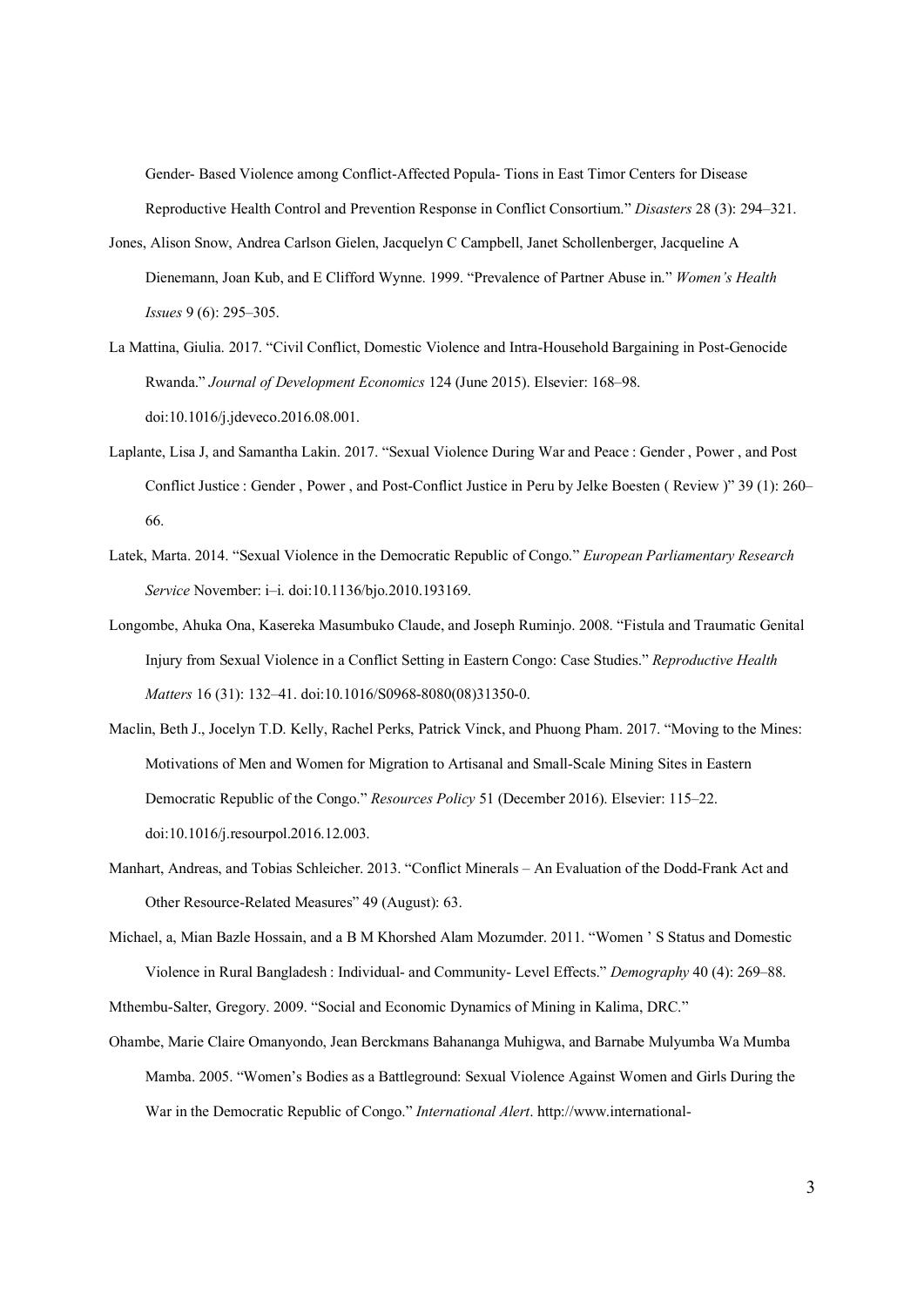alert.org/sites/default/files/publications/women's-bodies-as-a-english.pdf.

- Onsrud, Mathias, Solbjørg Sjøveian, Roger Luhiriri, and Dennis Mukwege. 2008. "Sexual Violence-Related Fistulas in the Democratic Republic of Congo." *International Journal of Gynecology and Obstetrics* 103 (3): 265–69. doi:10.1016/j.ijgo.2008.07.018.
- Palermo, Tia, and Amber Peterman. 2011. "Undercounting, Overcounting and the Longevity of Flawed Estimates: Statistics on Sexual Violence in Conflict." *Bulletin of the World Health Organization* 89 (12): 924–25. doi:10.2471/BLT.11.089888.

Parker, Dominic P, Jeremy D Foltz, and David Elsea. 2017. "Journal of Law & Economics."

Parker, Dominic P, and Bryan Vadheim. 2014. "No Title," no. June.

- Peterman, Amber, Tia Palermo, and Caryn Bredenkamp. 2011. "Estimates and Determinants of Sexual Violence against Women in the Democratic Republic of Congo." *American Journal of Public Health* 101 (6): 1060–67. doi:10.2105/AJPH.2010.300070.
- Pham, Phuong Ngoc, Patrick Vinck, and Harvey M. Weinstein. 2010. "Human Rights, Transitional Justice, Public Health and Social Reconstruction." *Social Science and Medicine* 70 (1). Elsevier: 98–105. doi:10.1016/j.socscimed.2009.09.039.
- Rackley, Edward B. 2006. "Democratic Republic of the Congo: Undoing Government by Predation." *Disasters* 30 (December): 417–33.
- Rustad, Siri Aas, Gudrun Østby, and Ragnhild Nordås. 2016. "Artisanal Mining, Conflict, and Sexual Violence in Eastern DRC." *Extractive Industries and Society* 3 (2). Elsevier Ltd.: 475–84. doi:10.1016/j.exis.2016.01.010.
- Saile, Regina, Frank Neuner, Verena Ertl, and Claudia Catani. 2013. "Prevalence and Predictors of Partner Violence against Women in the Aftermath of War: A Survey among Couples in Northern Uganda." *Social Science and Medicine* 86. Elsevier Ltd: 17–25. doi:10.1016/j.socscimed.2013.02.046.

Seay, Laura E. 2012. "What ' S Wrong with Dodd- Working Paper 284 January 2012." *CEGA*, no. January.

- Skelsbaek, Inger. 2001. "Sexual Violence and War: Mapping Out a Complex Relationship." *European Journal of International Relations* 7 (2): 211–37.
- Snyder, C. S., W.J. Gabbard, J.D. May, and Nihada Zulcic. 2006. "On the Battleground of Women's Bodies: Mass Rape in Bosnia-Herzegovina." *Affilia: Journal of Women and Social Work* 21 (2): 184–95. doi:10.1177/0886109905286017.